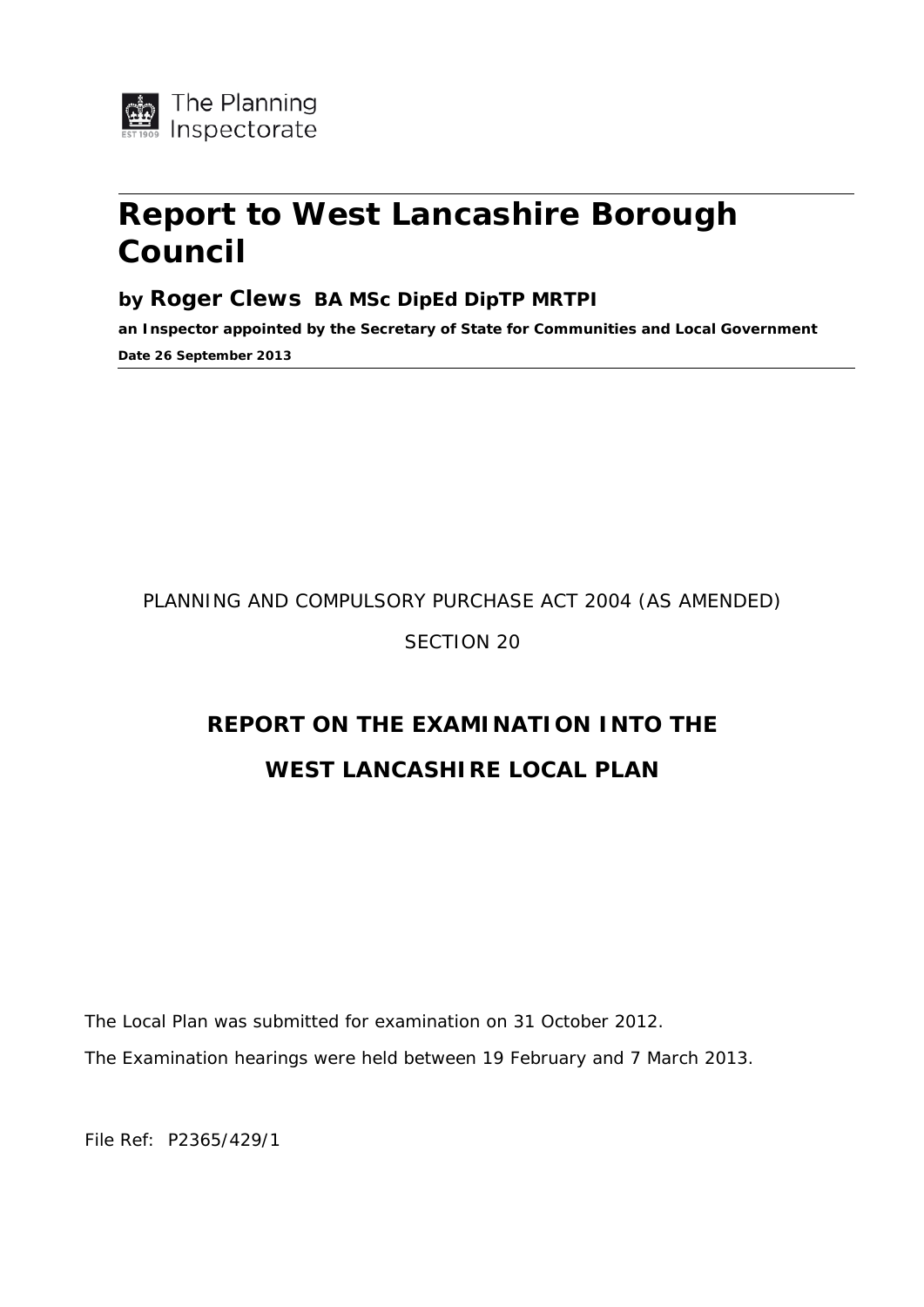# **Abbreviations used in the report**

| 2004 Act         | Planning and Compulsory Purchase Act 2004 (as amended)   |
|------------------|----------------------------------------------------------|
| 2012 Regulations | The Town and Country Planning (Local Planning) (England) |
|                  | Regulations 2012                                         |
| the Council      | West Lancashire Borough Council                          |
| <b>CS</b>        | Core Strategy                                            |
| <b>CSPO</b>      | Core Strategy Preferred Options                          |
| <b>DCLG</b>      | Department for Communities and Local Government          |
| <b>DPD</b>       | Development Plan Document                                |
| dpa              | dwellings per annum                                      |
| dph              | dwellings per hectare                                    |
| <b>HCA</b>       | Homes and Communities Agency                             |
| <b>HRA</b>       | Habitats Regulations Assessment                          |
| <b>HRR</b>       | Household representative rate                            |
| HMO(s)           | House(s) in Multiple Occupation                          |
| <b>JELPS</b>     | Joint Employment Land and Premises Study                 |
| <b>LCC</b>       | Lancashire County Council                                |
| <b>LDS</b>       | Local Development Scheme                                 |
| <b>LPPO</b>      | <b>Local Plan Preferred Options</b>                      |
| MM               | <b>Main Modification</b>                                 |
| <b>NLP</b>       | Nathaniel Lichfield and Partners                         |
| <b>NPPF</b>      | <b>National Planning Policy Framework</b>                |
| <b>NWRSS</b>     | North West Regional Spatial Strategy                     |
| <b>ONS</b>       | <b>Office for National Statistics</b>                    |
| the (Local) Plan | The West Lancashire Local Plan                           |
| R&D              | Research and development                                 |
| RDO site         | Rural Development Opportunity site                       |
| <b>RLP</b>       | The West Lancashire Replacement Local Plan, adopted 2006 |
| RPG13            | Regional Planning Guidance Note 13                       |
| <b>SA</b>        | Sustainability Appraisal                                 |
| SCI              | Statement of Community Involvement                       |
| <b>SCS</b>       | <b>Sustainable Community Strategy</b>                    |
| <b>SDS</b>       | <b>Strategic Development Site</b>                        |
| <b>SHLAA</b>     | Strategic Housing Land Availability Assessment           |
| <b>SHMA</b>      | <b>Strategic Housing Market Assessment</b>               |
| <b>SNPP</b>      | Sub-national population projections                      |
| <b>SPA</b>       | <b>Special Protection Area</b>                           |
| <b>UUW</b>       | United Utilities Water plc                               |
| <b>WWTW</b>      | <b>Waste Water Treatment Works</b>                       |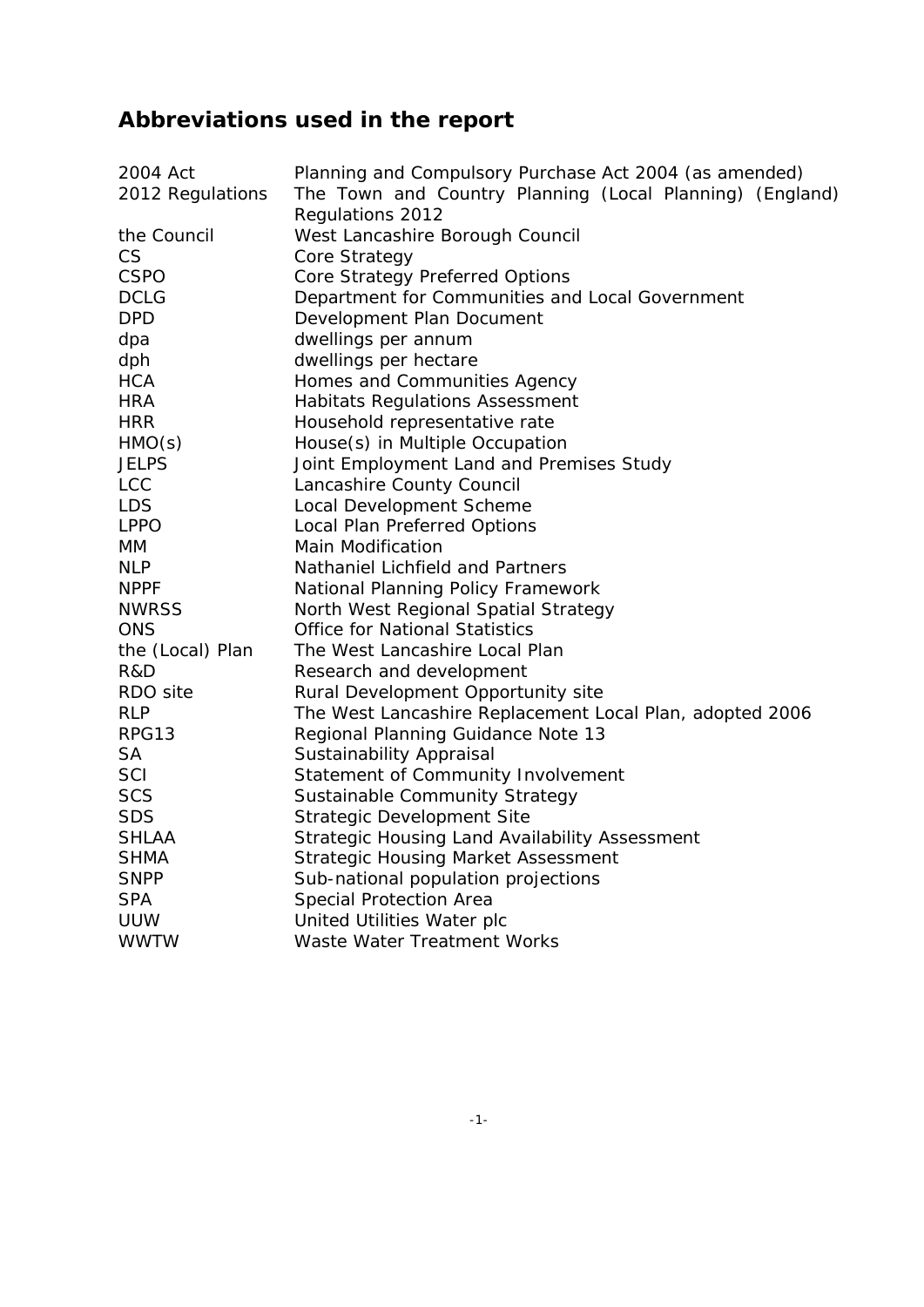# **Non-Technical Summary**

This report concludes that the West Lancashire Local Plan provides an appropriate basis for the planning of the Borough until 2027, provided that a number of modifications are made to the Plan. The Council has specifically requested that I recommend any modifications necessary to enable them to adopt the Plan. All the necessary modifications were proposed by the Council, and all have been the subject of public consultation. I have recommended their inclusion after full consideration of the representations made on them.

The purposes of the modifications can be summarised as follows:

- Amending the housing land requirement for the Plan period in the light of evidence provided during the Examination;
- Clarifying the number of dwellings expected to come forward on each allocated site;
- Allocating additional sites for development to meet the assessed need for housing and employment land;
- Updating and clarifying the Plan's position towards drainage and sewerage infrastructure constraints;
- Formalising the mechanism for allocating reserve housing sites ("Plan B") to make it effective;
- Amending some of the development management policies so that they are clear and comply with national policy.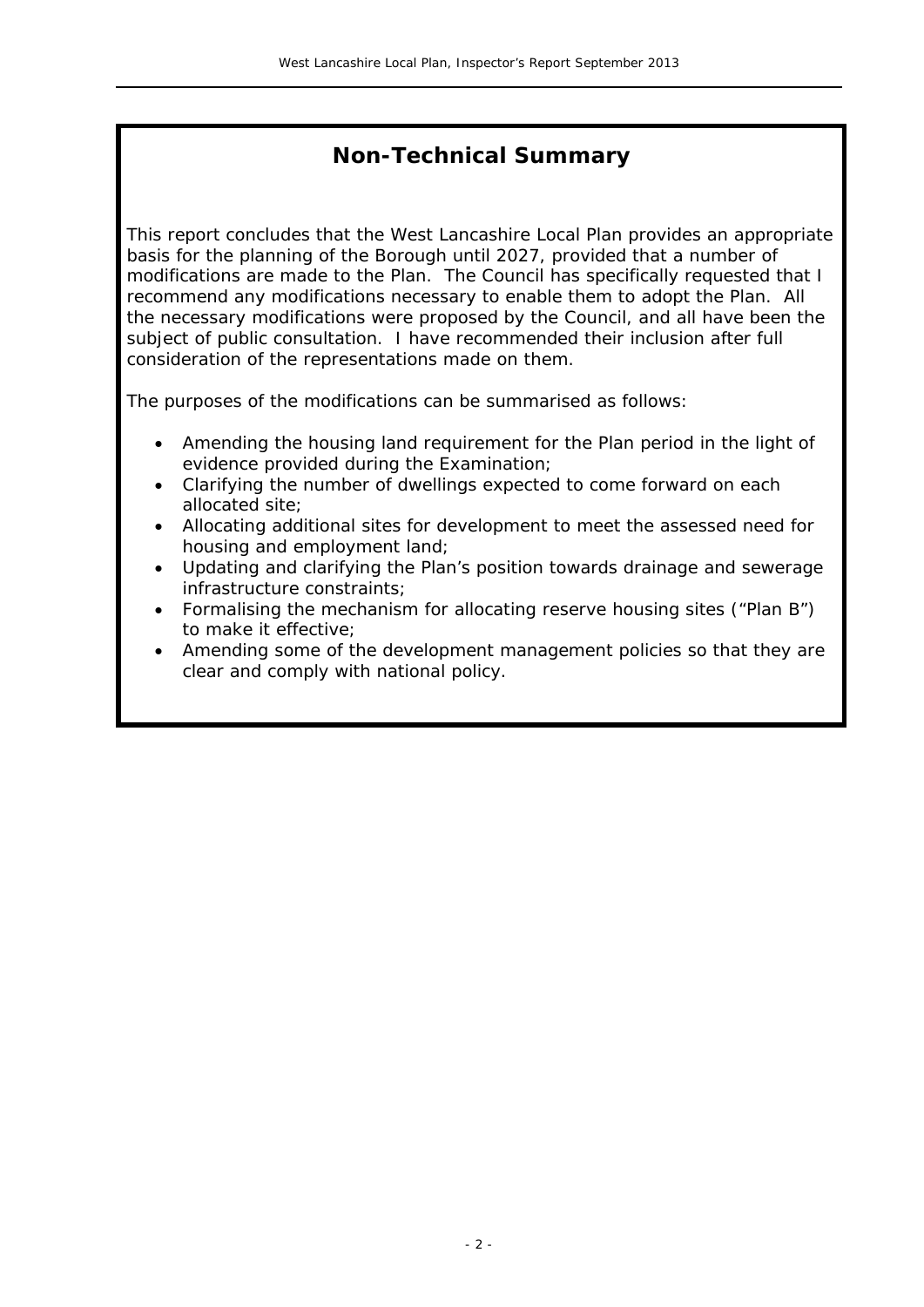# **Introduction**

<span id="page-3-0"></span> $\overline{a}$ 

- 1. This report contains my assessment of the West Lancashire Local Plan in terms of Section 20(5) of the *Planning and Compulsory Purchase Act 2004*, as amended [the 2004 Act]. It considers first whether the Plan's preparation has complied with the duty to co-operate, since there is no scope to remedy any failure in this regard. It then considers whether the Plan is sound and whether it is compliant with all the legal requirements. At paragraph 182, the *National Planning Policy Framework* [NPPF] makes it clear that to be sound, a plan should be positively prepared, justified, effective, and consistent with national policy.
- 2. The starting point for the Examination is the assumption that West Lancashire Borough Council [the Council] have submitted what they consider to be a sound plan. The basis for my examination is the submitted draft plan, which is the same as the document published for consultation in August 2012.
- 3. In accordance with section 20(7C) of the 2004 Act, the Council have requested that I recommend modifications to rectify any matters that make the Plan unsound or legally non-compliant and thus incapable of being adopted. My report therefore considers the main modifications that are needed to make the Plan sound and legally compliant. They are identified in bold in the report with the prefix **MM**, and set out in full in an Appendix.
- 4. The main modifications have been subject to public consultation and, where necessary, Sustainability Appraisal [SA]. Consultation also took place on the implications of the revocation of the *North West Regional Spatial Strategy* [NWRSS], and of the publication by the Department for Communities and Local Government [DCLG] of interim household projections for 2011-2021, both of which occurred after the Examination hearings had finished. I have taken all the responses to each consultation, the Council's comments about the representations made on the Main Modifications, and all the other written and oral representations made during the Examination into account in preparing my report.

# **Assessment of the duty to co-operate**

- 5. The Council's Statement of Compliance with the Duty to Co-operate<sup>[1](#page-0-0)</sup> describes the work that they have undertaken with other bodies in order to maximise the effectiveness of plan preparation on the strategic issues mentioned in NPPF paragraph 156.
- 6. The other bodies with which the Council have co-operated in preparing the Plan include Lancashire County Council [LCC], neighbouring borough and district councils (including councils in Greater Manchester and Merseyside as well as Lancashire), Government agencies, transport authorities and companies, the Local Economic Partnership, health authorities, utility providers and voluntary organisations. They include all the bodies prescribed by Regulation 12 of the *Town and Country Planning (Local Planning) (England) Regulations 2012* [the 2012 Regulations].

<sup>1</sup> All the documents referred to in this report are available on the Council's website.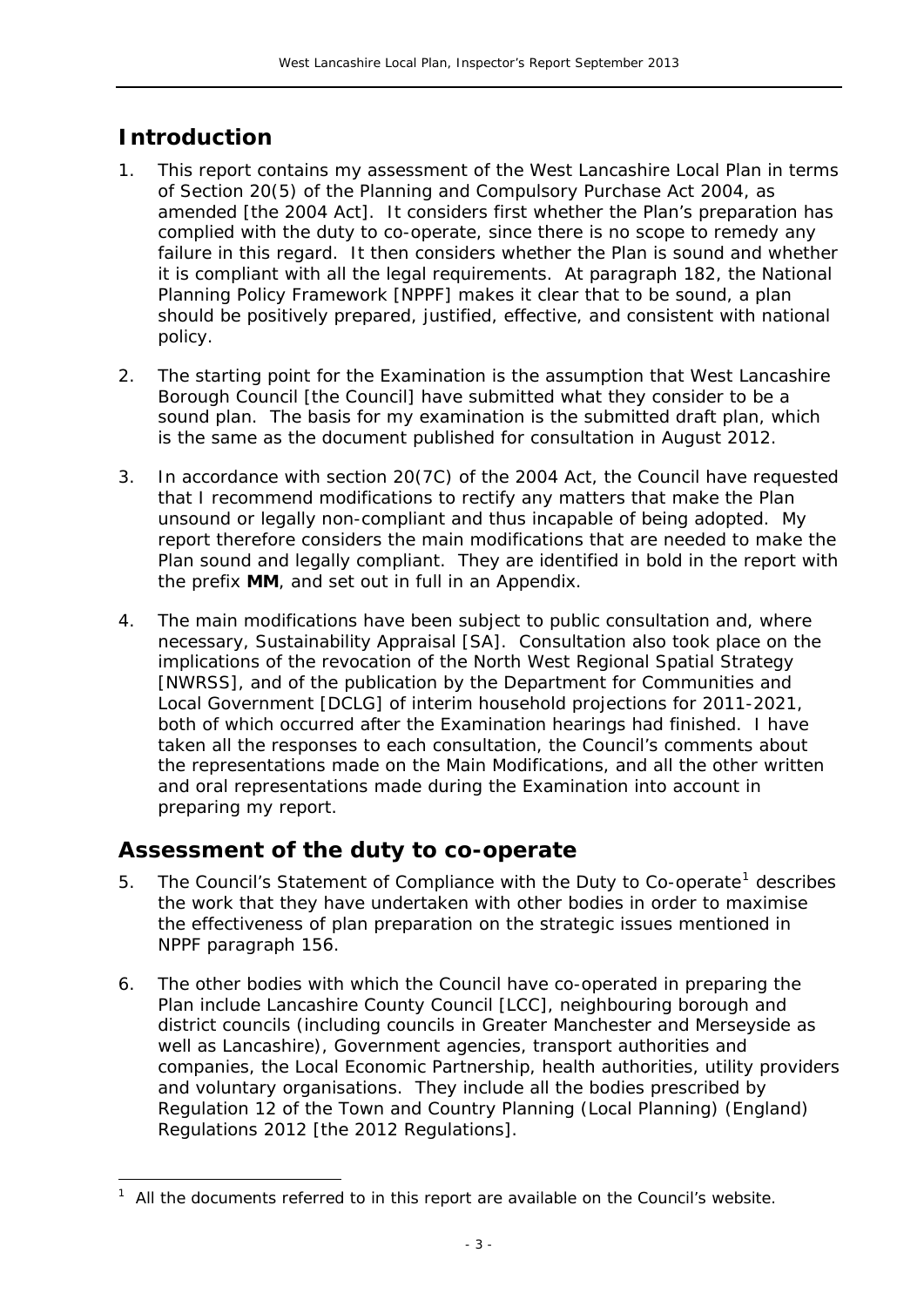- 7. One element of the joint work that was undertaken involved a series of studies, including a *Strategic Housing Land Availability Assessment* [SHLAA], a *Joint Employment Land and Premises Study* [JELPS], a Green Belt study independently validated by LCC, and various studies on renewable energy and transport issues. Another element was the work the Council did with bodies responsible for infrastructure provision, including United Utilities, Merseytravel and LCC, to assess the infrastructure impact and needs of the Plan's proposals.
- 8. Evidence of the effectiveness of this co-operation will be found below in my consideration of the various main issues concerning the soundness of the Plan. Each neighbouring authority and prescribed body was consulted on the Council's *Statement of Compliance* and none raised any concern that the duty to co-operate had not been met<sup>[2](#page-3-0)</sup>.
- 9. Taking all these points into account, I am satisfied that the duty to co-operate in the preparation of the Plan has been complied with.

# **Assessment of soundness**

10. Taking account of all the representations, written evidence and the discussions that took place at the Examination hearings I have identified 18 main issues upon which the soundness of the Plan depends. I shall deal with each in turn.

# **Issue A – Is there adequate justification for the Local Plan's spatial strategy and the need for release of Green Belt land?**

# *The settlement hierarchy and the spatial allocation of development*

- 11. The Spatial Portrait in chapter 2 of the Local Plan accurately identifies West Lancashire as a predominantly rural area lying within the Liverpool City Region, and also influenced by and with strong links to the Central Lancashire and Manchester City Regions. It identifies the borough's three main settlements as Skelmersdale (including Up Holland), Ormskirk (including Aughton), and Burscough. Although some representors objected to the inclusion of part of Aughton Parish in Ormskirk, most of the built development in the parish forms part of a continuous urban settlement with Ormskirk, notwithstanding the fact that the historic village of Aughton stands apart from the urban area.
- 12. Similarly, both Up Holland and the Blaguegate area lie in separate parishes from the town of Skelmersdale<sup>[3](#page-4-0)</sup>. Up Holland has its own village centre, and the Spatial Portrait acknowledges that its residents *arguably look more towards Wigan … to meet their needs.* Nonetheless, both Up Holland and Blaguegate lie directly alongside built development in Skelmersdale itself, and both are tightly linked into Skelmersdale by the road network, and linked to its town centre by bus routes. Despite their differences in character from the New Town development which makes up most of Skelmersdale, therefore, it would be unrealistic to regard either area as entirely separate from its larger neighbour.

<span id="page-4-1"></span>-

<sup>2</sup> One other representor, however, considered that the duty was not met in respect of employment land. I deal with this under Issue N below.

<span id="page-4-0"></span><sup>3</sup> Blaguegate is in Lathom South parish.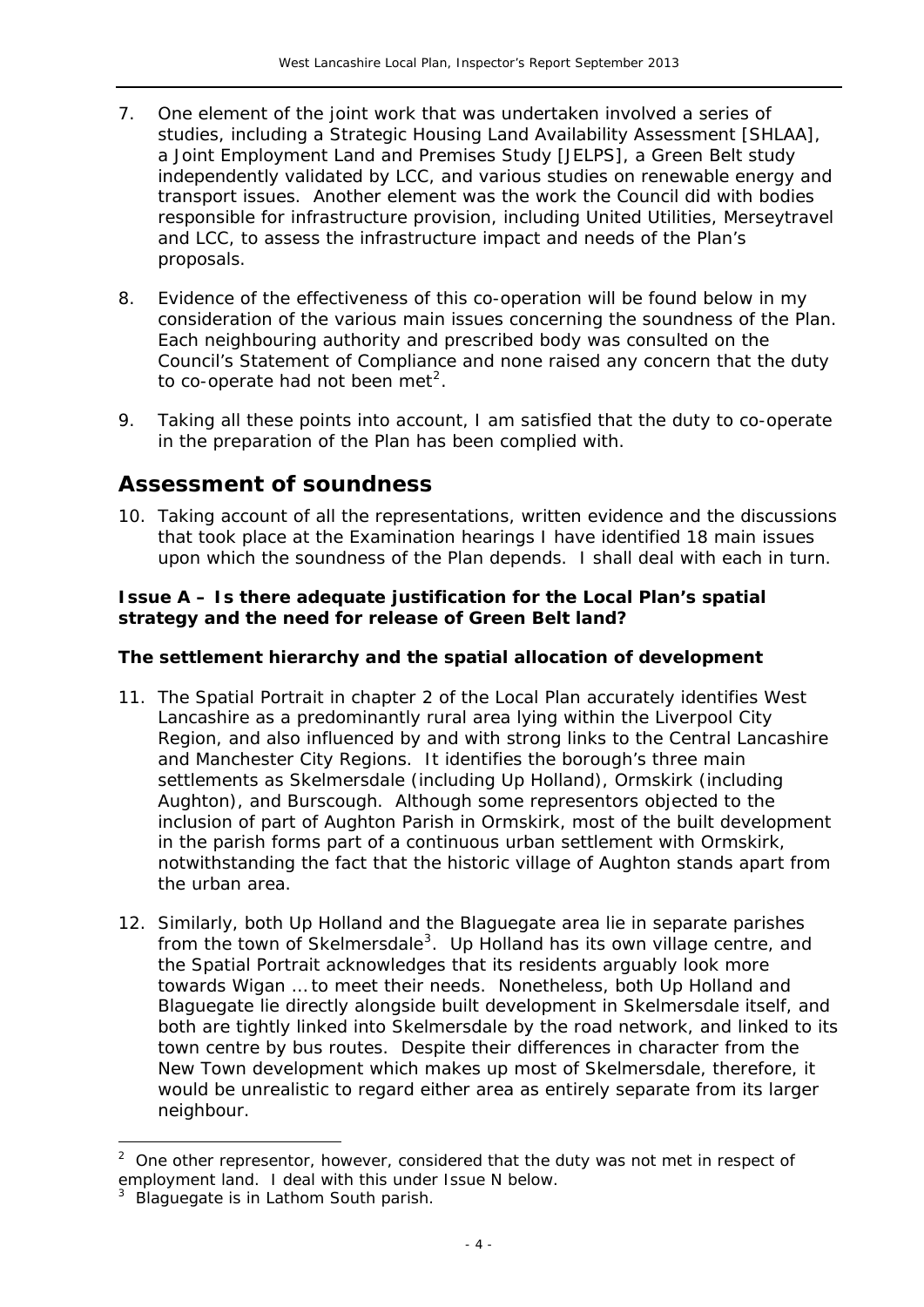- 13. There is no serious dispute that Skelmersdale should occupy the highest tier in the Local Plan settlement hierarchy<sup>[4](#page-4-1)</sup>. It is the biggest settlement in the borough, with a population of some  $42,000$  people<sup>[5](#page-5-0)</sup>, and contains all but two of the services and facilities identified in the Council's *Sustainable Settlement Study*. Its existing infrastructure, highway capacity and proximity to the motorway network give it the potential for significant growth.
- 14. As the borough's administrative centre, Ormskirk has more services and facilities than Skelmersdale, although the capacity of its infrastructure to support growth is somewhat more constrained. Together with Aughton, it has a population of about 31,500 and is appropriately identified as a second-tier settlement.
- railway stations mean that its accessibility by public transport is similar to that access to the motorway and main road network. 15. The designation of Burscough as the other second-tier settlement attracted controversy. It has a population of under 9,000, and, it appears, is usually referred to as a village rather than a town. While it has all but three or four of the services and facilities identified in the *Sustainable Settlement Study*, it has fewer individual shops, restaurants, schools and so on than Ormskirk, reflecting its smaller size. However, a recently-permitted development at Pippin  $St^6$  $St^6$  will significantly expand retail facilities in Burscough. Its two of Ormskirk, and the two settlements are similarly positioned in terms of
- 16. The main purpose of the Local Plan's settlement hierarchy is to identify the relative potential of settlements to support future growth, rather than simply to reflect their current status. On this basis, I find that it is appropriate for the Local Plan to place Burscough alongside Ormskirk with Aughton in the second tier. On the same basis, it would be inappropriate to promote Tarleton and Hesketh Bank, as a combined settlement, from the third tier into the second. Although their combined population is comparable with that of Burscough, and they have almost as many services and facilities, they have no railway station and they are significantly further from the motorway network.
- 17. The settlement hierarchy is appropriately reflected in the spatial allocation of development set out in policy  $SP1^7$  $SP1^7$ . Skelmersdale takes by far the biggest share of both housing and employment development. The second-tier settlements of Ormskirk with Aughton and Burscough take the next-largest share, and the remainder is distributed among the rural parishes, including a significant share at the third-tier settlements of Tarleton with Hesketh Bank and Banks. In this way the Local Plan meets the advice in NPPF paragraph 17 to focus significant development in locations that are or can be made sustainable.

# *The need for Green Belt release*

j

18. Until 2008, the policy context for housing in West Lancashire was set by *Regional Planning Guidance Note 13* [RPG13] and the *Joint Lancashire* 

<sup>&</sup>lt;sup>4</sup> The settlement hierarchy is defined in policy SP1.

<span id="page-5-0"></span><sup>&</sup>lt;sup>5</sup> That is the approximate population of Skelmersdale and Up Holland. All population figures in the Spatial Portrait were taken from the 2001 Census.

<span id="page-5-1"></span> $6$  See Examination documents SP.207(a)-(e)

<span id="page-5-2"></span> $^7$  As amended by **MM51** – see Issues E & F below.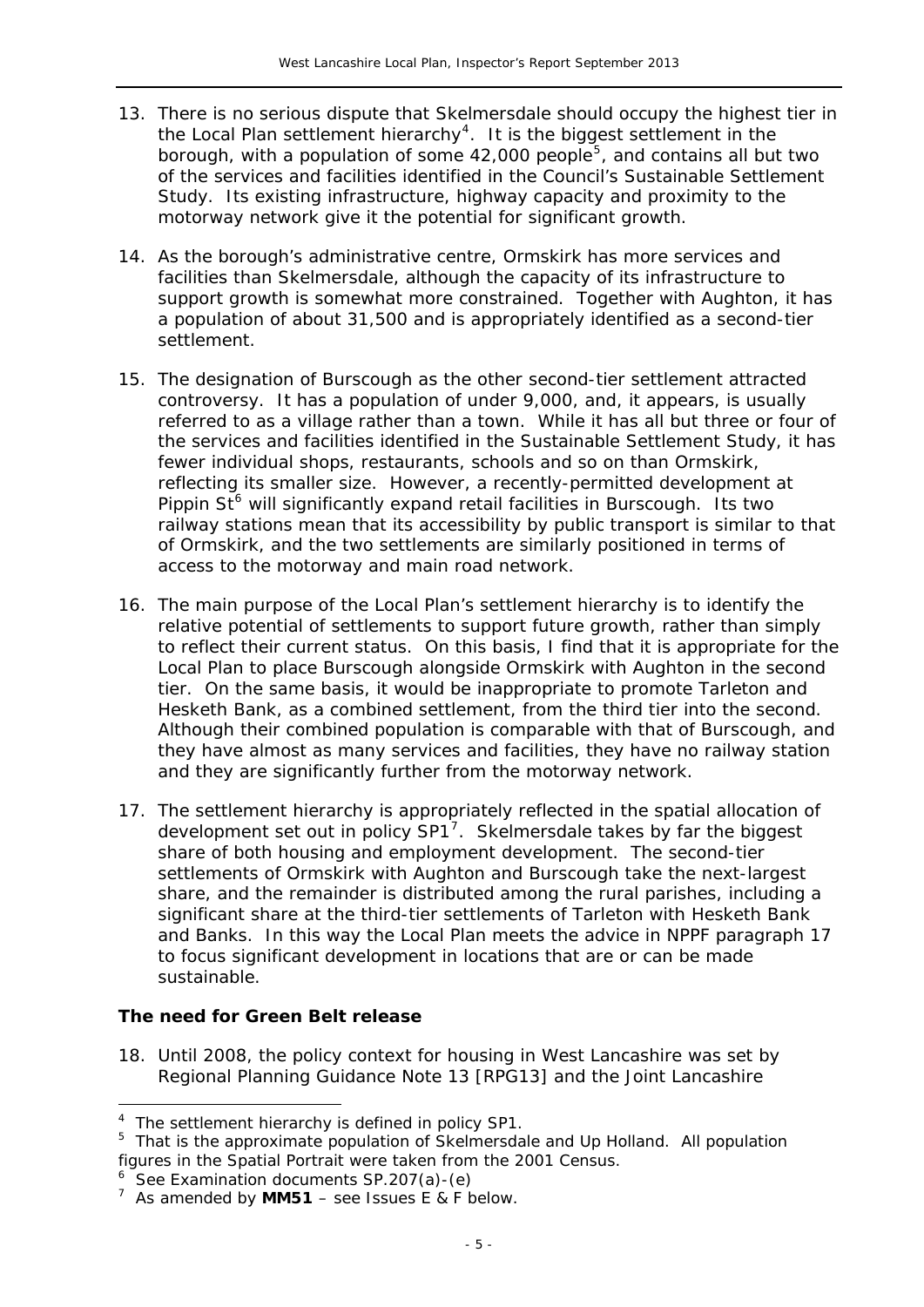*Structure Plan 2001-2016*. These imposed limits on housing development in most of West Lancashire and other rural areas in the North West, in order to encourage the regeneration of larger towns and cities in the region. In response, and in order to avoid a continuing housing land over-supply, the Council adopted supplementary planning guidance in 2002. That guidance, which became policy DE1 in the adopted 2006 Replacement Local Plan [RLP], imposed what amounted to a moratorium on new residential permissions outside the three main settlements.

- 19. National and regional policy guidance then underwent a major change with the publication of PPS3: *Housing* in 2006 and the new NWRSS in 2008, leading the Council to produce an Interim Housing Policy which allowed for housing development in most of the borough's settlements, not just the three main ones. But the influence of the earlier, restrictive national and regional policies on the RLP meant that, when beginning work on allocating sites for residential development in the present Local Plan, the Council had few safeguarded areas of land on which to draw<sup>[8](#page-5-0)</sup>. Furthermore, because nearly all the borough outside the defined settlements is designated as Green Belt, it was inevitable that the Local Plan would need to release some Green Belt land for development, unless all the remaining land needed could be found within settlements.
- 20. Chapter 4 of the Plan makes it clear that the Council have sought to maximise the amount of development accommodated within the existing settlement boundaries. That approach is consistent with the NPPF objectives of promoting sustainable development and maintaining the permanence of the Green Belt. But the Plan makes it clear at paragraphs 4.25-4.26 that the borough's locally-determined targets for residential and employment development cannot fully be met in this way. Both land that was safeguarded in the RLP and some Green Belt land also need to be released for development.
- 21. As will be clear from my assessment of the Local Plan's housing and employment proposals below, I agree with this general proposition. The NPPF, at paragraph 83, envisages that Green Belt boundaries may be altered in exceptional circumstances, through the preparation or review of a Local Plan. The lack of any other available and suitable land to meet the objectivelyassessed need for housing and employment development constitutes such exceptional circumstances. The Council's decisions on which sites to release from the Green Belt was informed by SA and by a *Green Belt Study* and *Addendum*, published in 2011 and 2012 respectively. I assess the soundness of the individual sites proposed for release later in this report.

# **Issue B – Did the Council act appropriately in selecting their preferred strategic development option?**

22. The Council published five spatial planning options in the September 2009 *Core Strategy Options Paper*. These were reduced to three in the *Core Strategy Preferred Options* [CSPO] of May 2011[9](#page-6-0). Each of the latter three

<span id="page-6-1"></span><sup>&</sup>lt;sup>8</sup> Four areas of land, about 43ha in total, were safeguarded by RLP policy DS3 for development beyond the RLP period.

<span id="page-6-0"></span><sup>&</sup>lt;sup>9</sup> These Core Strategy documents were produced before the Council decided, in the light of national planning policy changes, to prepare a Local Plan.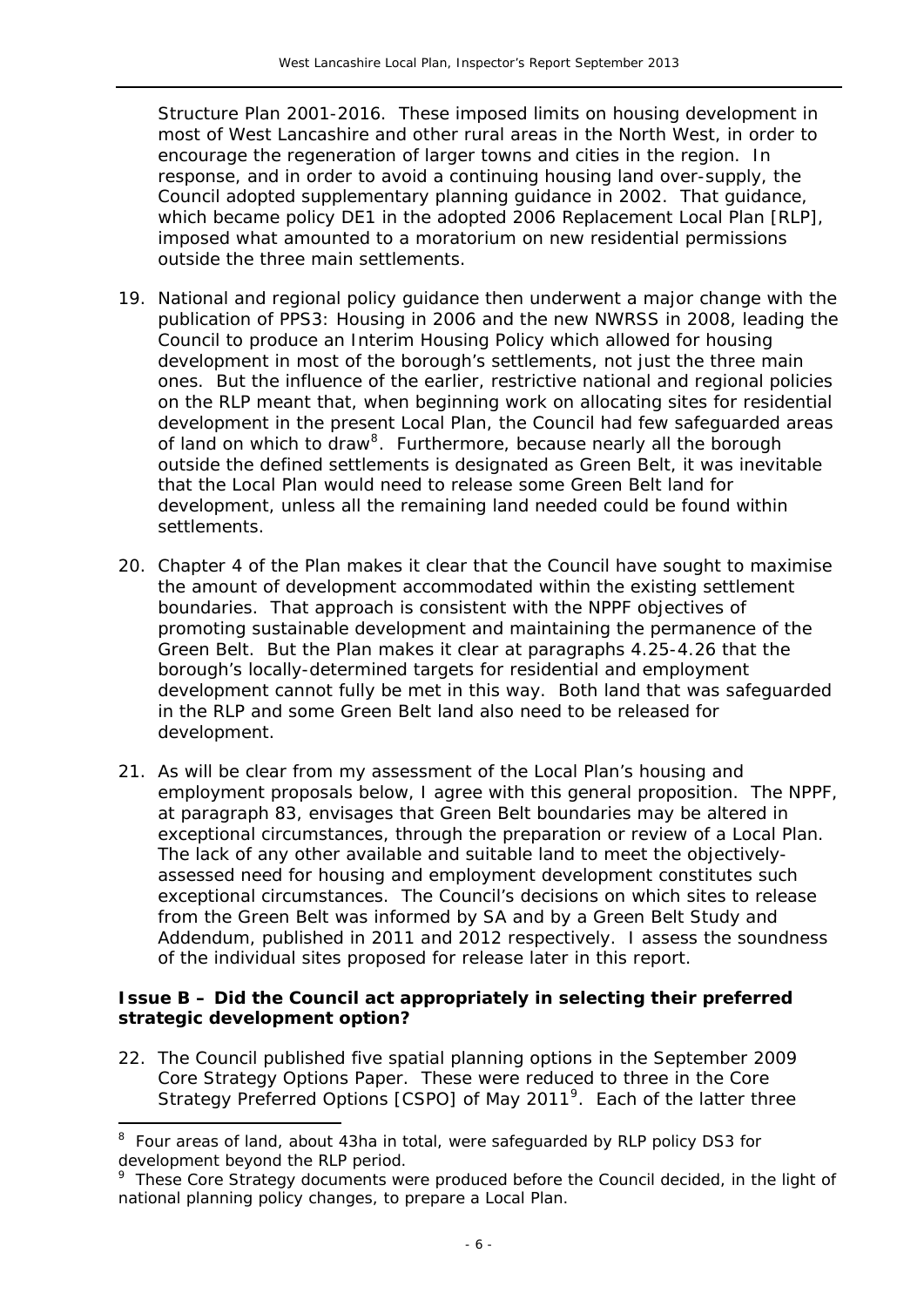options envisaged 500-600 dwellings being delivered on Green Belt land: on a single strategic site at Burscough; on sites at Ormskirk and Burscough; or, as a "non-preferred" option, on a strategic site on the south-eastern edge of Ormskirk, incorporating a new sports village and an expansion of Edge Hill University.

- 23. The subsequent *Local Plan Preferred Options* [LPPO] of January 2012 proposed allocating two large Green Belt sites for development of 750 dwellings in total: Yew Tree Farm, Burscough and Grove Farm, Ormskirk. Paragraph 4.39 of the LPPO indicates that in selecting this preferred option – which is a combination of some of the earlier options and has effectively been carried forward into the submitted Local Plan – the Council took account of the response to consultation on the CSPO. In particular they recognised that, in the interests of ensuring deliverability, rather less development needed to be focussed on Skelmersdale.
- 24. There is some controversy over the process by which the preferred option was arrived at, and in particular over the Council's decision not to propose the allocation of the "non-preferred" strategic site on the south-eastern edge of Ormskirk<sup>[10](#page-6-1)</sup> rather than the Yew Tree Farm strategic site. However, the decision was informed by SA of the development options that emerged from the work on strategic options for Green Belt release.
- 25. The SA concluded that it was difficult to distinguish between the relative sustainability merits of an option based on this strategic site at Ormskirk (then known as Option A) and an option based on Yew Tree Farm (Option B). Option A would arguably bring greater benefits than Option B, but also had the potential to have the greatest negative impacts, particularly in relation to impacts on the transport network $11$ . Option B's benefits were not as pronounced as Option A, but the SA found that this was offset by the lesser negative impacts.
- 26. Given these findings of the SA, I find nothing untoward in the Council's decision to pursue the Yew Tree Farm strategic site, in preference to the strategic site at Ormskirk. It was a decision they were entitled to take in the light of the SA and all the other evidence before them, notwithstanding that more objections were made to Yew Tree Farm than to the Ormskirk site during consultation on the CSPO<sup>[12](#page-7-1)</sup>.
- 27. The SA report on the LPPO concluded that *the Local Plan achieves a sustainable balance between making provision for development to meet local needs taking into account infrastructure requirements and the physical and environmental constraints of the area, in particular the amount of Green Belt land in the Borough and the waste water treatment constraints…*. A similar conclusion was reached by the SA report on the published Local Plan. No substantial evidence was submitted calling into question the methodology or findings of these SA reports, which in my view are thorough and sound.

<sup>&</sup>lt;sup>10</sup> The submitted Local Plan proposes the expansion of the University, but not as part of a larger strategic development site.

<span id="page-7-2"></span><span id="page-7-0"></span><sup>&</sup>lt;sup>11</sup> Examination document LP.302, para 3.1.2

<span id="page-7-1"></span><sup>&</sup>lt;sup>12</sup> See Examination document CN.206, pp 33-36.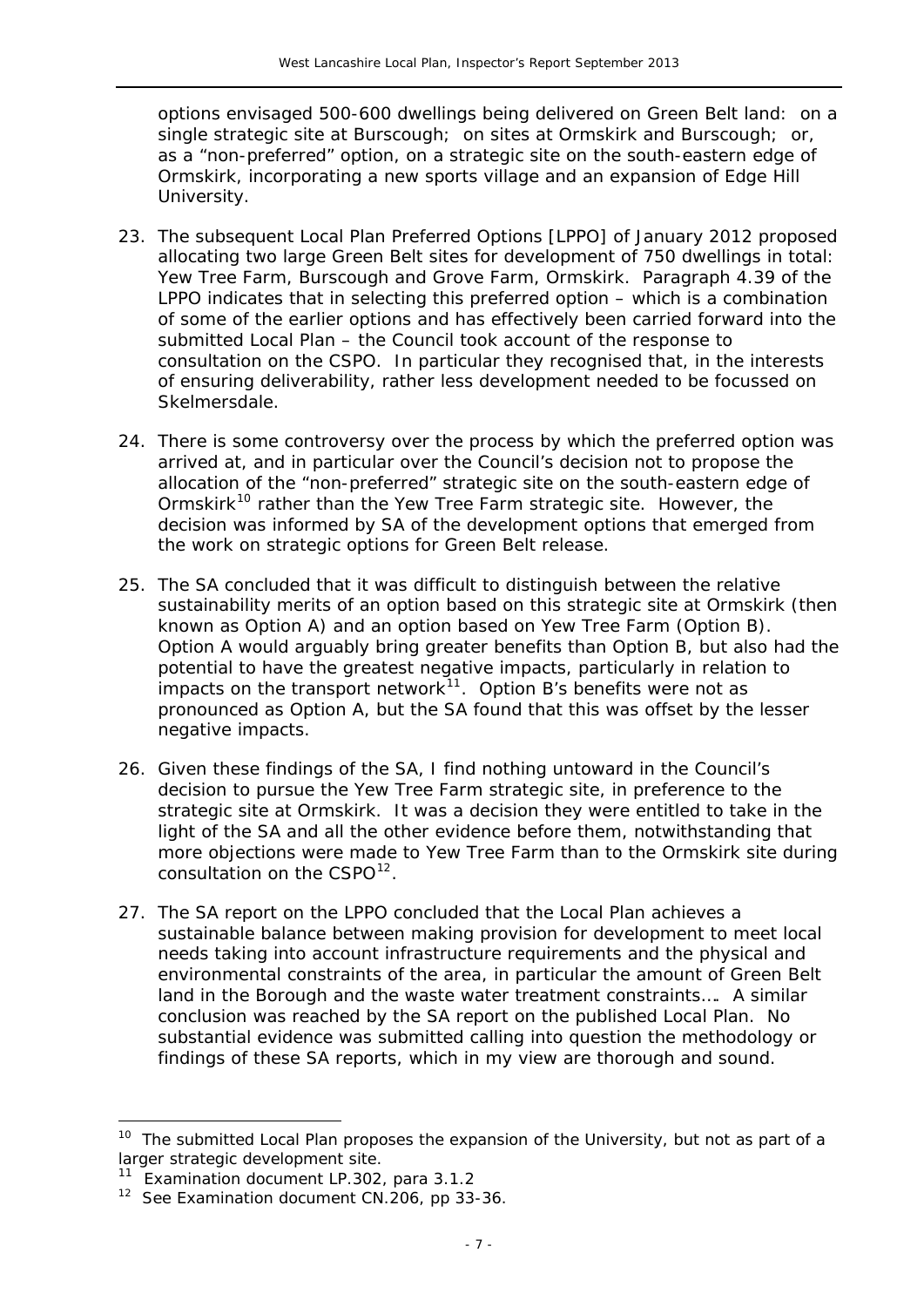28. For these reasons it appears to me that the Council's decision to propose the allocation of the Yew Tree Farm strategic site in the submitted Local Plan followed an appropriate and adequate consideration of the reasonable alternatives. I consider the soundness of the Yew Tree Farm allocation itself under Issue F below.

#### **Issue C – Was consultation on the Local Plan carried out fairly, lawfully, and in accordance with the Council's** *Statement of Community Involvement***?**

- 29. The process of consultation on a Local Plan is governed by the 2004 Act and the Regulations deriving from it. Alongside the specific consultation requirements set out in the Regulations, section 19 of the Act requires that the local planning authority must comply with their own Statement of Community Involvement [SCI]. The Council's SCI was itself subject to three rounds of public consultation, following which its soundness was examined by a planning inspector. The Council adopted the final version of their SCI in 2007. In 2009 a short Addendum updated the SCI to take account of amendments to the Regulations that came into effect in 2008.
- 30. In accordance with the 2012 Regulations, the Council submitted a *Consultation Statement* with the Local Plan, setting out how consultation on the Plan had complied with the requirements of the Act, the Regulations and their SCI. The Statement shows conclusively that all those requirements were met, and in certain respects exceeded, at each stage of preparation of the Plan. The relevant requirements were also met by the consultation process on the Main Modifications.
- 31. Notwithstanding this, a number of representations alleged that the consultation process was inadequate or unfair. Some criticised the consultation material distributed to households as wrap-arounds with the free local *Champion* newspaper. In my view, however, the wrap-arounds provided as much information as could reasonably have been expected, while making it clear where further details of the proposals could be obtained. Distributing them via the *Champion* was a cost-effective method of getting them into most homes in the borough, and the decision to use a wrap-around format would have maximised their prominence. I note also that the Council posted similar leaflets to homes in those areas not covered by the *Champion.*
- 32. The consultation forums held by the Council also attracted strong criticism, in part because in a few cases some people were turned away from them due to lack of capacity (albeit that additional events were then organised to compensate). Nonetheless, having considered all the representations submitted, both in writing and orally at the hearings<sup>[13](#page-7-2)</sup>, I find no substance in allegations that the Council manipulated the attendance or deliberately misrepresented the outcome of the discussions at them. I can understand that residents in some areas, for example Up Holland, would have preferred a forum to be held locally, but the Council must inevitably have regard to resource constraints. The forums that were held in Burscough, Ormskirk,

<span id="page-8-0"></span> $13$  This includes all the documents and supporting material submitted by Mr G Rattray to the Programme Officer on 12 August 2013.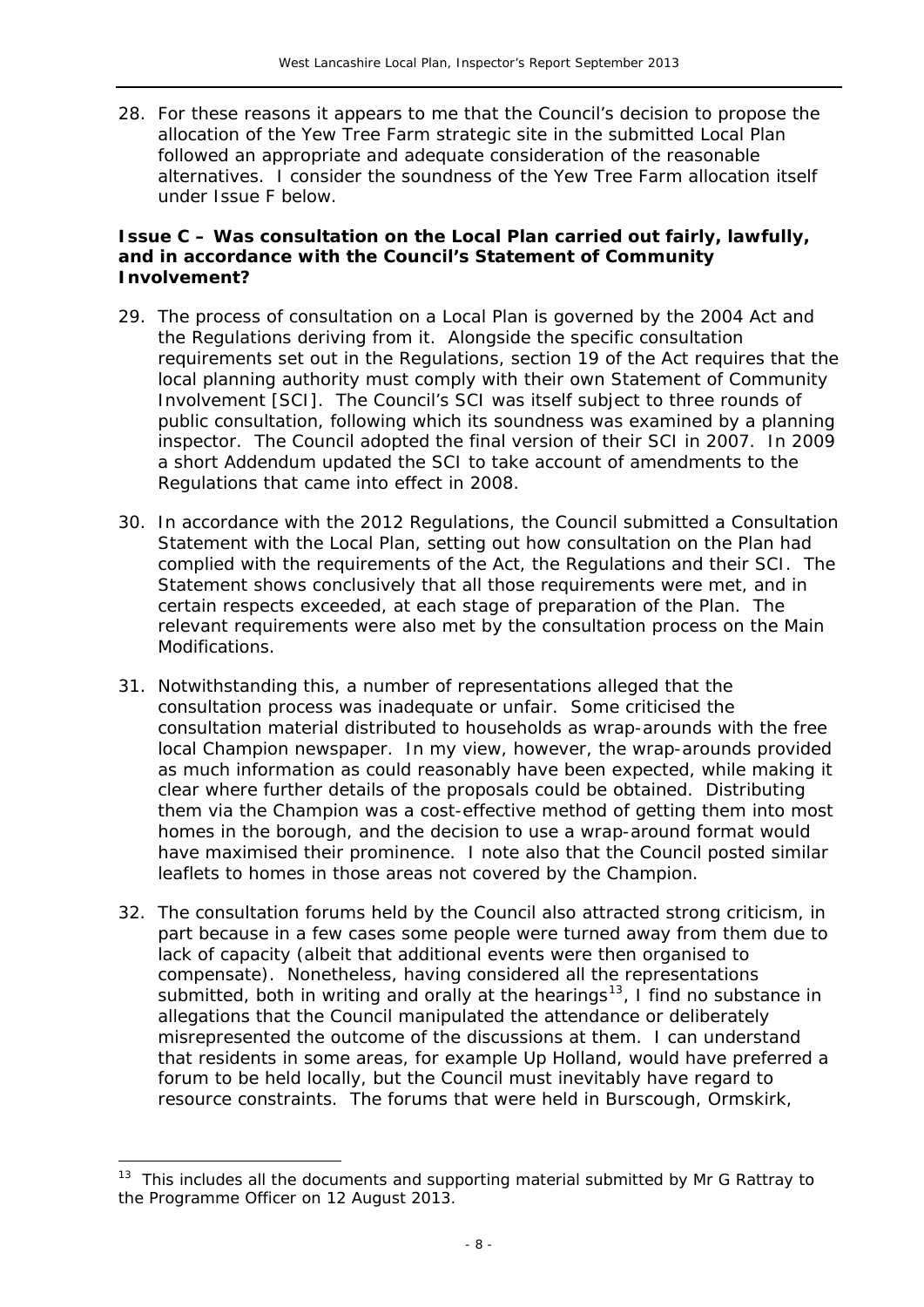Skelmersdale and the Northern Parishes were reasonably accessible to residents in each part of the borough.

33. It is clear that many residents and others are disappointed that the Council did not alter the Local Plan in response to the views they expressed during the consultation process. But that does not mean that the process itself was inadequate or unfair. On the contrary, it provided them with adequate information and reasonable opportunities to express their views on the various stages of the emerging Plan. This is evident from the volume of representations received on both the submitted Plan and the Main Modifications, from which I was able to gain a clear understanding of the opinions of all respondents.

#### **Issue D – Does the Local Plan take adequate account of the constraints on sewerage capacity and water supply?**

- 34. The Council's *Infrastructure Delivery Plan* identifies three potential sewerage capacity and water supply constraints affecting future development in the borough. These are: sewerage capacity problems at Burscough (New Lane) Waste Water Treatment Works [WWTW]; surface water flooding from the public sewers in Tarleton, Hesketh Bank and Banks; and poor or variable water pressure in Tarleton and Hesketh Bank.
- 35. As submitted, the Local Plan reflected those potential constraints by stating in policies SP1 and SP3 that development on greenfield sites in Ormskirk and Burscough (including the allocated sites at Grove Farm and Yew Tree Farm), Rufford and Scarisbrick would be restricted until 2020 unless the waste water treatment constraints could be resolved sooner. Infrastructure improvements would also be needed to enable the proposed development at Edge Hill University to come forward before that date.
- 36. However, before the hearing sessions opened the Council concluded a *Statement of Common Ground* with the local water and sewerage utility company, United Utilities Water plc [UUW]. This set out UUW's view that additional information received since the publication of the Local Plan meant that it was no longer necessary to restrict development at Grove Farm, Yew Tree Farm or the University until 2020. Most importantly, that additional information included evidence that the development proposals for each site would prevent any surface water from entering the public sewerage system or discharging to New Lane WWTW, and, in the case of Grove Farm and Yew Tree Farm, would divert additional existing surface water flows away from the public sewers.
- 37. This updated position, removing the time constraint on the commencement of development at those three sites, is reflected in **MM1-MM7 & MM10**. It is reasonable to expect that UUW will take the Local Plan's development proposals into account when planning sewerage improvement works during their next five-year investment programme (2014-2019) so that the existing constraints at New Lane will have been overcome by 2020. However, those constraints will continue to affect the potential for development on any unallocated greenfield sites in the New Lane catchment area until then, unless solutions similar to those proposed for Grove Farm and Yew Tree Farm can be found. This is reflected in **MM34**.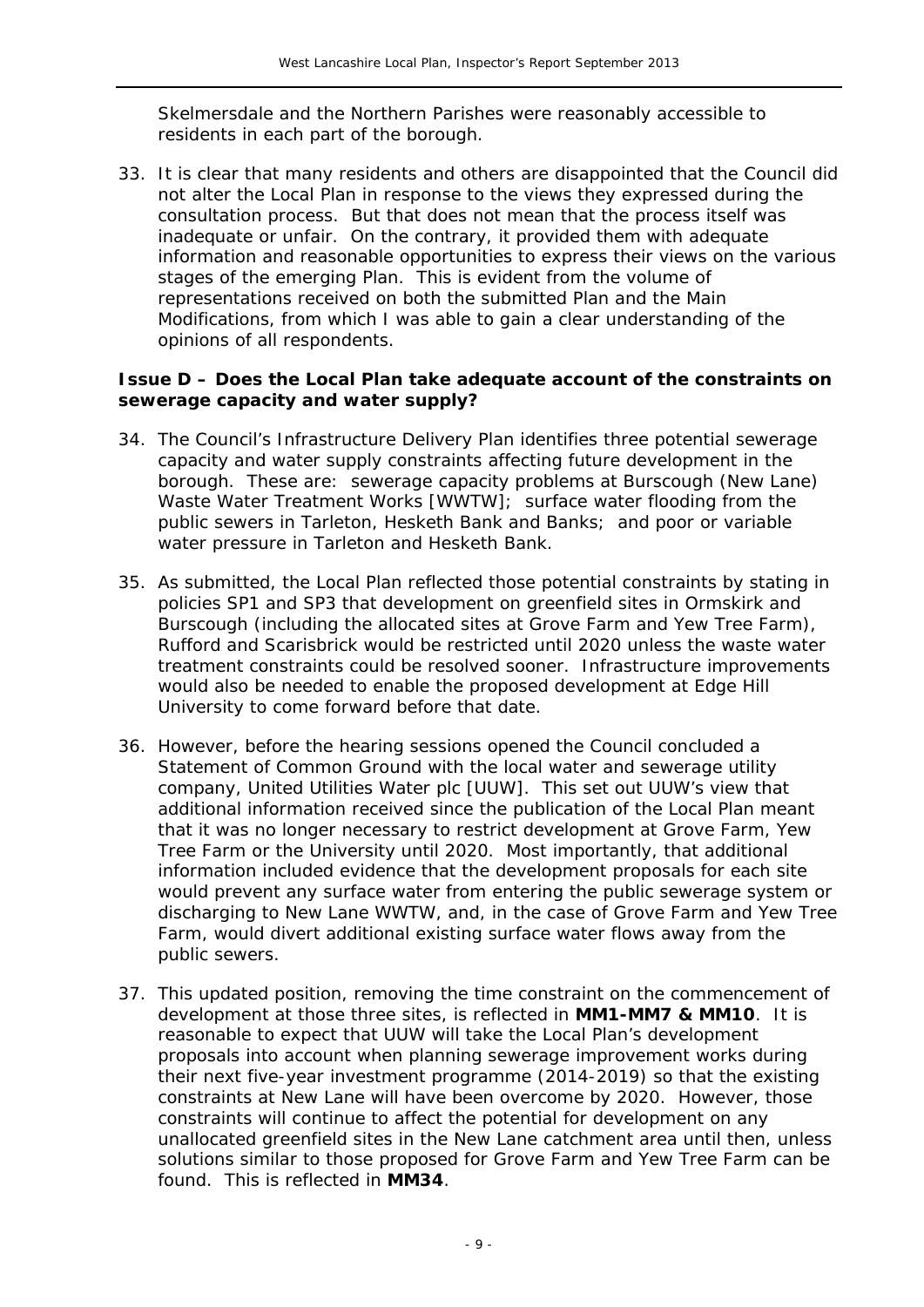38. UUW submitted a further statement to the hearing session on infrastructure provision dealing among other things with the sewerage and water pressure issues affecting Tarleton, Hesketh Bank and Banks. Their general view is that, given the amount of development in these settlements already committed or proposed through allocations in the Local Plan, *any additional allocations should be brought forward in parts of the borough which have capacity in*  water and wastewater infrastructure<sup>[14](#page-8-0)</sup>. If additional allocations were to be made in Tarleton, Hesketh Bank and Banks, UUW would wish to see them allocated to a later stage in the Plan period in order to manage their impact appropriately. This position is also reflected in **MM34**. On the evidence I saw and heard, it is a sensible and constructive response to the constraints that exist in that part of the borough. Thus **MM1-MM7, MM10 & MM34** are needed to make the Plan effective.

### **Issue E – Is the Local Plan's housing requirement based on a full and objective assessment of housing need?**

# *The available evidence*

- 39. NPPF paragraph 47 advises that the Local Plan should meet the full, objectively assessed need for housing, as far as is consistent with the NPPF's policies. Thus it is necessary to begin by making an objective assessment of housing need. NPPF paragraph 159 indicates that this should be done by means of a Strategic Housing Market Assessment [SHMA] to identify the scale of housing need over the Plan period. It should meet household and population projections, taking account of migration and demographic change.
- 40. The Council commissioned a SHMA for West Lancashire, published in 2009. In the previous year, a report<sup>[15](#page-10-0)</sup> prepared for the then regional planning body, 4NW, had recommended that West Lancashire should continue to be regarded as part of the Liverpool City Region North housing market area. Despite this, none of West Lancashire's neighbouring authorities has raised any concerns about the Council's decision to proceed with the 2009 SHMA. None of those authorities is looking to West Lancashire to accommodate any of their own identified housing need<sup>[16](#page-10-1)</sup>, or is capable of meeting any of the need arising within West Lancashire. Consequently, it is appropriate that the 2009 SHMA dealt with West Lancashire's own housing need.
- 41. When the 2009 SHMA was being prepared, the latest available population and household projections were, respectively, the 2006-based ONS sub-national population projections [SNPP] and the DCLG 2006-based household projections published in 2008. The SHMA itself considered seven scenarios for future housing need which resulted in projected increases for the borough ranging from 329 to 651 dwellings per annum [dpa]<sup>[17](#page-10-2)</sup>. A further eight scenarios developed as part of the preparatory work for the abandoned *North West Regional Strategy* projected increases of between 198 and 439 dpa.

 $14$  Examination document EX.230(c), section 9

<span id="page-10-0"></span><sup>15</sup> *The definition of housing market areas in the North West region*, August 2008.

<span id="page-10-1"></span><sup>&</sup>lt;sup>16</sup> In particular, Sefton Council's comments on the Publication Draft Local Plan indicated that they *would like to commit to work more closely on reviews of housing need, economic development and other cross-boundary issues*, but did not identify any housing need to be met within West Lancashire.

<span id="page-10-3"></span><span id="page-10-2"></span> $17$  All "dpa" figures are expressed as annual averages over the relevant period.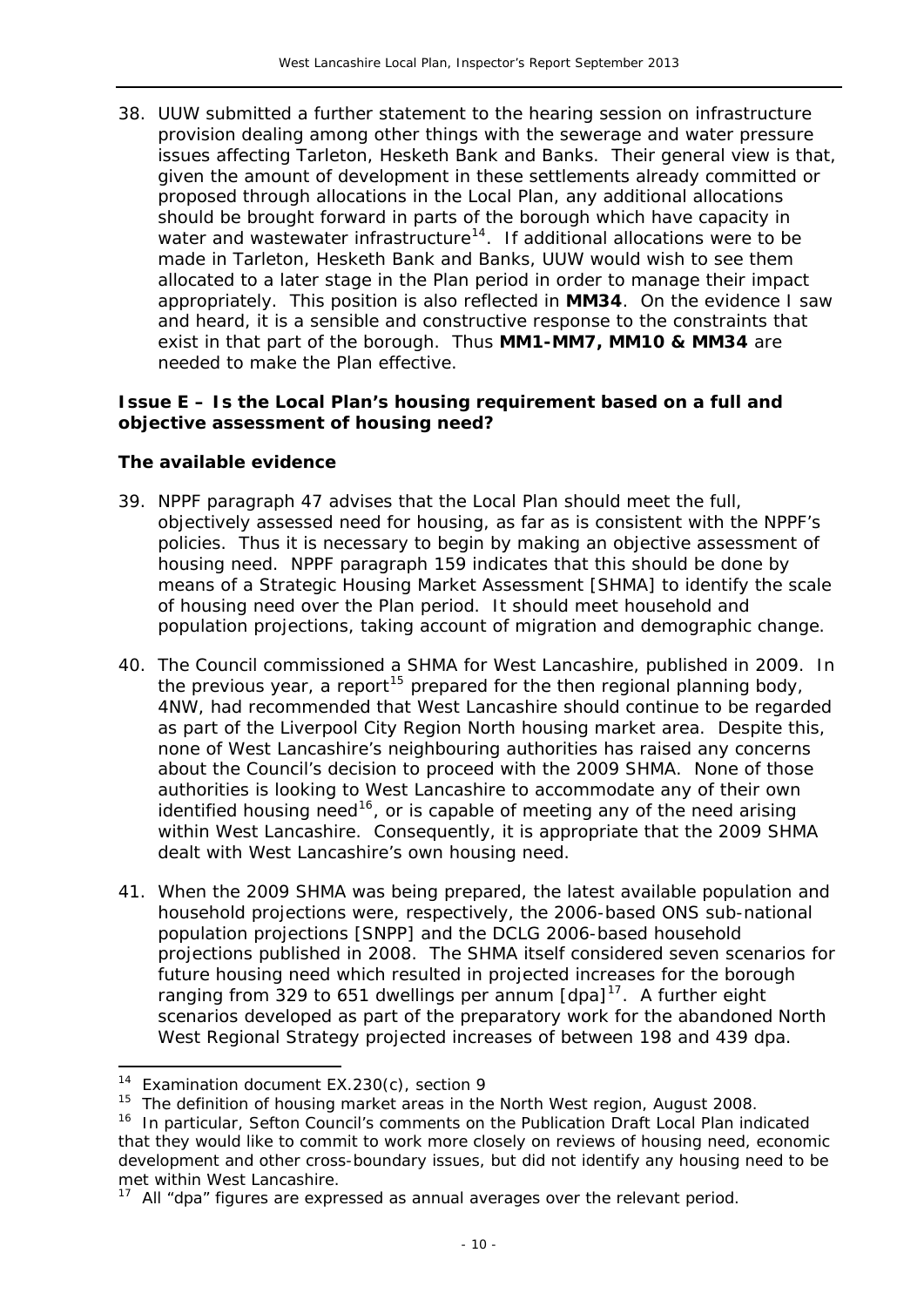- 42. The Council's *Technical Paper 2* argues that future housing need should be assessed on the basis of the more recent 2008-based DCLG household projections, published in 2010. They indicated that the annual average requirement between 2008 and 2033 would be about 260 dpa. That figure is significantly lower than the corresponding figure in the 2006-based household projections.
- 43. Further modelling was carried out prior to the Examination hearings by Nathaniel Lichfield and Partners [NLP], using the PopGroup software. The various scenarios considered by NLP gave requirements ranging from 256 to 782 dpa.
- 44. After the hearings had closed, DCLG published interim household projections for 2011-2021. The DCLG projections indicate an average rate of household growth of 247 dpa in West Lancashire over the 10-year period.
- 45. A number of respondents argued that the assessment of housing need should be based on the adopted NWRSS requirement of 300 dpa for West Lancashire. However, I share the Council's view that it is necessary to take account of more up-to-date evidence than was available when the NWRSS was being prepared some seven or more years ago.

# *Assessment of the evidence*

- 46. A number of the available scenarios and projections are based on natural population change, taking no account of migration into and out of the borough. Since it is clear from published statistics that in recent years migration has been an important component of population and therefore household change in West Lancashire, I regard those "no-migration" scenarios as unrealistic.
- 47. At the other end of the range is one scenario which seeks to meet the full level of affordable housing need by building at least twice the number of houses required to meet any of the population-based household projections<sup>[18](#page-10-3)</sup>. It appears to me that this approach would result in a substantial surplus of market houses and so would be economically unrealistic. The same applies to those scenarios which have as their principal objective stabilising house prices.
- 48. A third category of scenarios seeks to project rates of household growth resulting from changes to the workforce due to job creation, demographic change, alterations in commuting rates and related factors. In the 2009 SHMA, such scenarios project forward from 2011 a similar annual rate of job creation (just under 800) to that achieved between 2001 and 2008. But in view of the economic downturn since 2008, it seems unlikely that such a rate of job creation will be achieved, at least in the early years of the Plan period.
- 49. On the face of it, NLP's Scenario 5 (*75ha Local Plan Job Growth*) appears more realistic because it is based on the amount of land actually allocated for future employment development in the Local Plan. However, the results imply that a growth rate of some 400 new jobs each year corresponds to an overall housing requirement of just over 700 dpa. That seems entirely at odds with

 $18$  On the assumption that overall 30% of the new houses would be provided as affordable housing.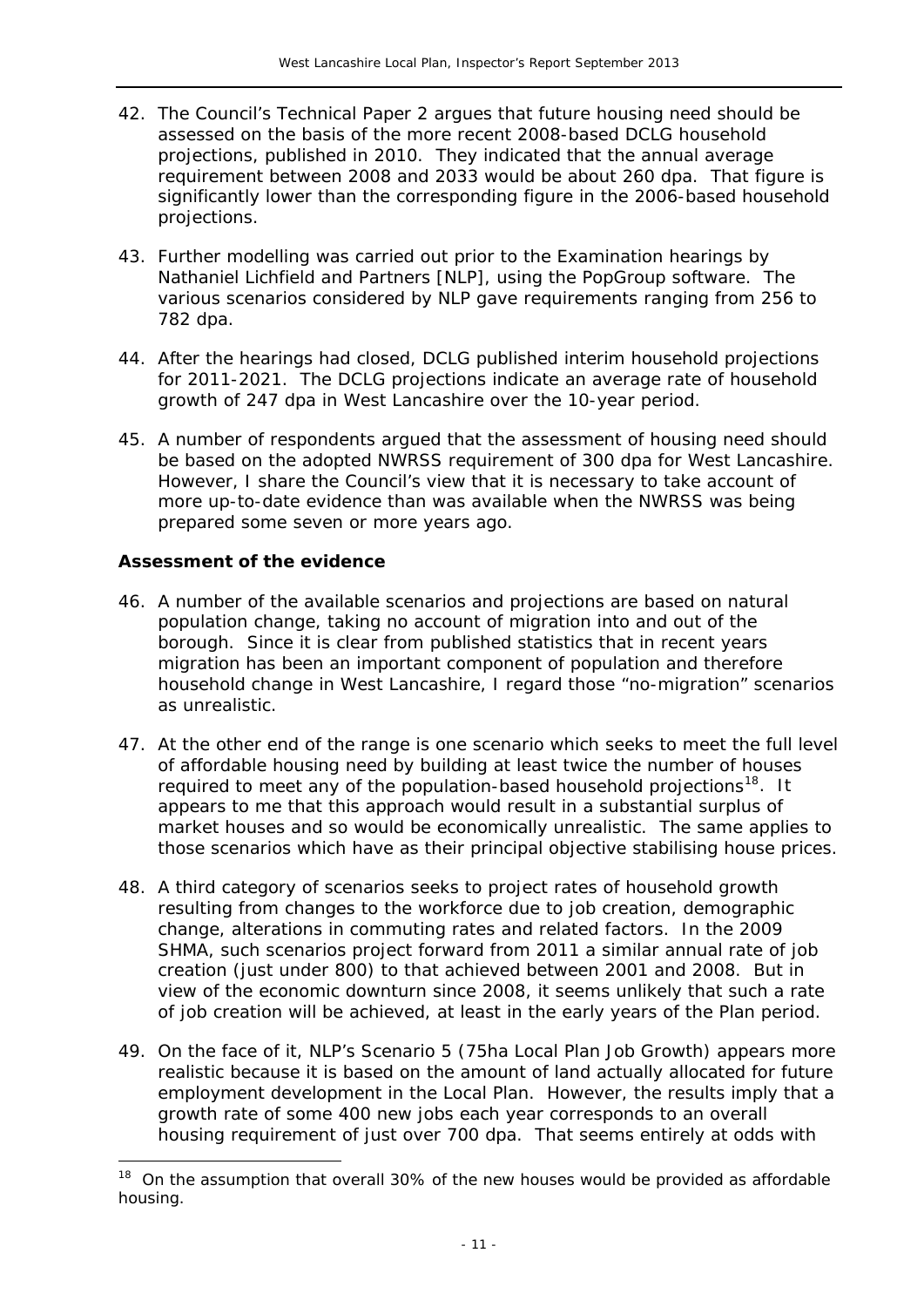actual trends since the 1990s, in which average employment growth of some 450 jobs per annum has co-existed with housing growth of under 400 dpa<sup>19</sup>. While account needs to be taken of the backlog of housing need, the effect of in-commuting and the decline in the working-age population of the borough, those factors would not appear to be sufficient to explain this large discrepancy. A similar discrepancy is apparent in NLP's Scenario 6 (*Past Trends Job Growth*).

- 50. All this means that the scenarios most likely to give a realistic view of the need for housing over the Plan period are those based on official population and household projections. While those projections are based on earlier demographic, household formation, migration and economic factors, that is appropriate given that the Local Plan does not seek any fundamental alteration in the existing role of the borough in relation to its neighbours. The 75ha allocated for new employment development over the Plan period is broadly in line with long-term average take-up rates between 1992 and [20](#page-12-0)11<sup>20</sup>. Thus it is unlikely that job growth will occur at a level that dictates a substantial departure from trends in household growth over the last decade.
- 51. However, I do not agree with the Council's position that the 2008-based DCLG household projections give the most robust assessment of housing need over the Plan period. That is for two reasons: first, those projections are not based on the most up-to-date available population information; and secondly, they do not take on board subsequent changes in methodology in respect of migration. The Council accept that the 2011-based ONS population projections [SNPP], which are based on the 2011 mid-year population estimates rolled forward from the 2011 Census and take account of the latest methodology for estimating migration, project a higher rate of population increase between 2011 and 2021 than the 2008-based projections.
- 52. Notwithstanding this, the DCLG's interim household projections for 2011-2021, which use the population data from the 2011-based SNPP, forecast a somewhat lower rate of household growth than their 2008-based household projections. This discrepancy is due principally to a fall in the projected rate of household formation, particularly among young adults, based on observed trends between the 2001 and 2011 Censuses $2^7$ .
- 53. It may be that this fall in the household formation rate results partly from the under-provision of housing in West Lancashire over the last six years, compared with the NWRSS requirement<sup>[22](#page-12-2)</sup>. Any such effect will be addressed by the Council's acceptance that the shortfall against the NWRSS requirement up to 2012 should be made up within the Plan period. But it is also likely that both downward trends reflect a reduction in effective demand consequent

-

<sup>&</sup>lt;sup>19</sup> See the summaries of NLP Scenarios 6, 8 and 9 at Examination document HS.145-01, para A2.5.

 $0$  See Issue M below.

<span id="page-12-2"></span><span id="page-12-1"></span><span id="page-12-0"></span> $21$  The Methodology Report issued with the DCLG 2011-based interim household projections notes (p10) that the aggregate household representative (or "headship") rate [HRR] in the 2011 Census was 0.424, compared with 0.434 suggested by the 2008-based household projections. As disaggregated household representative data is not available from the 2011 Census data, the interim 2011-based household projections use Labour Force Survey data to estimate the change in HRR between the 2001 and 2011 Censuses.  $22$  See Examination document SP.102, Table 3.2 (p9).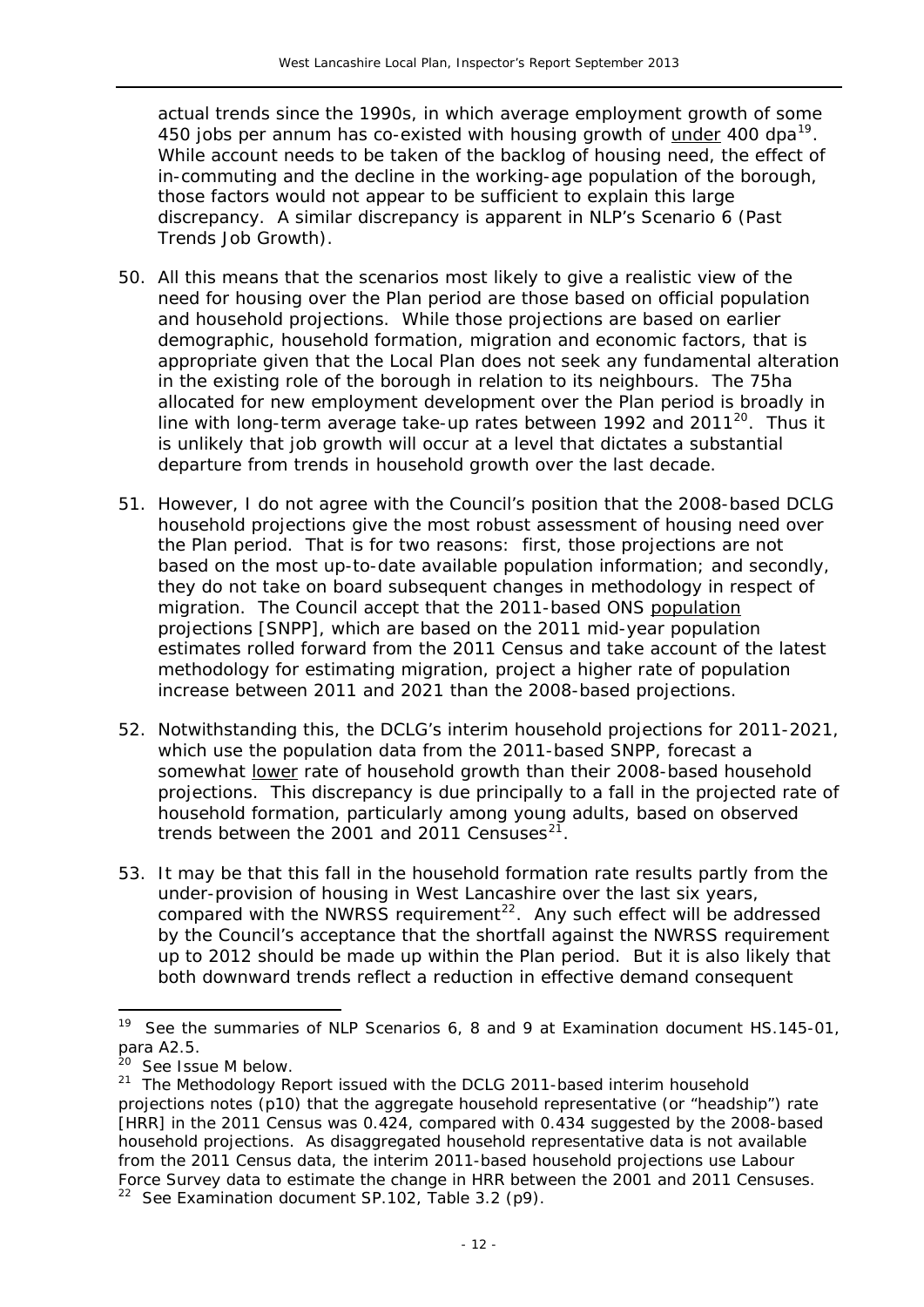upon the post-2008 economic recession. That being so, for the foregoing reasons I consider that the DCLG 2011-based interim household projections represent the most robust and up-to-date available assessment of newlyarising housing need over the period 2011-2021. They correspond to an average growth rate of 247 dpa over that period.

- 54. However, for the rest of the Plan period beyond 2021, DCLG itself advises caution in using the 2011-based projections, saying *users that require a longer time-span would need to judge whether recent household formation trends are likely to continue*[23](#page-12-2). No such judgment can be made with certainty. But as both the NPPF and the Local Plan itself seek to support economic growth, it would be inconsistent with that aspiration to assume that reduced household formation rates will persist indefinitely. Thus it would be unsafe to assume that the average annual housing requirement derived from the 2011-based household projections accurately reflects housing need beyond 2021.
- 55. For the period beyond 2021, the most sophisticated available evidence of housing need before me is the PopGroup modelling carried out by NLP. This uses methodologies drawn from the ONS and DCLG datasets, supplemented with economic assumptions specific to West Lancashire, to assess household growth rates over the Plan period. In particular NLP's *2011-based SNPP* Scenario 2 takes account of the latest 2011-based SNPP and, like the DCLG household forecasts, largely reflects recent past trends in demography and migration. However, its assumed household formation rates (or "headship rates") are based on the government data which was used to underpin DCLG's 2008-based household forecasts, rather than the more recent data used in the interim 2011-based household projections.
- 56. Using these older household formation rates, which largely reflect prerecession trends, NLP's Scenario 2 projects an annual average increase of 299 dpa over the Plan period as a whole. Taking account of national and local growth aspirations, it would not be unreasonable to expect that annual household formation rates will have recovered, in the period after 2021, to a level that would correspond to that rate of household growth.

# *The housing requirement*

<span id="page-13-0"></span> $\overline{a}$ 

- 57. The analysis above identifies an average requirement of 247 dpa for the period 2011-2021. With the addition of a 4% vacancy and second-home allowance, as assumed in the submitted Plan, this becomes 257 dpa. Over the relevant nine years of the Plan period, 2012-2021, that gives a requirement of 2,313 dwellings. For the period 2021-2027, the analysis indicates an average requirement of 299 dpa, which with the addition of the 4% allowance becomes 311 dpa. Over the six years 2021-2027, this produces a requirement of 1,866 dwellings.
- 58. 2,313 plus 1,866 gives a total of 4,179 for newly-arising housing need within the Plan period. More recent monitoring of housing provision has refined the accrued shortfall between 2003 and 2012 against the NWRSS requirement to 679 dwellings, rather than the 750 assumed in the submitted Plan. Adding

<sup>23</sup> DCLG, *2011-based interim household projections: quality report*, p7.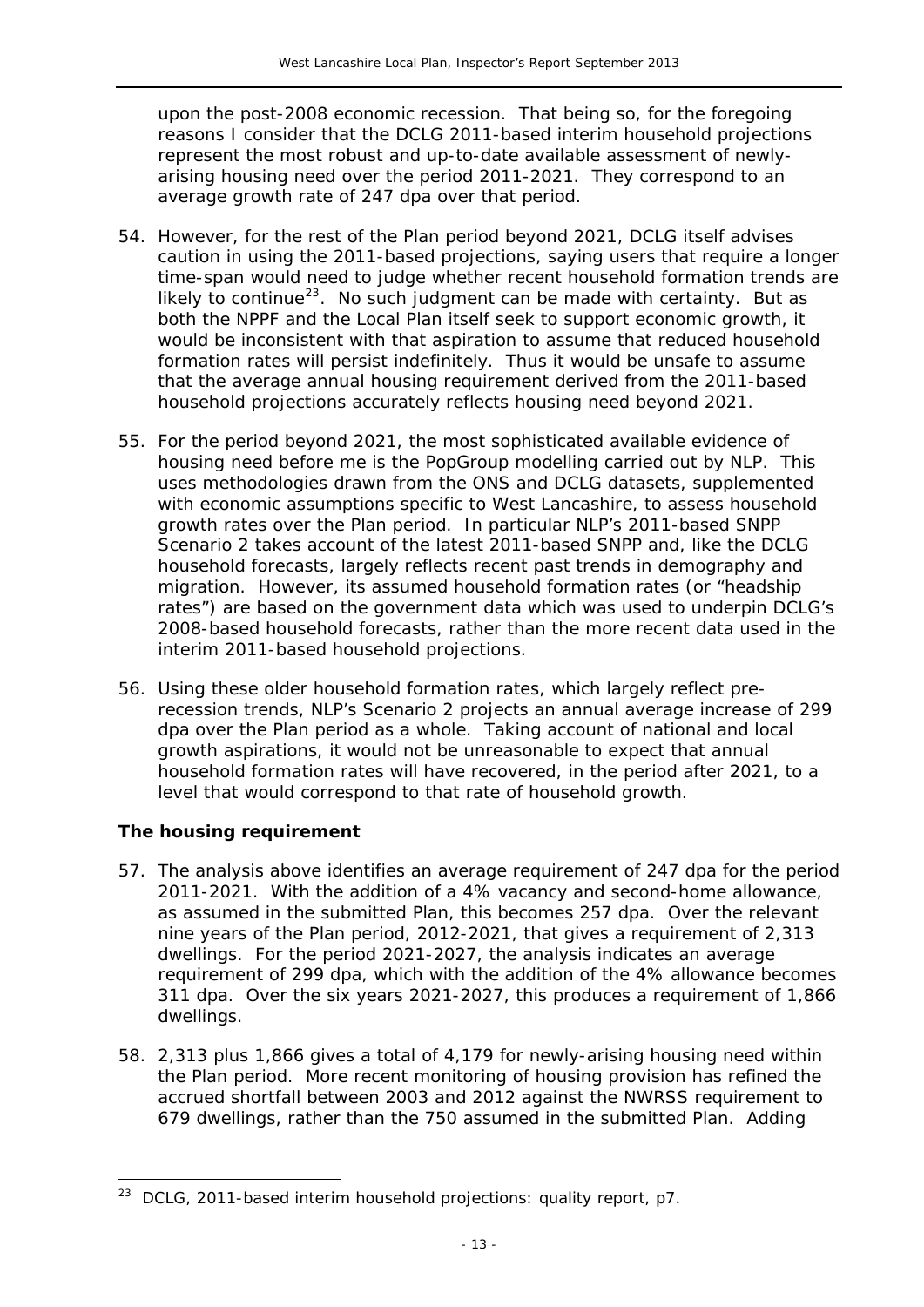those 679 dwellings to 4,179 gives a total requirement of about 4,858 dwellings for the Plan period, 2012-2027.

#### *Phasing of the housing requirement*

- 59. As submitted, the Local Plan proposes to deliver its overall housing requirement of 4,650 dwellings in three phases: from 2012 to 2017 at 260 dpa, from 2017 to 2022 at 320 dpa, and from 2022 to 2027 at 350 dpa. The reasons given for this staggered phasing are that an annual target of 310 dpa (as would result if the overall requirement were distributed equally over 15 years) will be difficult to achieve in the initial years of the Plan period, given the continuing effects of the post-2008 recession and the waste water treatment infrastructure constraints $^{24}$  $^{24}$  $^{24}$ .
- 60. As is made clear under Issue D above, the latter constraints no longer apply to the extent that they appeared to when the Local Plan was published. Nonetheless, the interim household projection figures suggest that a reduced demand for housing compared with the pre-2008 period will continue, at least in the first few years of the Plan period. Perhaps more importantly, the Plan relies on the release of safeguarded and Green Belt land to meet a substantial proportion of the housing requirement. As this land cannot be released until the Plan has been adopted, there will be an inevitable lead-time before houses can actually be built on it. Account must be taken of this fact in order not to set targets that are impossible for the Plan to meet.
- 61. Bearing these factors in mind, my view is that in the first five years of the Plan period, the Plan should seek to meet the average requirement derived from the 2011-based interim housing projections, that is to say 257 dpa, plus a proportion of the accrued shortfall of 679 dwellings against the NWRSS requirement for 2003-2012. The shortfall itself should be distributed as evenly as possible across the Plan period, so as to ensure that it begins to be addressed immediately and is eliminated by the end of the period<sup>[25](#page-14-0)</sup>. This results in a requirement of at least 1,510 dwellings, or 302 dpa<sup>[26](#page-14-1)</sup> in the five years 2012-2017.
- 62. Notwithstanding the fact that the DCLG interim household projections cover the period to 2021, I consider that the residual Local Plan requirement should then be distributed evenly over the remaining 10 years of the Plan period, so as to ensure that the anticipated recovery in demand is not artificially constrained by any under-provision. On this basis, the requirement for 2017 to 2027 would be 335 dpa (rounded), or a total of at least 3,350 dwellings.
- 63. Both the overall housing requirement and these phased requirements are inserted into the Plan by **MM51 & MM53**. While these requirements would, on the basis of current evidence, meet the full, objectively-assessed need for housing over the Plan period, it is of course possible that circumstances may change significantly at some point between now and 2027. Should annual monitoring of housing provision or a future SHMA reveal that the requirements

<sup>24</sup> Local Plan, para 4.22

<span id="page-14-1"></span><span id="page-14-0"></span> $25$  For the reasons given in paragraph 60 it would be unrealistic, in the circumstances of West Lancashire, to seek to eliminate the shortfall in the first five years of the period.  $26$  That is, 257 dpa plus 45 dpa  $-$  45 dpa being 679 divided by 15 and rounded.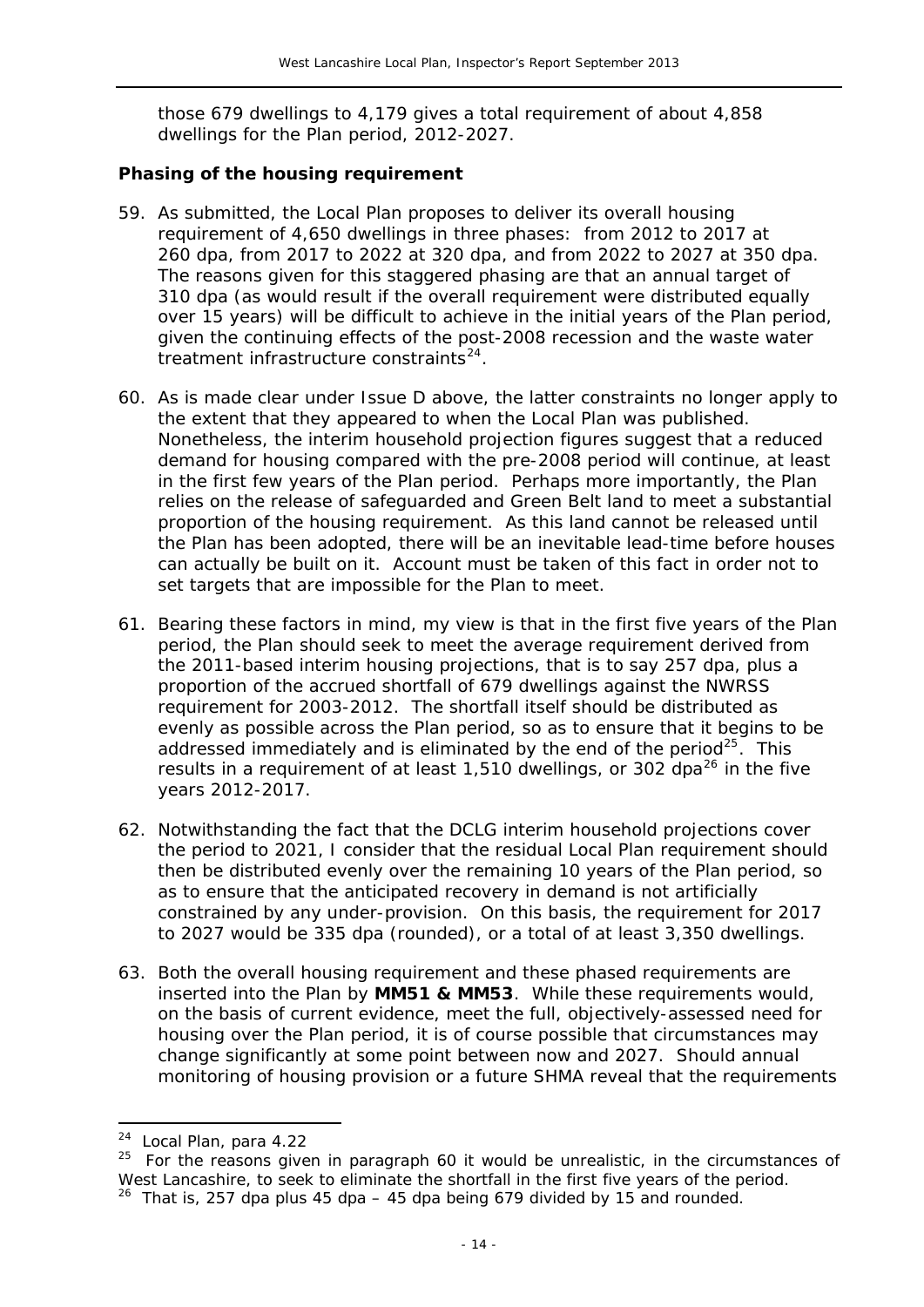have become insufficient to meet the objectively-assessed need, I would expect the Council to review the Local Plan to address the matter.

#### **Issue F – Are the sources of housing land supply identified in the submitted Local Plan justified, deliverable and adequate to meet the assessed need?**

### *Categories of housing supply and the Council's housing trajectory*

- 64. The Council's *Technical Paper 2* makes it clear that the anticipated housing land supply is made up of four categories: committed sites – that is, sites with unimplemented residential planning permissions; other sites which the Council consider will come forward in the Plan period; sites identified by the SHLAA as deliverable within the Plan period; and sites proposed for allocation in the Local Plan. I shall consider the soundness of the sites in each category in the following sections.
- 65. The expected numbers of dwellings from each source, for each year of the Plan period, is set out in the Council's Housing Trajectory. An updated version annexed to this report reflects various modifications to the numbers, discussed below. All subsequent references to "the Housing Trajectory" are to that annexed version. In the interests of clarity and effectiveness, **MM62 & MM68** are needed to reflect those modifications and to state the number of dwellings to be provided on the sites identified under policies RS1 and EC3.

#### *Committed housing sites and housing provision on other sites not specifically identified in the Local Plan*

#### *"Committed" and "other" sites*

- 66. The Council's December 2012 SHLAA Update envisages that 642 dwellings will be provided on sites with planning permission in the first five years of the Plan period. That is a realistic assessment of the available supply on "committed sites". It represents a substantial discount of about 29%, based on discussions with applicants and developers about their intentions, against the 899 dwellings for which there are current planning permissions. A further 76 dwellings are assumed to come forward in the first five years on "other sites" – sites with outstanding planning applications, or awaiting the completion of section 106 agreements, on the base date of 1 April 2012. As over 90 dwellings in this category have since been granted planning permission, that is a reasonable position to take.
- 67. Similarly, in the absence of any substantial contrary evidence, I accept the assumption made in the Housing Trajectory that about 120 dwellings will come forward on these two categories of site in the following five years, 2017-2022.

#### *SHLAA and windfall sites*

68. The December 2012 SHLAA Update found 107 dwellings to be deliverable on the individually-assessed SHLAA sites in 2012-2017. In the Housing Trajectory, two of those are now, properly, listed separately as allocated sites, because they are allocated for mixed use, including residential, by policy EC3. Of the remaining four sites, two have outline planning permission for a total of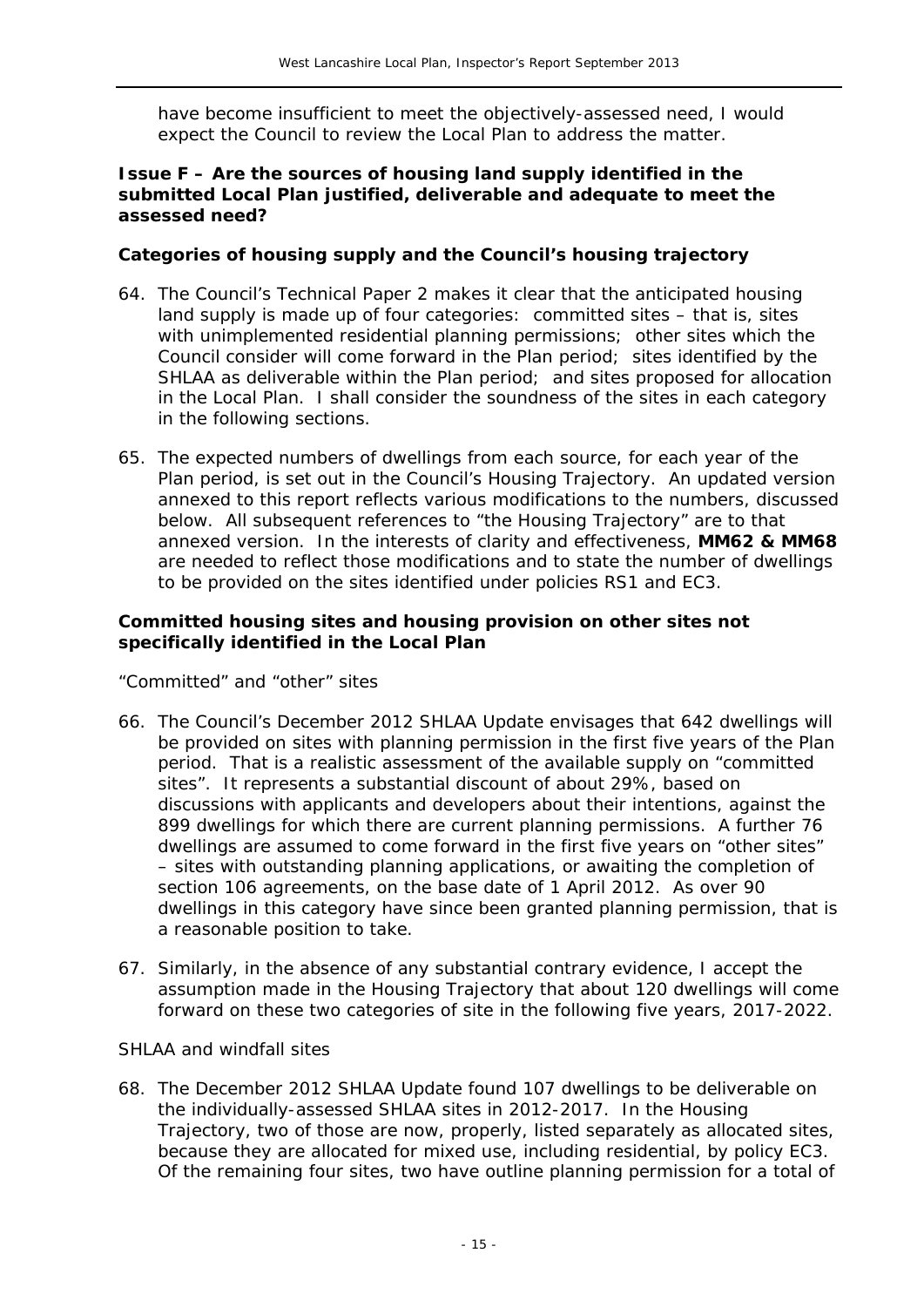43 dwellings $^{27}$  and a third is being actively marketed by the Council, development having already begun on a site immediately adjacent. Thus the Council's estimate of 51 dwellings from these four sites (after allowing for a 20% "risk assessment" reduction on the notional total) is a reasonable one.

- 69. I invited the Council to review the expected delivery from the SHLAA sites in the light of statements submitted by other participants and discussion at the hearing session. In their *Supplementary Information* submitted in response, the Council concluded that the 2017-2022 and 2022-2027 supply should be reduced from the levels anticipated in the SHLAA. There is some force in their view that the 20% "risk assessment" reduction (already applied to the original SHLAA totals) was intended to allow for a degree of uncertainty over delivery. Nonetheless, in the light of the NPPF's aim of boosting significantly the supply of housing, it is important that the assessment of existing capacity is carried out rigorously. The Housing Trajectory therefore takes account of the reductions proposed in the Council's *Supplementary Information*.
- 70. As part of this adjustment, a SHLAA site at Burscough was removed from the 2022-2027 supply after the owner stated at the hearing session that she did not want to see the site developed. This example underlines the importance of a rigorous approach to the assessment process, so as to ensure that the capacity of the SHLAA sites is not over-estimated. It is not, as was suggested, evidence of a lack of commitment on the part of the Council to identifying as much housing land within settlements as possible.
- 71. Alongside the individually-identified SHLAA sites, the figures given for "SHLAA (and windfall) sites" in the Housing Trajectory include a total of 94 dwellings from smaller SHLAA sites (of under 0.1ha) and windfall sites over the whole Plan period. This modest total is amply justified by the evidence of actual delivery since 2008, when the first SHLAA for the borough was produced.
- 72. In the context of windfall developments, **MM78** amends policy RS1 to clarify the definition of infill development in Small Rural Villages. Other development plan policies will ensure that local character and facilities and other relevant considerations are taken into account when proposals for such development come forward. There is no need for any further amendment to the policy.

# *Allocated sites for housing outside the Green Belt*

# *Sites in Skelmersdale Town Centre*

- 73. As the Spatial Portrait and Vision recognise, Skelmersdale is in urgent need of regeneration. Policy SP2 identifies the town centre as a Strategic Development Site [SDS] and sets out a programme of retail, leisure, office and housing development in the defined SDS area.
- 74. In December 2012 the Council resolved to grant two planning permissions for commercial development in the heart of the town centre, subject to s106 agreements. One is for a new supermarket next to the existing Concourse shopping centre, and the other for a larger-scale, mixed-use development including a new supermarket, a cinema, restaurants and bars, other

 $27$  These include 40 "later living retirement" units which are separate dwellings, and not part of a residential institution.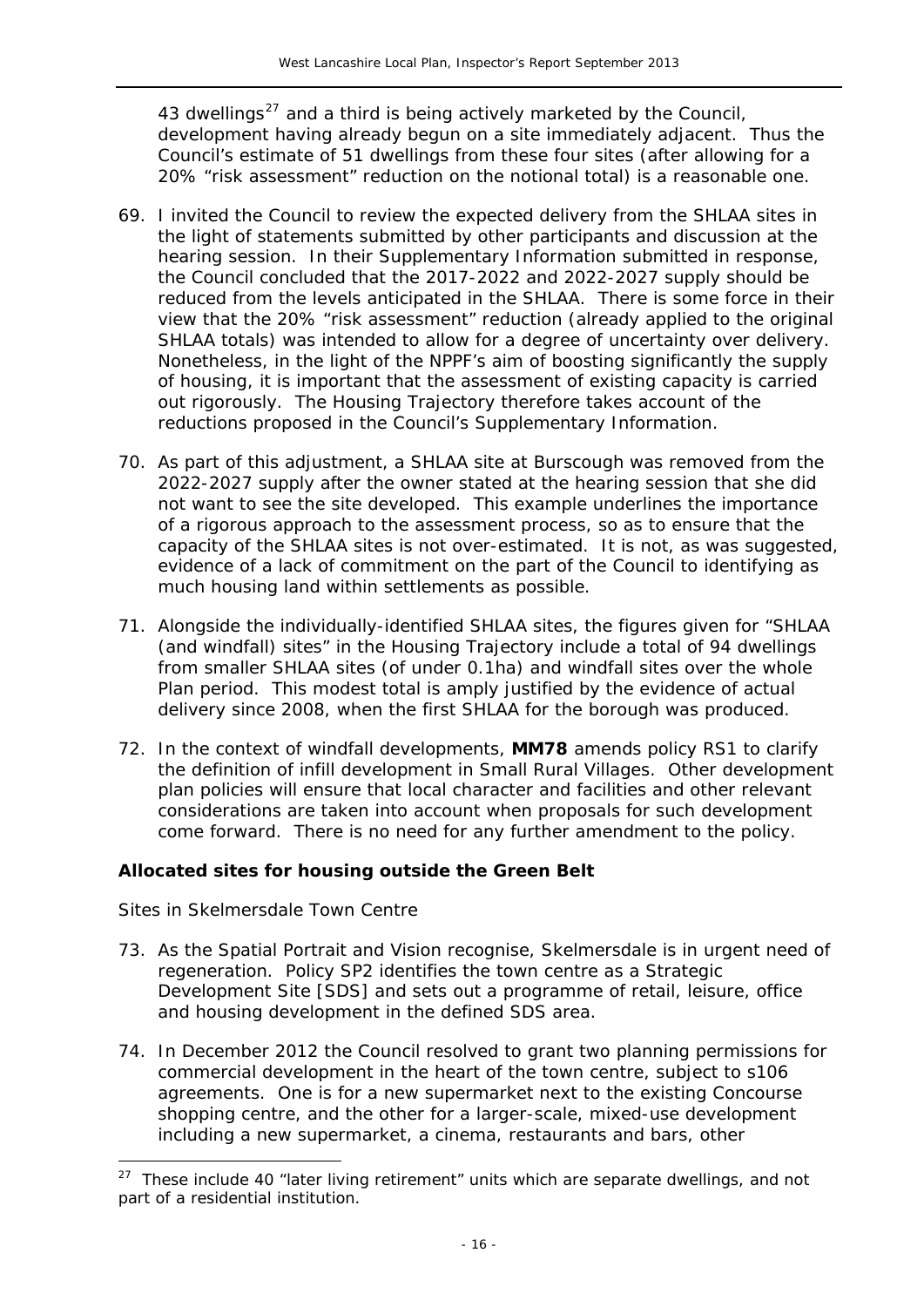commercial floorspace and a new Youth Zone building and sports facility. The latter development in particular is closely aligned to the Local Plan proposals for the town centre<sup>28</sup>, albeit that it does not include any housing. These are encouraging signs of progress towards achieving the objectives of the SDS.

- 75. Alongside the commercial development, policy SP2, as submitted, proposes that some 800 dwellings will also be built within the defined town centre. The Local Plan does not precisely identify the individual sites on which this development is to take place, but in the course of the Examination a schedule and plan<sup>[29](#page-17-0)</sup> were produced detailing them and the anticipated yield from each. All would need to be developed at a density of 40 dwellings per hectare [dph] to achieve the 800 dwellings that are sought. The Council's position at the hearings was that 20 dwellings would be delivered in 2014/15, 40 in each of the next two years, and then 70 a year for the rest of the Plan period $30$ .
- 76. After inspecting each site, I see no substantial impediments to the development of H3 to H8 $31$  inclusive at 40dph. That is an appropriate density for each of those sites in view of their proximity to the town centre. However, parts of H1 and H2, as delineated on the Council's plan, are constrained by their topography. It would be more realistic, taking the Council's assessed developable area of the two sites as a basis, to expect them to deliver at 30dph rather than 40dph<sup>[32](#page-17-3)</sup>. The result of this is to reduce the overall capacity of the town centre sites to some 730 dwellings, rather than the 800 envisaged by policy SP2 as submitted.
- 77. In terms of viability, several respondents pointed out that no dwellings have yet been built in the town centre, despite housing development having been encouraged there at least since the adoption of the RLP in 2006. Data submitted by the Emery Planning Partnership revealed that in a high proportion of cases the actual price paid for existing houses in the town centre in recent years had fallen below the likely new-build cost of dwellings of similar size. On the other hand, there was evidence that newly-built houses in the Tanhouse area of Skelmersdale are selling for considerably more.
- 78. Apart from the former College site, all the town centre housing sites are owned by the Homes and Communities Agency [HCA] or the Council. At the Examination hearing, the HCA's representative made it clear that the agency is taking a more pro-active approach to development of its landholdings than in the past. As public sector bodies both the HCA and the Council are in a position to promote development through, for example, profit-sharing and deferred payment schemes with developers. It is also very likely that newlybuilt houses in the town centre will attract higher sales prices than the dated 1970s New Town-style dwellings that currently predominate there.

<sup>28</sup> These proposals in turn reflect recommendations from the *West Lancashire Retail Study Update* (December 2011).

**Examination document EX.212** 

<span id="page-17-1"></span><span id="page-17-0"></span><sup>&</sup>lt;sup>30</sup> Examination document EX.131

<span id="page-17-2"></span><sup>31</sup> These reference numbers are taken from Examination document EX.212 and supersede those used in the *Skelmersdale Town Centre SPD and Masterplan*.<br><sup>32</sup> An alternative method would be to reduce the developable area to take account of the

<span id="page-17-3"></span>constraints and then assume development at 40dph. But that would not produce any materially different result.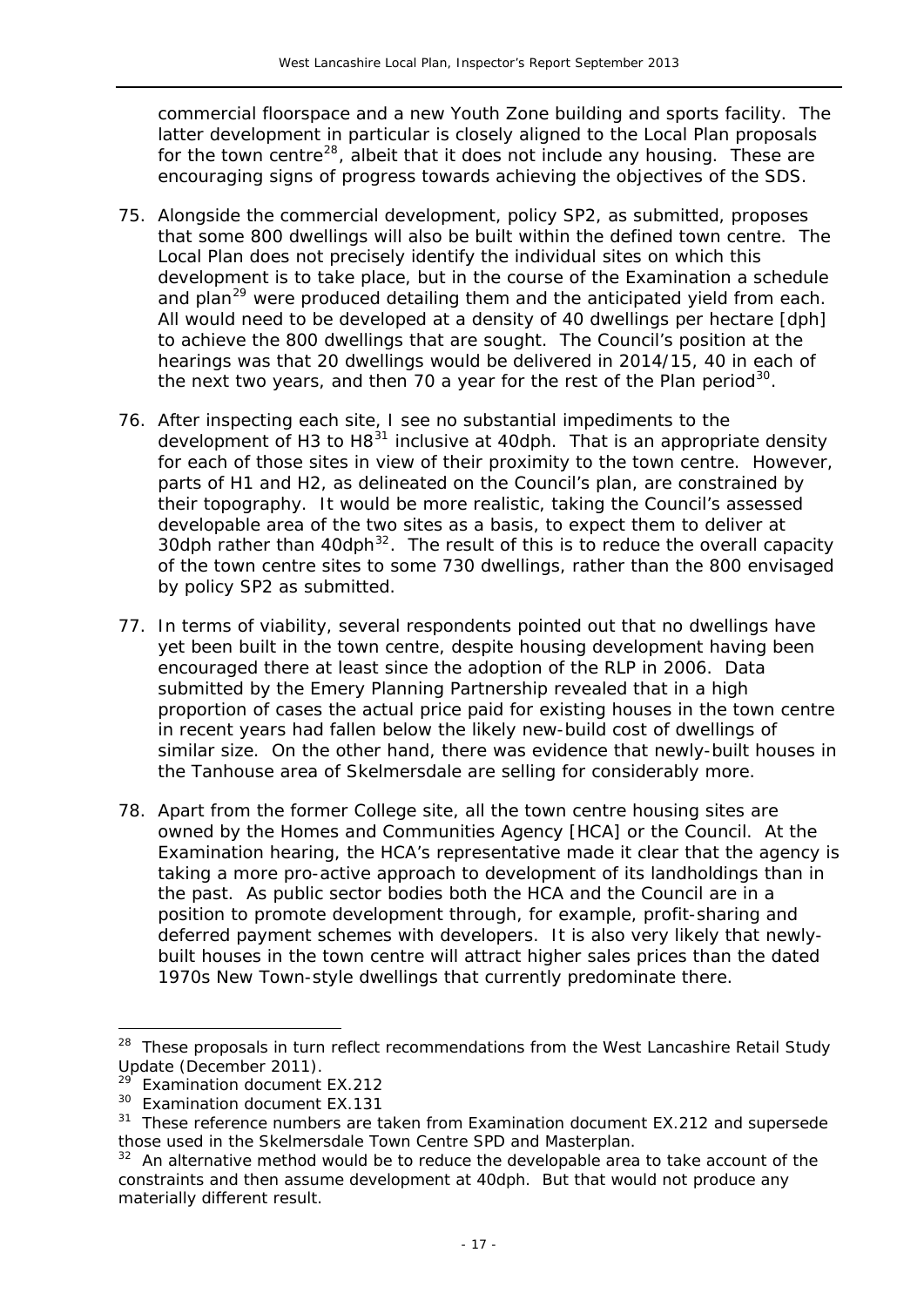- 79. Taking all these points into account, it is not unreasonable to expect 100 dwellings to be delivered in Skelmersdale town centre, on the sites now being marketed by the HCA, over the three years from 2014/15. However, even after allowing for economic recovery, delivery thereafter is unlikely to accelerate to the 70 dwellings per hectare [dpa] envisaged in the Council's trajectory. A continuation of output at 40 dpa appears more realistic. That would enable 500 dwellings out of the total capacity of the town-centre sites to be built by the end of the Plan period.
- 80. The proposed inclusion of housing sites H1 to H8 in the town centre requires the extension of the town centre boundary beyond that defined in the Council's 2008 *Skelmersdale Town Centre Supplementary Planning Document and Masterplan*. This raised concerns that parts of the wooded cloughs, which are a distinctive and very attractive feature of the town centre, would be harmed by development close to or even within them. But I am satisfied that their designation as Nature Conservation Sites under policy EN2 provides adequate safeguards in this respect. By contrast, the adjacent, open grassed areas on which much of the housing development is proposed add little to the environmental quality of the town centre, and tend to isolate the centre from the existing housing which surrounds it.
- 81. Subject to **MM57 & MM62**, therefore, which reduce the number of new dwellings proposed in the Plan period from 800 to  $500^{33}$  $500^{33}$  $500^{33}$ , the allocation of the Skelmersdale SDS by policy SP2 is sound.

#### *Land at Firswood Road, Lathom / Neverstitch Road, Skelmersdale*

- 82. In the RLP, nearly all this site was safeguarded for housing development beyond 2016, provided that there are no other suitable sites in the urban area. In concluding that there was no evidential case for residential allocation of the land in the RLP, the inspector commented that significant quantities of additional housing were not then required<sup>34</sup>. But in the changed circumstances that now prevail, and in the interests of promoting sustainable development, it is necessary to consider the site for housing, especially given its location on the edge of the borough's largest settlement.
- 83. There is no evidence of any significant infrastructure constraints affecting the site. A development brief could ensure that development has proper regard to environmental and nature conservation interests. Particular attention would need to be paid to the proposed linear park along the disused railway line that bisects the site, and to buildings at Slate Farm which were designated in the RLP as part of the adjacent green space.
- 84. The site has capacity for some 400 dwellings. It is not yet openly backed by a housebuilder, nor is there any evidence of a consortium agreement between the various landowners. Following the session, however, a letter was submitted signed by the landowners of more than 90% of the site, expressing

<sup>&</sup>lt;sup>33</sup> The consultation version of MM62 has been revised in the Appendix to this report to take account of my conclusion on the overall capacity of the town-centre sites in paragraph 76 above. The revision does not, however, alter the number of dwellings expected to be delivered there in the Plan period.

<span id="page-18-0"></span> $34$  RLP Inspector's Report, para 2.449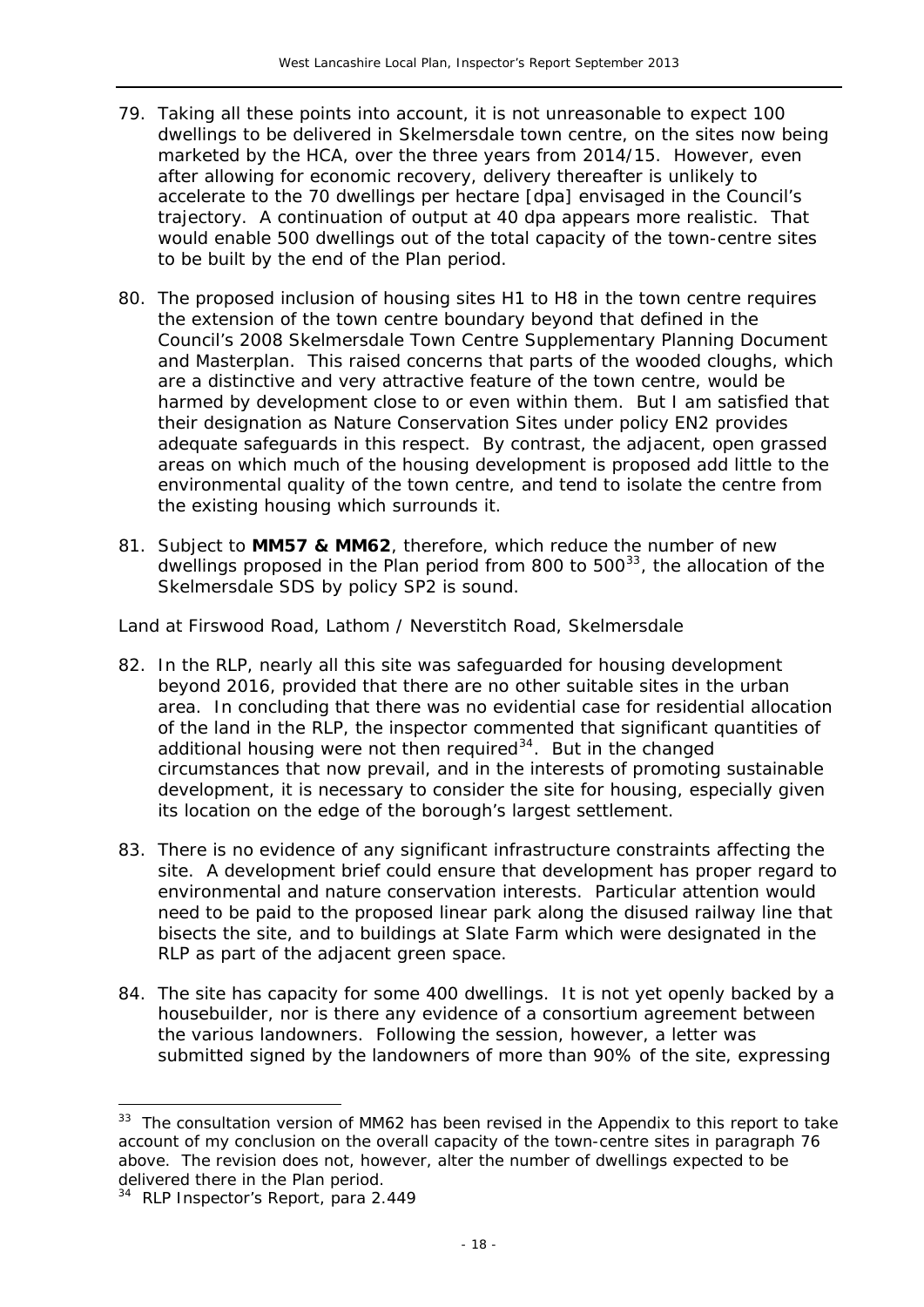their commitment to seeing the land developed and stating that they were in discussions with a national housebuilder to this end $^{35}$ .

- 85. Given this stated commitment, and the financial benefits the development would bring to the landowners, it is reasonable to suppose that an agreement will be reached allowing it to proceed. However the need to prepare and consult on a development brief and undertake other preparatory work means that it would be over-optimistic to expect development to begin in 2014/15. A more realistic start date would be 2015/16.
- 86. Notwithstanding the huge distribution centre building to the north, the site is attractively located on the edge of the urban area, with good access to Ormskirk and the motorway as well as Skelmersdale town centre. Once delivery is established, therefore, it ought to be capable of achieving the 40 dpa envisaged in the Housing Trajectory.

#### *Land at Whalleys, Skelmersdale*

- 87. The allocated land at Whalleys comprises five sites. All benefit from the generous infrastructure provision associated with Skelmersdale New Town and there are no significant physical constraints to their development. In total they are capable of delivering some 615 dwellings.
- 88. Discussion at the hearing session focussed on their deliverability, with some representors expressing doubt that the housing market in Skelmersdale is capable of supporting the Council's assumed delivery rate of 55 dpa on these sites at the same time as the development of the town centre, Firswood Road / Neverstitch Road and Chequer Lane sites. No development has in fact taken place here since the 1990s. However, the Council fairly pointed to subsequent policy constraints on greenfield development in the form of Circular 08/2000 and PPG3/PPS3: *Housing*. Those no longer apply and the HCA, which owns the sites, is now committed to bringing them forward for development as early as possible through a Public Land Auction Pilot. An outline planning application is to be submitted in 2013 and the first site is to be offered for sale in 2014/15.
- 89. Given their attractive, modern suburban setting on the northern edge of Skelmersdale, the Whalleys sites are eminently marketable. Delivery rates of up to 51 dpa were achieved there in the late 1990s. The timescales discussed at the hearing session mean it is unlikely that any houses will be built in 2014/15, but thereafter I see no reason why delivery should not increase to a rate between that envisaged for the town centre and the Firswood Road / Neverstitch Road site, and the previous peak rate achieved here. On this basis most of the Whalleys sites' capacity would be built out by the end of the Plan period.

# *Chequer Lane, Up Holland*

 $\overline{a}$ 

90. In the RLP this site was designated as Protected Land on the Urban Fringe, and thus suitable for small-scale, low-intensity development which preserves its rural character. Given the much higher housing requirement that now prevails, however, it is appropriate for its potential to be reassessed,

<span id="page-19-0"></span><sup>&</sup>lt;sup>35</sup> Examination documents EX.231c & 231d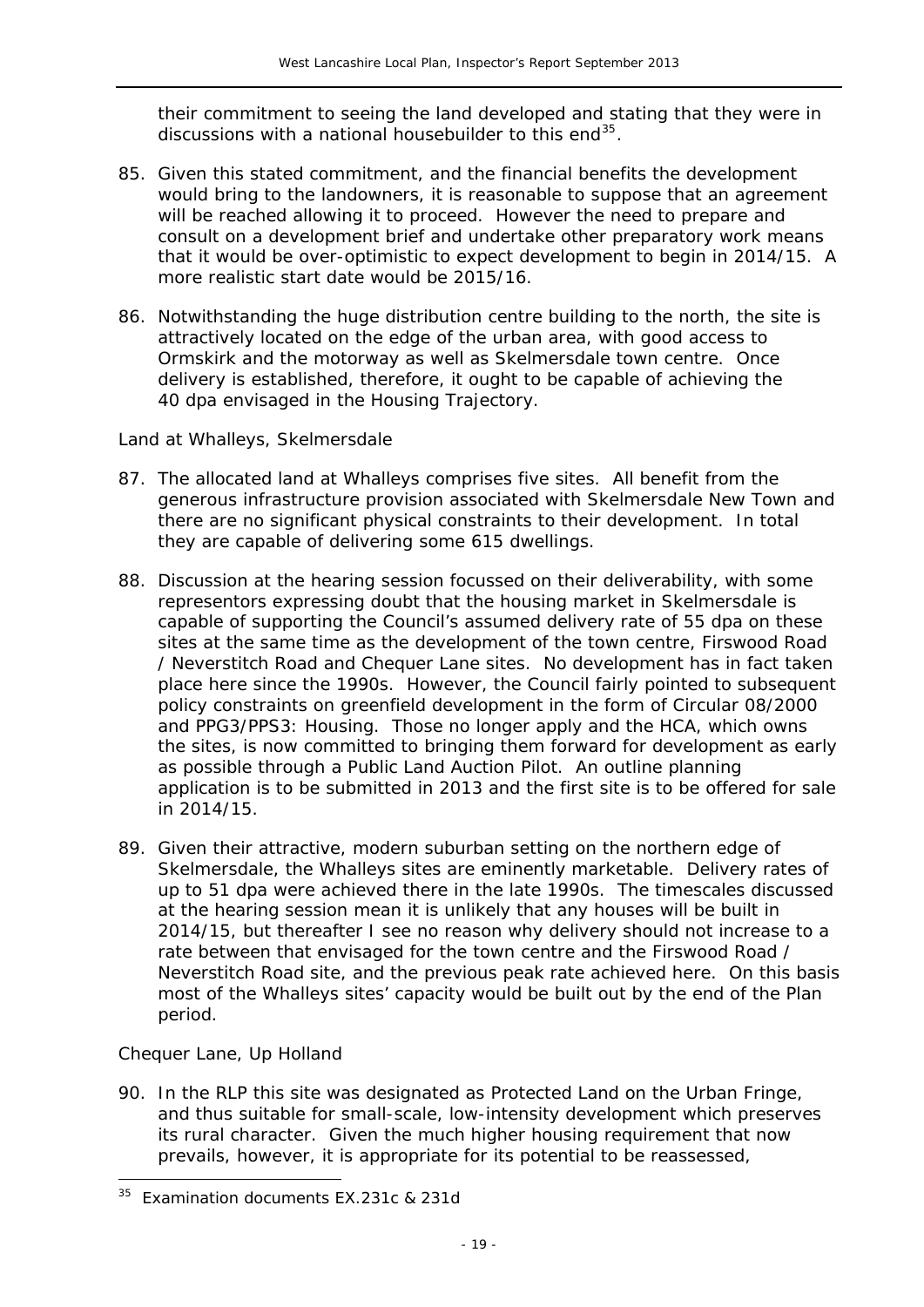particularly in view of its position close to the edge of the borough's largest settlement. Development of the northern part of the site already has outline planning permission. As noise levels from the nearby brickworks were considered acceptable in respect of that development, it is reasonable to expect that the same will apply to the southern part of the site which is further away.

- 91. The condition and capacity of the road network appear adequate for a development of the size proposed, and there is no substantial evidence of any other infrastructure constraints. Bus stops in Ormskirk Road are some way away, but nonetheless within walking distance, and are served by frequent buses to Skelmersdale, Ormskirk and Wigan, while Upholland railway station is also reasonably close by. Although the site is in a former coal-mining area, I was told that trial pits have revealed no insurmountable constraints on development.
- 92. Taking all this into account, the allocation of the site for about 175 dwellings in total, with delivery beginning in 2013/14, is sound.

# *Guinea Hall Lane / Greaves Hall Avenue, Banks*

93. This site in Banks was also designated as Protected Land on the Urban Fringe in the RLP. The current Local Plan, as submitted, proposed to allocate it as land safeguarded for development beyond 2027. However, planning permission for 115 dwellings on the site was granted in March 2013. To reflect this change in circumstances, **MM62** re-designates it as a housing site under policy RS1. There is no evidence to suggest that the start date and build-out rate envisaged in the Housing Trajectory are unreasonable.

# *The Rural Development Opportunity Sites*

- 94. Policy EC3 designates four brownfield sites, all located in third- or fourth-tier settlements, as Rural Development Opportunity [RDO] sites on which mixed use development, including housing, will be permitted. This is a sound and pragmatic approach to bringing forward some employment-generating development on these previously-developed sites, which are otherwise likely to remain wholly or largely unused.
- 95. The Housing Trajectory reflects reasonable assumptions about the number of dwellings which each site is likely to deliver. The two sites in Tarleton and Hesketh Bank are expected to yield some 340 dwellings, about 255 are expected in Banks from the Greaves Hall Hospital site together with Guinea Hall Lane / Greaves Hall Avenue<sup>[36](#page-19-0)</sup>, and only 60 dwellings are expected on the East Quarry site in the smaller settlement of Appley Bridge. That distribution is broadly consistent with the Local Plan's spatial strategy. Although these settlements have fewer facilities than Skelmersdale, Ormskirk or Burscough, and more limited road and public transport provision, each is nonetheless capable of supporting the level of growth proposed for it.
- 96. As noted under Issue D, the Council's *Infrastructure Delivery Plan* refers to problems of low water pressure and surface water flooding from the public sewers in the Northern Parishes, including Hesketh Bank, Tarleton and Banks.

 $\overline{a}$ 

<sup>&</sup>lt;sup>36</sup> See the last-but-one paragraph.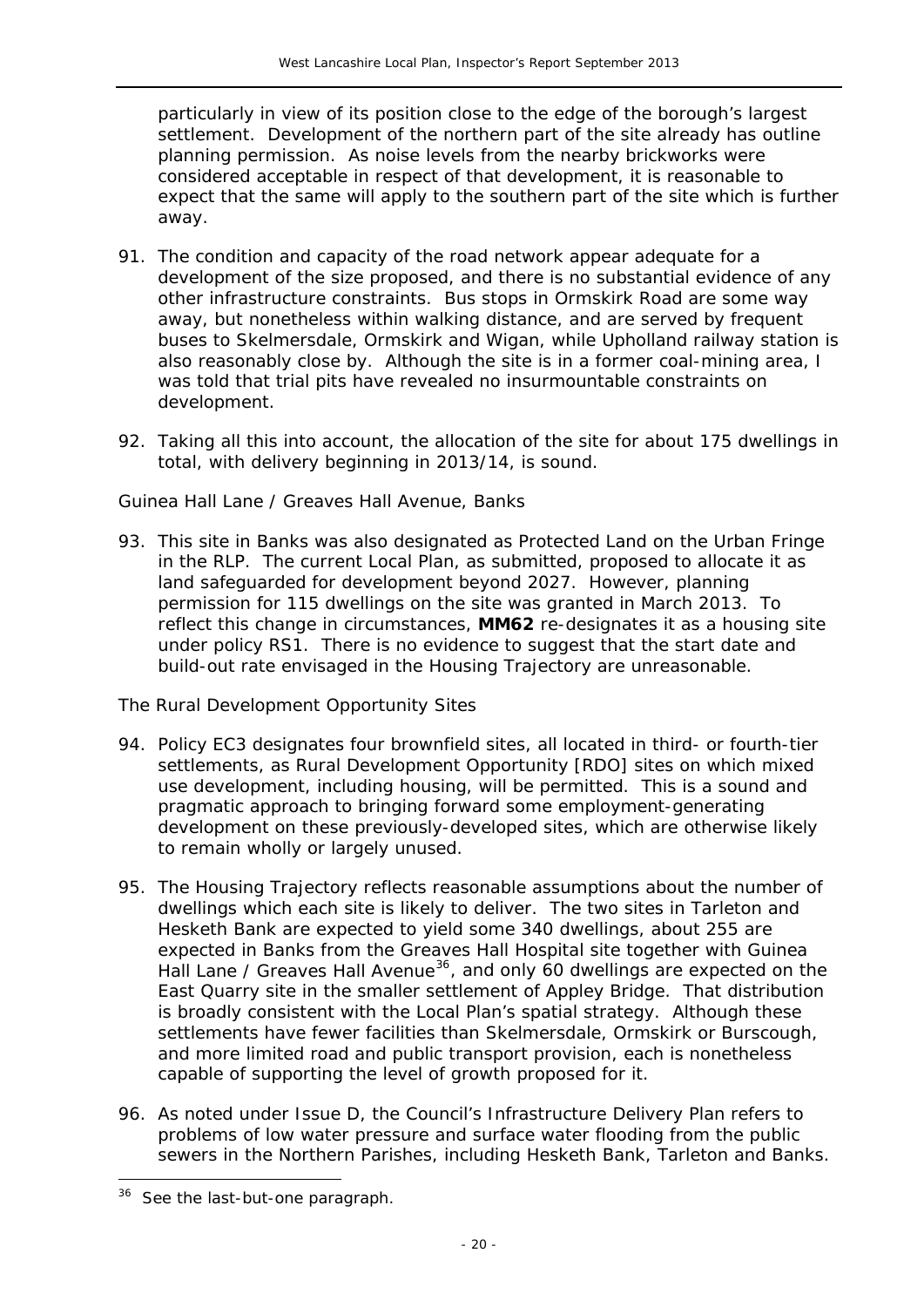Nonetheless, UUW have confirmed that they are currently meeting the standards of service for water supply in these areas<sup>37</sup>. They are aware of the proposed Guinea Hall Lane /Greaves Hall Avenue and RDO site allocations and have made no objection in principle to them. Allocating the sites in the Plan will enable UUW to take them into account when planning their own future infrastructure investment. Moreover, the requirement of policy GN3 (as modified by **MM8**) for measures to divert surface water arising from new development away from the public sewers should ensure that existing flooding problems are not exacerbated by the development of these sites.

- 97. Concerns were raised over the condition of the roads around the East Quarry RDO site and on-road parking by users of the nearby Appley Bridge station. However, the Council resolved in July 2012 to approve an outline planning application, subject to conditions and the signing of a section 106 agreement, for a development including 61 dwellings, a hotel, restaurant, community centre and a car park for rail travellers. LCC as the local highway authority made no fundamental objection to the development. Even if the planning permission has not yet been issued, I am satisfied that 60 dwellings could, in principle, be built on this site as part of a mixed-use scheme.
- 98. Policy EC3(iii) makes it clear that not all the Alty's Brickworks RDO site at Hesketh Bank will comprise built development and that a masterplanning exercise will be required. I note that the SHLAA found the southern portion of the site unlikely to be suitable for development in view of its environmental and coastal zone designations. However, the proposed RDO site covers a much larger area, and the Council have made it clear that their approval would be required for any masterplan prepared in accordance with the policy. Consultation on the masterplan would also need to take place with regulatory bodies and the public and the Marine Management Organisation would be one of the bodies consulted.
- 99. Taking all this into account, I consider that the policy requirements provide sufficient safeguards to ensure that any development takes proper account of the nature conservation, landscape history and coastal zone designations that cover a substantial proportion of the site, and the requirement of policy IF2 for it to accommodate a linear park. Thus I see no need for a more explicit reference to any of these matters in the policy itself. It would be inconsistent with national policy guidance to seek to hold back other allocated housing land in the Northern Parishes pending the development of this brownfield site.
- 100.The majority of the site is the subject of an independent masterplanning and public consultation exercise on behalf of a prospective developer. It appears that no discussions took place with some of those who own land within the designated RDO site before the consultation was launched. It also seems that some smaller landholdings within the RDO site have been excluded from the site on which the developer is consulting  $38$ .
- 101.This particularly affects the land at Mill Farm which, in the RLP, lay within the rural settlement boundary of Hesketh Bank and thus benefitted independently from the potential for development conferred by that policy. After taking into

<span id="page-21-1"></span> $37$  See Examination document EX.230(c).

<span id="page-21-0"></span><sup>38</sup> See Examination documents EX.401a-EX.401e.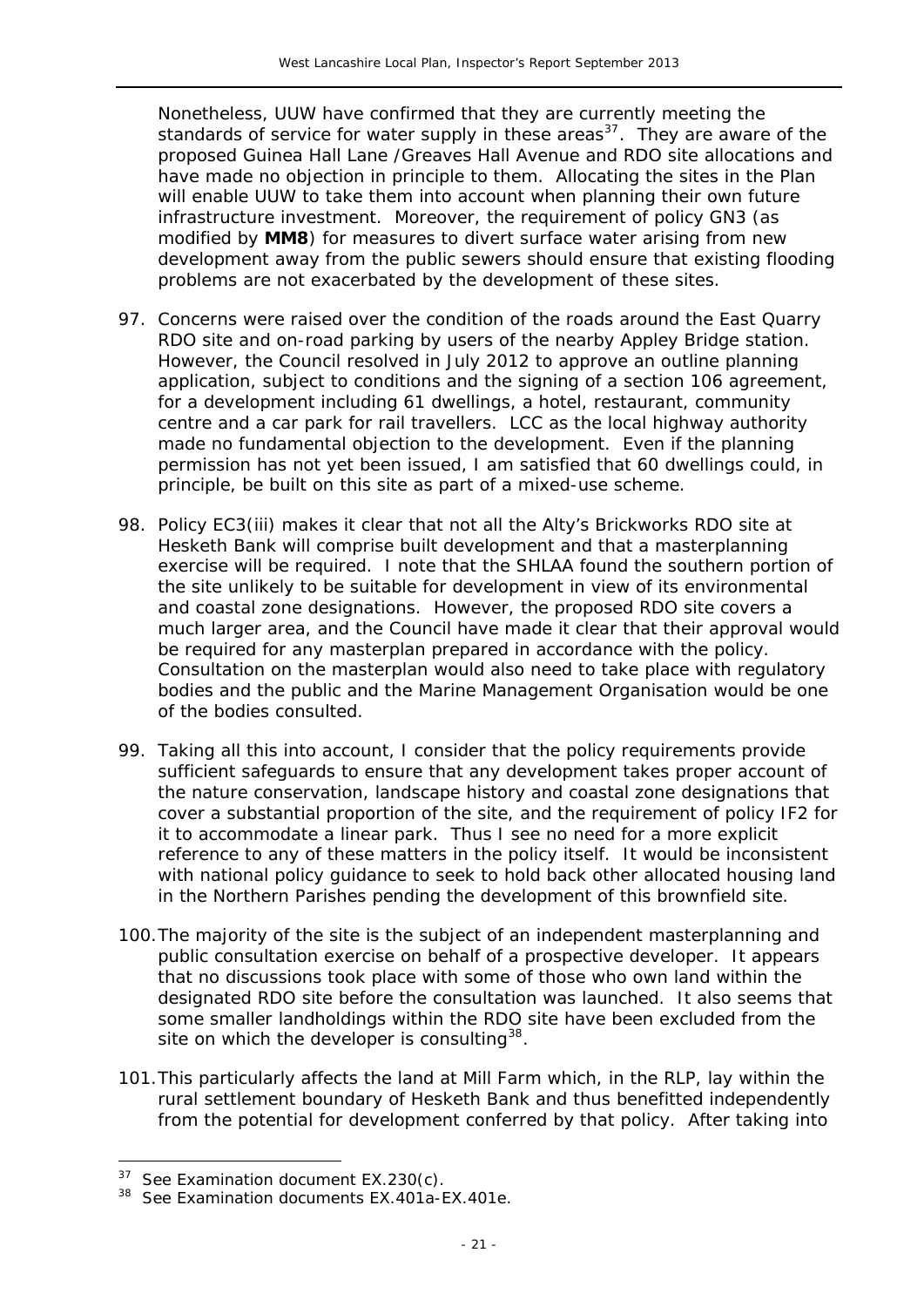account the expressed views of the owners of Mill Farm, I consider there is little prospect of achieving an effective, co-ordinated development of the RDO site if it includes their land. Thus I find that the inclusion of the Mill Farm land in the RDO allocation is unsound, and that it should instead be designated as part of the Hesketh Bank Key Sustainable Village under policy SP1 (**MM69**). Through their development control powers, the Council will be able to ensure that any future developments on the Mill Farm and RDO sites are compatible with one another.

102.Subject to **MM69**, I find that the RDO site allocations are sound. The start dates and build-out rates envisaged by the Housing Trajectory for each site also appear realistic.

#### *Allocated sites in the Green Belt*

#### *Yew Tree Farm, Burscough*

- 103.Policy SP3 indicates that the Yew Tree Farm site is expected to deliver at least 500 dwellings and 10ha of employment land in the Plan period, and up to 500 dwellings and 10ha of employment land after 2027. The policy also requires the provision of a primary school, a new town park, a linear park / cycle route and a decentralised energy network facility, together with transport and other infrastructure. Given the expected scale of the development, I consider that these policy requirements are necessary to produce a sustainable development. Yew Tree Farm is by some distance the largest of the sites which the Plan proposes to release from the Green Belt, and so it is appropriately designated as a strategic development site.
- 104.As submitted, the Plan indicates that development of the site could not begin until at least 2020, due to constraints on capacity at the New Lane WWTW which are unlikely to be resolved before then. However, further work by the promoters of the site demonstrated that it would be possible both to discharge all surface water from the site to an existing watercourse, at greenfield run-off rate, and to remove a volume of surface water from the existing (combined) sewerage system greater than the foul flows from the new development.
- 105.UUW confirm that this would enable the anticipated delivery of some 150 houses on the site by 2020 to be achieved without overloading the sewerage system. The Environment Agency are also satisfied that this rate of delivery is acceptable. Thereafter, the anticipated delivery of about 350 dwellings (at a rate of about 50-55 dpa) over the rest of the Plan period would depend on funding from Ofwat for upgrading works at New Lane. Future development proposals would be an important factor in any decision on funding, and given the pattern of proposed site allocations in the Local Plan the evidence indicates that the prospects of UUW securing funding are good.
- 106.However, the allocation of Yew Tree Farm for development is one of the most controversial proposals in the Local Plan. At a Parish Poll, 96% of those voting registered their opposition to the proposal, albeit that the turnout was only about 20% of the Burscough electorate. During my site visit, various displays of posters and banners produced by the Burscough Action Group and others reinforced the point that there is strong opposition to the allocation among a significant number of residents.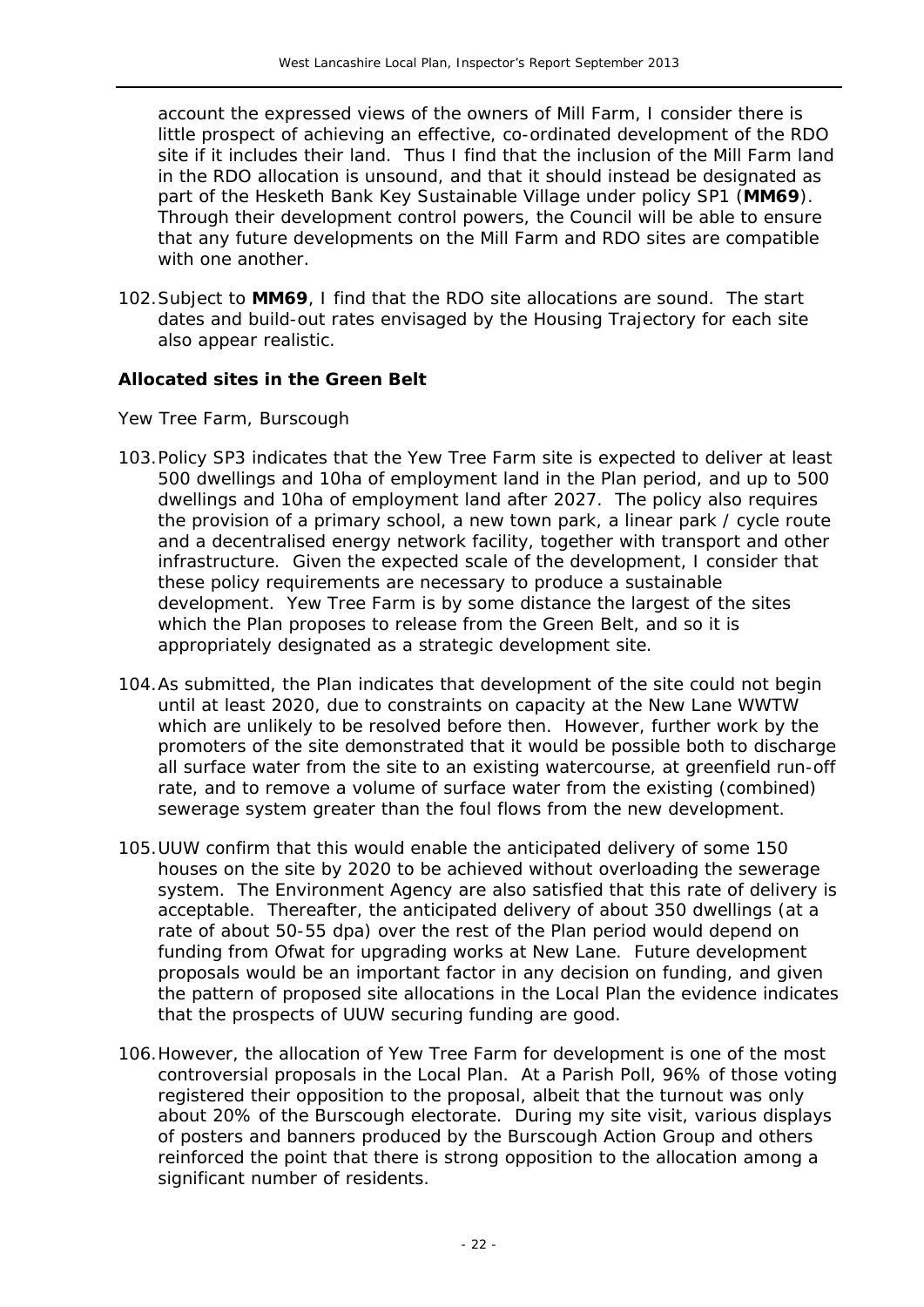- 107.One particular concern is the effect of the proposed development of the site on the character of Burscough and, linked to that, whether the removal of such a large area of land from the Green Belt has been properly justified. The Council's original 2011 *Green Belt Study* had divided the site into five parcels and found that all five met none of the purposes of including land in the Green Belt<sup>[39](#page-21-1)</sup>. In response to comments received during consultation, the Council's 2012 Addendum to the *Green Belt Study* gave further consideration to the parcelling of the site and concluded that *no single boundary within the parcel could be considered to be as strong as the built form and road network that encompasses the entire parcel as a whole.*
- 108.From what I saw during my site visit, I agree with this conclusion. Notwithstanding its size, the Yew Tree Farm site is firmly enclosed on all sides by roads and existing built development, providing a clear and permanent boundary definition as advised by NPPF paragraph 85. In contrast to this very firm outer boundary, any Green Belt boundary created by internal sub-division would inevitably appear weaker.
- 109.Unlike the original *Green Belt Study*, however, the Addendum also acknowledged that there is some agricultural use of the site, and that it currently fulfils one of the purposes of the Green Belt. But that fact in itself does not automatically rule it out of consideration for development. The handful of sites located around the main settlements that were assessed in the study and were found to meet none of the Green Belt purposes would not come near to meeting the need for additional land to fulfil the borough's development requirements<sup>[40](#page-23-0)</sup>.
- 110.As most of its southern and eastern edges are concealed behind frontage development, the visual impact on the public realm of development at Yew Tree Farm would be limited to Higgins Lane and the roads and the industrial estate to the west. Undoubtedly most of the site would undergo a change in character from a generally open rural landscape to a developed urban form, over the course of the Plan period and beyond. However, sound masterplanning ought to ensure that this is done in such a way as to complement the existing development in Burscough.
- 111.To make this effective, **MM76** requires that planning permission should not be granted until the masterplanning process is complete. The masterplan should also ensure that the new housing co-exists satisfactorily with existing and proposed employment development. **MM77** is necessary to ensure that proper consideration is given to biodiversity and the provision of recreational opportunities and green spaces in the development.
- 112.Clearly the increase in Burscough's population arising from the proposed allocation would also have an impact on its character. But as the increase would happen gradually over the Plan period and beyond, it seems to me that it is capable of being absorbed without serious risk of social disruption. There is no substantial evidence to justify the concerns that schools, health services and community facilities would be overloaded as a result of the development, particularly when account is taken of policy SP3's requirements for both

<span id="page-23-1"></span><sup>&</sup>lt;sup>39</sup> Those purposes are defined in NPPF paragraph 80.

<span id="page-23-0"></span><sup>&</sup>lt;sup>40</sup> See Issue A above.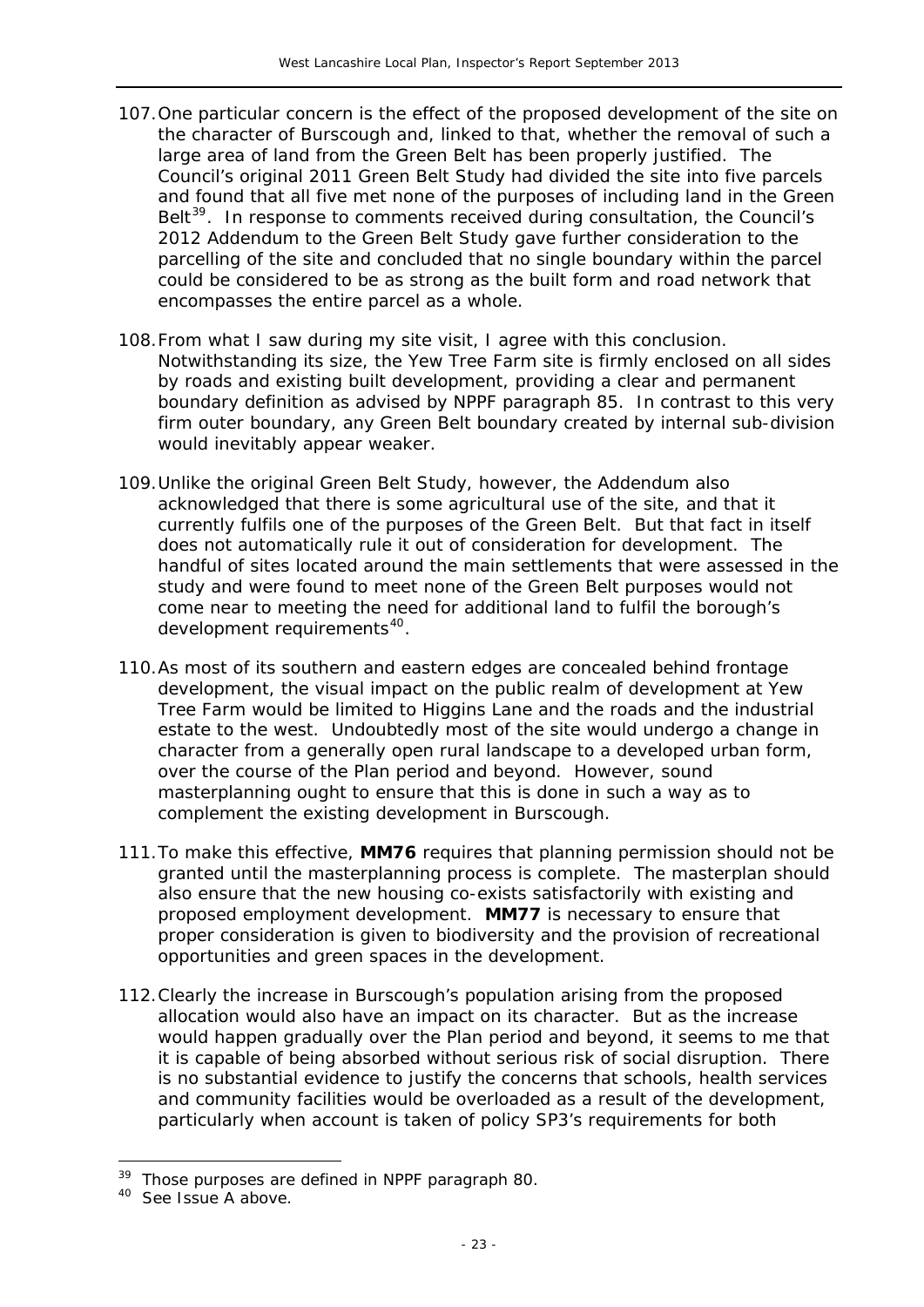physical infrastructure and financial contributions to support the planned housing and employment development. A recent survey has established that no part of the site is Grade 1 agricultural land.

- 113.In respect of traffic impacts, the Council acknowledge that any major development such as this will lead to an increase in vehicle movements on the local roads. However, LCC, the local highway authority, have made no objection in principle to the proposed allocation. Their comments on the need for a travel plan to be drawn up and implemented, and for a series of measures to improve both traffic flow and conditions for pedestrians and cyclists on the local roads, are reflected in the requirements of policy SP3. Having also considered the transport statement prepared for the landowner by CBO Transport, and the TIAT modelling work carried out for the Council by AECOM, my view is that there would be no adverse transport impacts of such magnitude as to make the allocation of the Yew Tree Farm site unsound.
- 114.For all these reasons, the Council's proposal to release the Yew Tree Farm site from the Green Belt and allocate it for development is sound. I also find that the projected delivery of 150 dwellings in the five years from 2015/16 to 2019/20, and a further 350 dwellings at 50-55 dpa over the remainder of the Plan period, is realistic.

#### *Grove Farm, Ormskirk*

- 115.The 2011 *Green Belt Study* and its Addendum examined a parcel of land at Grove Farm, extending no further north than the existing farm buildings. That parcel was found to meet only one of the purposes of including land in the Green Belt: safeguarding the countryside from encroachment. As with Yew Tree Farm, that fact in itself did not automatically rule it out of consideration for development, and the parcel was included as a proposed housing allocation in the LPPO of January 2012.
- 116.It seems that it only emerged later that the landowner wished to retain the farm buildings on the land. This would have prevented the LPPO site from delivering all the 250 dwellings expected from it: the Council estimate that a maximum of 175 could have been achieved, and then only by building right up to the boundaries. Consequently, in the submitted Local Plan the site was extended to the north, taking in an area of land which the Council had rejected at Preferred Options stage as being suitable for safeguarding for future development<sup>[41](#page-23-1)</sup>. The prospective developer estimates that the extended site is capable of delivering  $300$  dwellings<sup>[42](#page-24-0)</sup>.
- 117.I am not persuaded that the built-up area of Ormskirk begins at Heyes Farm, on the opposite side of the A59 from the amended northern boundary of the Grove Farm site, as there is a significant gap between those farm buildings and the housing on Mawdsley Terrace where continuous urban development starts. Thus development of the enlarged site would have the effect of reducing the undeveloped gap between Ormskirk and Burscough. To that extent it would conflict with the Green Belt purpose of preventing the merging of neighbouring towns.

<sup>&</sup>lt;sup>41</sup> Examination document LP.401, para 5.26.

<span id="page-24-0"></span><sup>&</sup>lt;sup>42</sup> See Examination document HS.145-04, Appendix 3.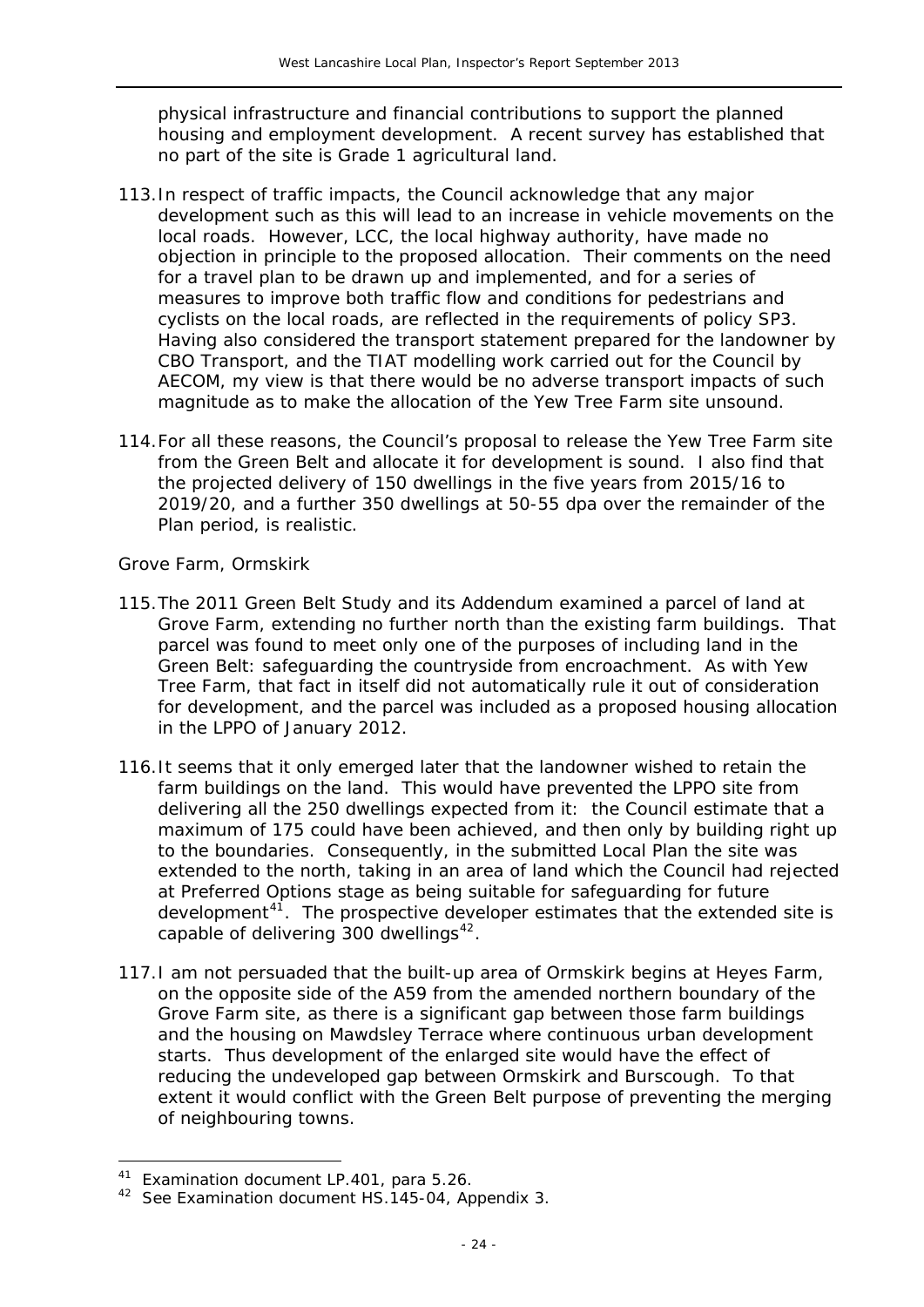- 118.Having said that, however, the gap would be reduced by a matter of only about 150m as a result of the site's northward extension, and an undeveloped gap of over 1km would remain. The site is very strongly enclosed on three sides by a main road, a railway line and existing development, and the amended northern boundary, which is defined by a ditch and is lined by trees for part of its length, is no less strong than the original proposed boundary formed by a dirt track also with a partial line of trees. Moreover, the developer proposes to leave an undeveloped, landscaped buffer alongside the northern boundary, and to define the boundary itself with a strong tree belt. This would help to ensure that the amended Green Belt boundary achieved the necessary permanence.
- 119.Development of the site would also facilitate the provision of a linear park alongside the railway line, extending north beyond the site through land in the same ownership to create a link for pedestrians and cyclists between Ormskirk and Burscough. (Some land in separate ownership at the northern end of the link would also be needed, but I was told that there are ongoing discussions between that landowner and the Council.) This would be a very substantial public benefit, and the fact that the allocation of the Grove Farm site would go a long way towards achieving it is sufficient to outweigh any harm arising from the reduction in the undeveloped gap between the two settlements.
- 120.While the AECOM study commissioned by the Council shows that development at Grove Farm would cause some increase in peak-hour traffic on the Ormskirk gyratory system, LCC have raised no objection in principle to the allocation, subject to the provision of a transport plan and local highway improvement works. The site would have direct access onto the A59 which also carries regular bus services. Pedestrian and cycle links to the town centre and Ormskirk railway station could be provided through the residential areas and along a disused railway branch line to the south. While traffic from the site might cause some additional delay to drivers seeking to join the A59 from a private access lane opposite, the resulting harm would not be so severe as to render the proposed allocation unsound.
- 121.Like Yew Tree Farm, sewage from Grove Farm would discharge to the New Lane treatment works. The prospective developer proposes to discharge all surface water to a local watercourse at greenfield run-off rate, and to divert a volume of existing surface water arising elsewhere away from the public sewerage system. UUW are satisfied that on this basis up to 170 houses could be built on the site in the period up to 2020 without overloading the system. From 2020 onwards, it is reasonable to assume that upgrading works will have been implemented at New Lane so as to enable the rest of the development to proceed $43$ .
- 122.Policy RS1 requires a masterplan or development brief to be prepared for the site before development begins. While dropping this requirement might enable development to begin six months earlier, I consider that it is necessary particularly in order to ensure that there is appropriate consultation on development principles and to secure the provision of the proposed linear park. Notwithstanding this, the site should be capable of delivering at least 11

 $\overline{a}$ 

<sup>&</sup>lt;sup>43</sup> See paragraph 105 above.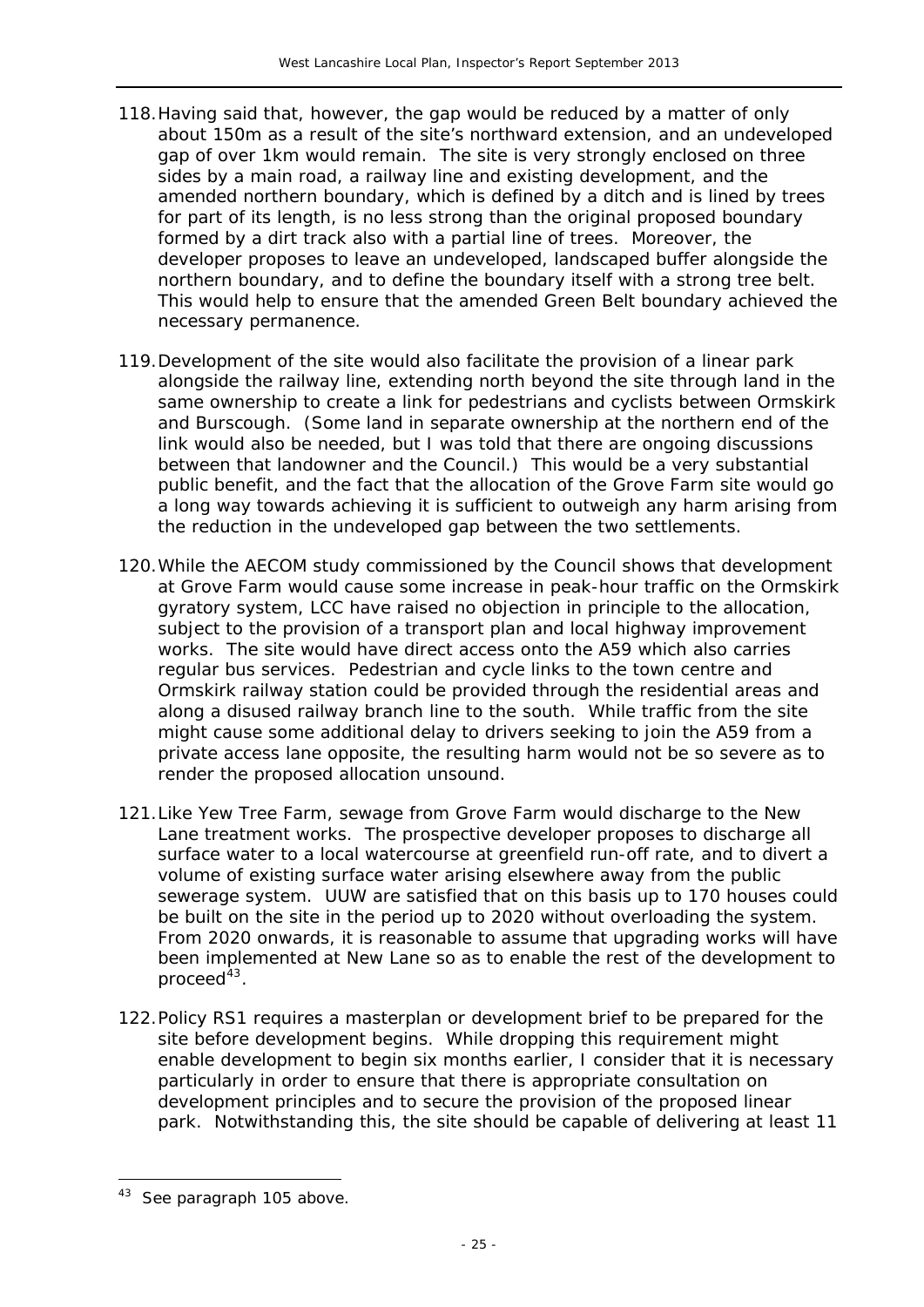houses in 2015/16, 25 in the following year and then 30 dpa until the development is built out<sup>44</sup>.

123.Taking all these factors into account, the removal of the Grove Farm site from the Green Belt and its allocation for housing development is sound. Its revised capacity of 300 dwellings is reflected in **MM62**.

#### *Fine Jane's Farm and New Cut Lane, Halsall*

- 124.As is apparent from the Housing Trajectory, the total projected delivery between 2012 and 2027, from all the sources identified in the submitted Plan, is some 4,840 dwellings, only marginally short of the assessed need of about 4,858. However, after taking into account the considerations discussed above, the projected pattern of delivery from those sources alone would lead to a more serious shortfall in the five-year housing land supply over the early years of the Plan period. Following the Examination hearings, at my request the Council assessed a number of alternative housing sites with the potential to make up the shortfall $45$ .
- 125.As a result of this assessment, two sites at Halsall are allocated for housing development by **MM51 & MM62**, for a total of 210 dwellings. The sites lie on the edge of the large urban area of Southport, with good access to its services and facilities. The Council's decision to propose their allocation was informed by SA and Habitats Regulations Assessment [HRA]. There is no evidence of any substantial constraints to the development of the Fine Jane's Farm site. The extant planning permission for industrial use has not been implemented and so there would be no loss of existing employment land. The site could deliver 60 dwellings over three years from 2015/16.
- 126.The allocated 6ha site at New Cut Lane includes more land than the 2.4ha previously safeguarded under policy GN2. Nonetheless, the site would still project less far into the Green Belt than adjacent existing development, and the deep straight cutting of Fine Jane's Brook would form a strong eastern boundary. Technical solutions are available to enable building in this area, notwithstanding the ground conditions, as demonstrated by the presence of other development nearby. There have been no highway authority objections to the allocation, and while the development of 150 dwellings would inevitably add traffic to the local road network, there is no substantial evidence to show that this would have an unacceptable impact. Nor have UUW raised any significant concerns over the feasibility of providing drainage and sewerage at the site. Any necessary upgrading of existing watercourses to facilitate this could be carried out as part of the development.
- 127.The Council's HRA indicates that development of this predominantly grassland site is unlikely to have a tangible impact on the integrity of the nearby SPA / Ramsar sites. Given the vast areas of undeveloped mossland nearby, it is also unlikely to have a harmful impact on the pink-footed geese or whooper swans which resort to this area in large numbers. There have been no formal surveys demonstrating the presence of other protected species on the site, and in any case appropriate wildlife surveys, and any necessary mitigation measures, would need to be carried out as part of the development. Taking

<span id="page-26-1"></span><sup>44</sup> See Examination document EX.213

<span id="page-26-0"></span><sup>&</sup>lt;sup>45</sup> See Examination document EX.815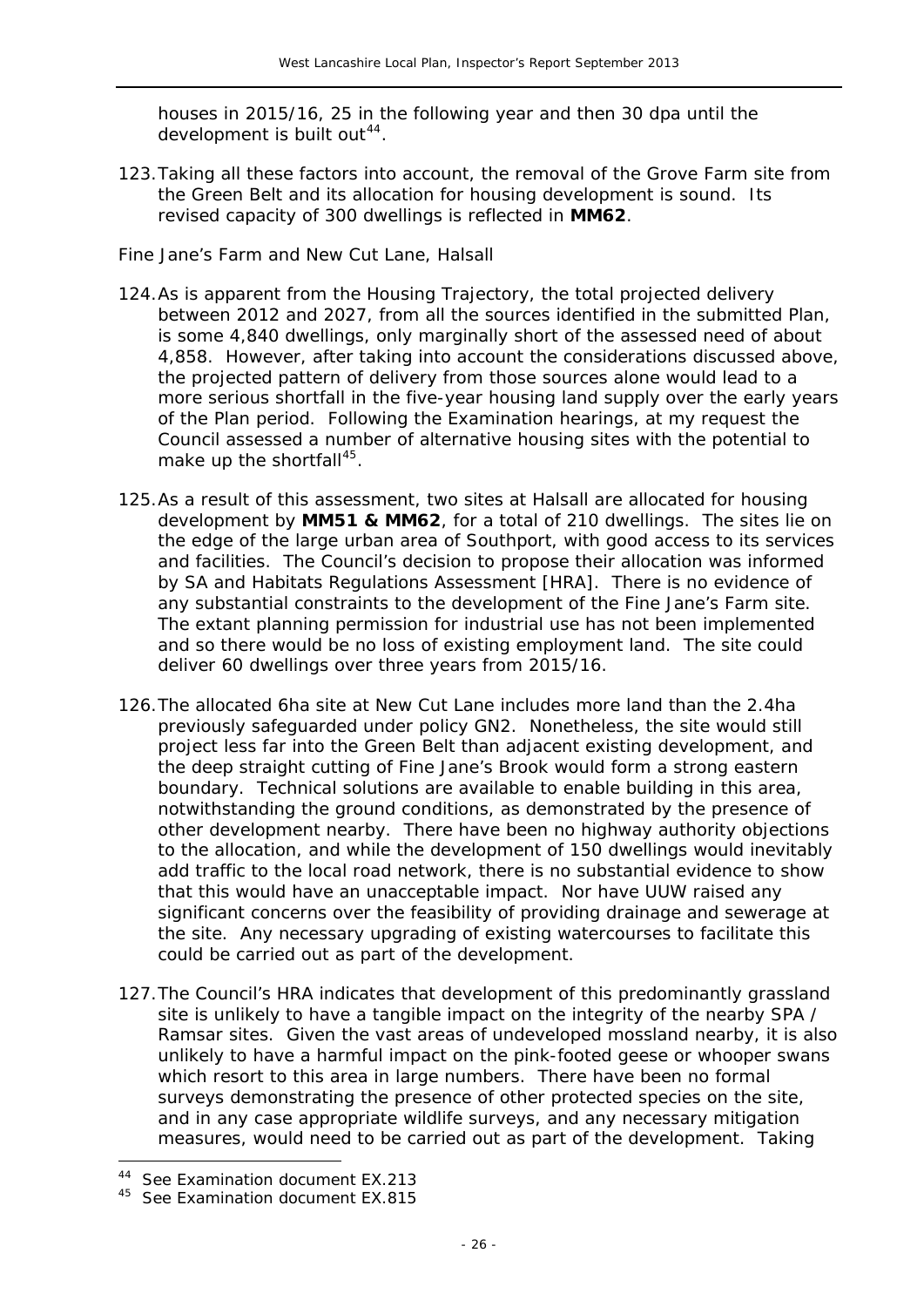all these points into account, the site could deliver 150 dwellings over six years from 2015/16.

- 128.However, concern was also raised over the decision to allocate the two Halsall sites in view of their proximity to the boundary with Sefton Metropolitan Borough. While Sefton Council have not raised any specific concerns over infrastructure capacity, they have argued that because many future residents of the sites would be dependent on schools and other services in Sefton, up to 75% of the dwellings built on the sites should be counted against Sefton's housing land requirement, rather than West Lancashire's. Their argument was supported by a letter from an experienced local chartered surveyor indicating that in his view, 75% of likely purchasers for the dwellings would come from the Sefton and Southport area generally. This appears to be a professional opinion rather than the outcome of any specific data analysis.
- 129.As is made clear under Issue E above, the projections on which the assessment of West Lancashire's housing need is based include migration into and out of the borough, alongside housing need as a result of demographic change within the borough itself. Given that some 5,000 West Lancashire residents commute to work in Sefton, while over 4,000 Sefton residents commute the other way<sup>[46](#page-26-1)</sup>, it is reasonable to suppose that migration between West Lancashire and Sefton accounts for a proportion of the housing need in both boroughs, not just in Sefton.
- 130.No doubt some current Sefton residents may be attracted to live in the new housing at Halsall, but it is also likely to attract West Lancashire residents looking to shorten their commuting distance into Sefton. Similarly, some of the new housing in Skelmersdale and the other larger settlements in West Lancashire will no doubt be occupied by people currently living in Sefton, and vice-versa. Such cross-boundary effects occur in any local planning and housing market context.
- 131.While a very substantial allocation of housing close to the borough boundary might have the potential to alter the pattern of housing need in an adjacent borough, there is no substantial evidence to show that the 210 dwellings proposed at Halsall would have that effect. Thus I am not persuaded that a proportion of that allocation should go to meet the assessed need in Sefton. Specific arrangements for the provision and funding of services and infrastructure for the new development are a separate issue, to be determined in the context of future planning applications.
- 132.The main alternatives to the Halsall sites which the Council considered for allocation to meet the housing supply shortfall were the two sites at Parr's Lane, Aughton, referred to under Issue I below. Having considered the Council's account of the selection process $47$ , the SA and HRA reports on the Main Modifications, and the relevant representations, I am satisfied that the process was carried out rationally, fairly and in accordance with legal requirements. For the reasons given above I consider that the site allocations at Halsall are sound. Thus there would be no justification on grounds of

<sup>46</sup> Examination document SP.601, Table 6

<span id="page-27-0"></span><sup>47</sup> Examination document EX.815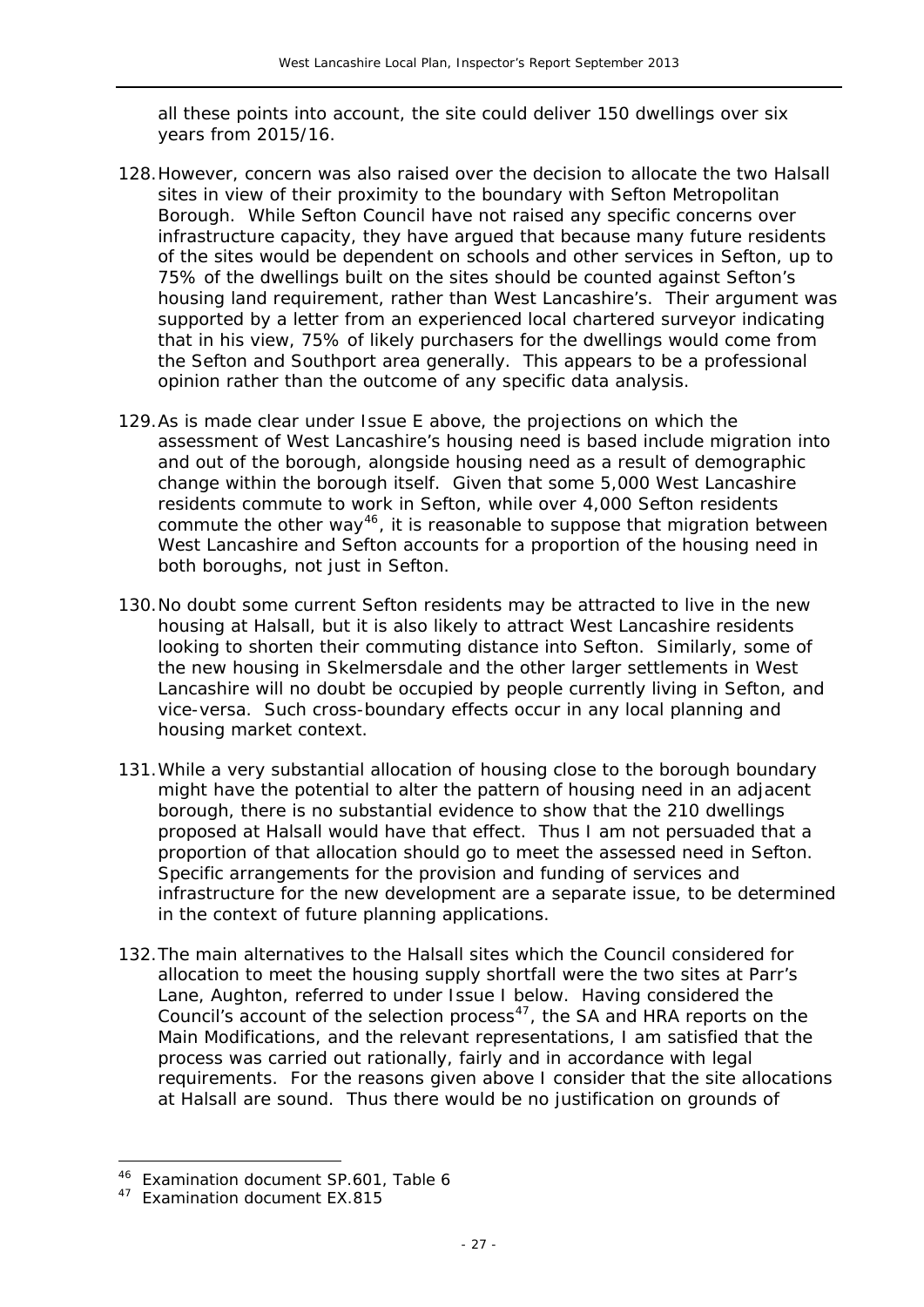soundness or legal compliance for replacing one or both of the allocated Halsall sites with one or both of the sites at Parr's Lane.

133.**MM59 & MM63** provide necessary amendments to the reasoned justification to reflect the allocation of the Halsall sites. The Council may wish to consider a further, minor modification to relocate amended paragraphs 4.45-4.46 to a more appropriate position under policy SP1.

#### **Issue G – Does the Local Plan provide a continuous five-year housing land supply in accordance with national policy?**

- 134.At paragraph 47 the NPPF requires local planning authorities to identify and update annually a supply of specific deliverable sites sufficient to provide five years' worth of housing against their housing requirements, together with an appropriate buffer moved forward from later in the Plan period. The bottom three lines of the Housing Trajectory annexed to this report demonstrate how this will be achieved by the Plan. They show, respectively, the actual projected supply for each complete five-year period covered by the Plan; the total requirement for each five-year period, including a 5% buffer; and the difference between the two figures. Together they demonstrate that the projected housing land supply is in surplus for each complete five-year period from 2013 onwards.
- 135.The NPPF requires a 20% buffer in circumstances where there has been a record of persistent under-delivery of housing. Such circumstances do not apply in West Lancashire. Indeed, the borough experienced a significant housing over-supply until the publication in 2008 of revised housing targets in the NWRSS. Even when measured against the raised target in the NWRSS, applied retrospectively from 2003, delivery comfortably outstripped policy requirements until 2007/08. Since then, housing delivery has fallen behind the requirement, but this is almost certainly due, in large part, to the ongoing effects of the financial crisis of 2008. In response, the Plan's strategy of Green Belt release will directly address the national policy requirement to provide a substantial boost to the supply of housing land and will also recoup the accrued shortfall.
- 136.The rolling five-year supply set out in the Housing Trajectory includes sites that are identified in the SHLAA alongside those allocated in the Local Plan. I am satisfied that the inclusion of the SHLAA sites meets national policy requirements, as they are specifically identified in the SHLAA and their deliverability has been assessed under Issue F above. Similarly, under Issue F I have found the windfall allowance in the trajectory to be realistic and supported by compelling evidence.
- 137.The Housing Trajectory shows that 139 dwellings were completed in West Lancashire in 2012/13. This "actual completions" figure was not available when the hearings took place and it represents a shortfall of about 50 dwellings against the total that had previously been projected for the year. I do not see this shortfall as evidence of any fundamental unsoundness in the Plan. The Housing Trajectory makes it clear that the significant uplift in housing delivery in the borough will occur from 2015 onwards, when the sites released from the Green Belt start to come on stream. That is consistent with the Plan's overall strategy and the approach to Green Belt release discussed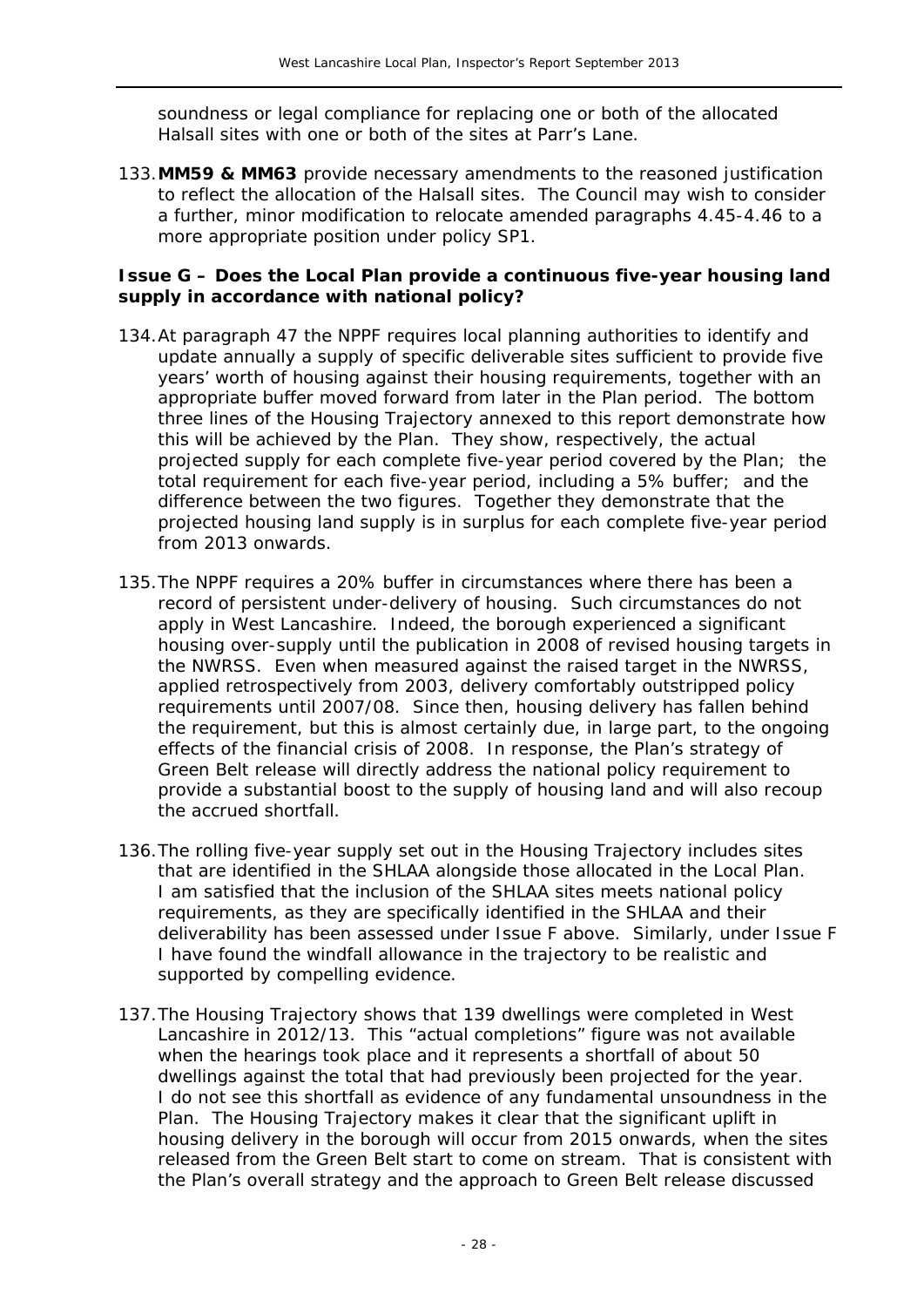under Issue A above, and it will be more than sufficient to recoup the 2012/13 shortfall.

138.It follows that there is no need to release any additional sites, including any of those safeguarded for future development, for development now in order to maintain a five-year housing land supply. Indeed, to do so would potentially conflict with national policy, as it would be likely to require the subsequent release of additional land from the Green Belt to meet future development needs, in a situation where the exceptional circumstances needed to justify that release do not exist.

#### **Issue H – Is there justification for the Local Plan's "Plan B" and would it be effective?**

- 139.Chapter 10 of the submitted Plan sets out a "Plan B", which would require fiveyearly reviews of the housing land supply position, and the release of safeguarded land for development if the supply were found to have fallen below a defined trigger-point. While the site allocations have been rigorously tested in the Examination and ought to provide an adequate housing land supply, Plan B is intended to provide a further safeguard should unexpected circumstances lead to one or more of the larger allocated sites not coming forward as anticipated. It is a constructive response to the uncertainty inherent in planning for housing provision.
- 140.The provisions of Plan B would be supplemented by the mechanism contained in paragraphs 49 and 14 of the *National Planning Policy Framework* to address any failure to maintain a five-year housing land supply. In this context, fiveyearly reviews of housing delivery under Plan B would be sufficiently frequent to maintain the overall supply, while allowing for peaks and troughs in the trend of provision. Setting the trigger-point at 80% of the required level of supply is also appropriate, providing robust justification, in the form of a demonstrated significant shortfall in provision over time, for the release of Green Belt land under Plan B which would otherwise be safeguarded for development after 2027.
- 141.In order for the Plan B mechanism to be effective, it needs to form part of a formal policy in the Local Plan. This is achieved by **MM73 & MM74**. It is important to retain flexibility for the Council to determine which of the Plan B sites would be best suited to meet any future shortfall, and so it would be inappropriate for the policy to specify a priority order, or priority criteria, for their release.

#### **Issue I – Is there justification for the safeguarding by policy GN2 of Green Belt land for future development?**

142.In addition to the land allocated for development in the Plan period, submitted Local Plan policy GN2 proposes to remove a further 11 sites from the Green Belt or from Protected Land status. They are to be safeguarded for future development, either under "Plan B", should that be required, and otherwise for development beyond 2027. This is clarified by **MM61**. The general approach of safeguarding land for use beyond the Plan period is consistent with advice in NPPF paragraphs 83 and 85, and the appraisal and selection of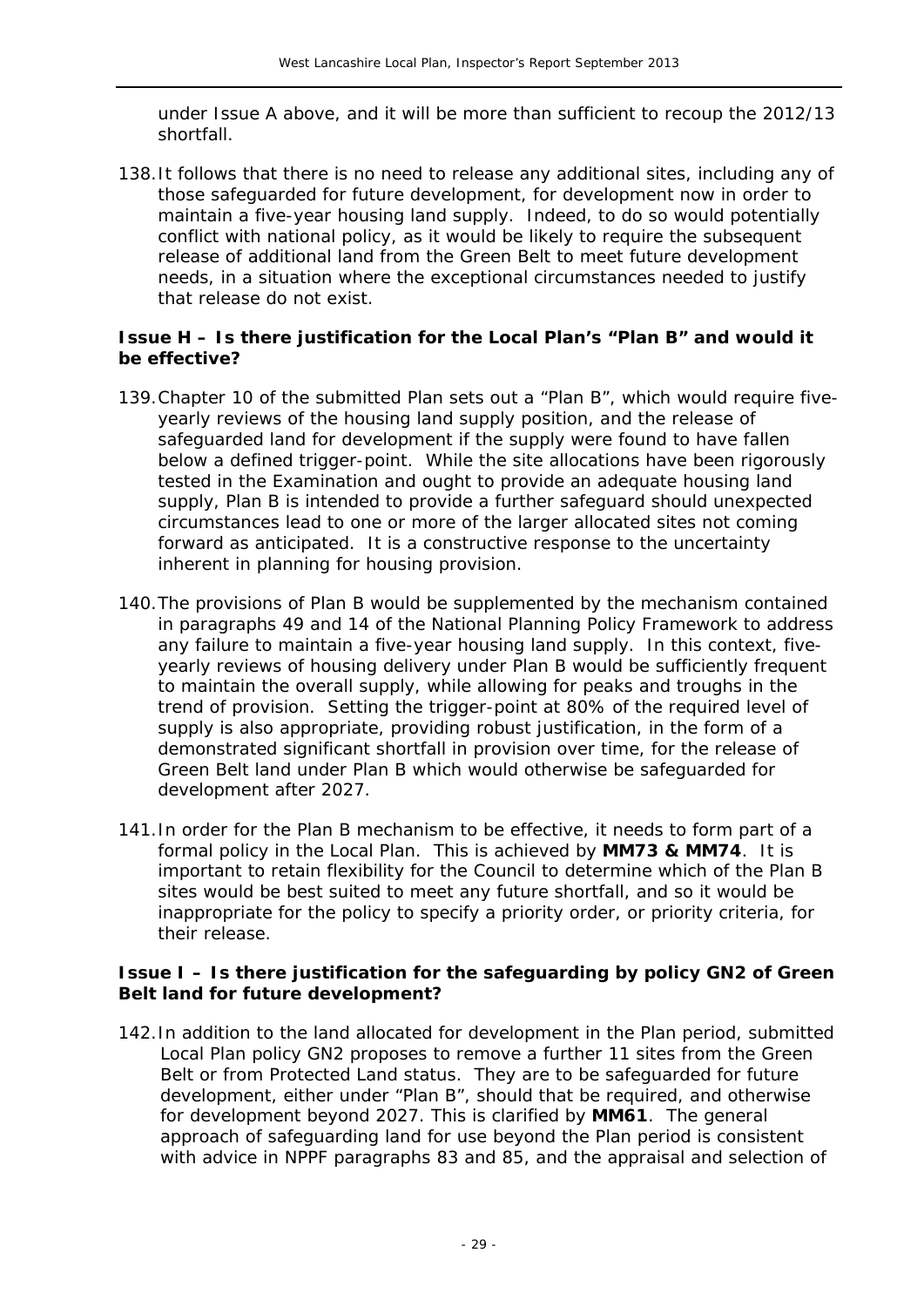the individual Green Belt sites was informed by the Council's *Green Belt Study*.

- 143.One of the policy GN2 sites (Guinea Hall Lane / Greaves Hall Avenue, Banks) now has outline planning permission for residential development and **MM60 & MM62** accordingly reallocate it as a housing site under policy RS1. Another site forms part of the Yew Tree Farm SDS, discussed in the preceding section.
- 144.The sites at Ruff Lane, Ormskirk and Red Cat Lane, Burscough are bounded on three sides by existing development, while the site at Mill Lane, Up Holland has existing development on two sides and a playing field within the urban area on a third. Each, therefore, represents a rounding-off of the urban form and each has a clear, defensible boundary on its currently-open side.
- 145.The two sites at Parr's Lane, Aughton, taken together, are also contained by existing development on three sides, while their south-eastern boundary, formed by Parr's Lane itself, is itself developed for much of its length. Like the previous three sites, therefore, the Parr's Lane sites also represent a roundingoff of the urban form, albeit on a larger scale, while Parr's Lane forms a strong defensible boundary on their outer, south-eastern edge.
- 146.The inspector who conducted the inquiry into the RLP rejected proposals for the Parr's Lane sites to be removed from the Green Belt. However, he did so on the basis that there was very little scope for additional housing supply in the context of the restrictive regional policy that applied at that time<sup>[48](#page-27-0)</sup>.
- 147.The situation today is quite different. There is insufficient land within existing settlements to meet development needs in the current Plan period and the same must logically apply in the future. Thus it is appropriate to consider releasing sites such as these from the Green Belt, even though their Green Belt status was deemed necessary to prevent urban sprawl and safeguard the countryside from encroachment at the time when the RLP was prepared.
- 148.There are at least seven heritage assets listed in the Lancashire Historic Environment Record on the Parr's Lane land, and although many of the former hedgerows have been removed, it is possible that some historic hedgerows may remain. Careful attention would need to be given at the development stage to safeguarding these assets, but their presence does not make the proposed allocation unsound.
- 149.Appropriate consideration was given to the potential ecological value of the land in the SA and HRA that support the submitted Local Plan. During consultation on the Main Modifications, reports of statutorily-protected wildlife living and feeding on the land were submitted. Those reports do not appear to be based on formal, professionally-conducted surveys. Such surveys would need to be carried out before any development of the land takes place, and the need for any measures to protect wildlife and habitats would be considered in the light of that information.
- 150.Aughton Town Green primary school lies close to the western edge of the sites, on the opposite side of Prescot Road. I observed traffic conditions around the school between 0835 and 0905 on a Tuesday morning in term-

 $\overline{a}$ 

<span id="page-30-0"></span><sup>&</sup>lt;sup>48</sup> RLP Inspector's report, para 2.162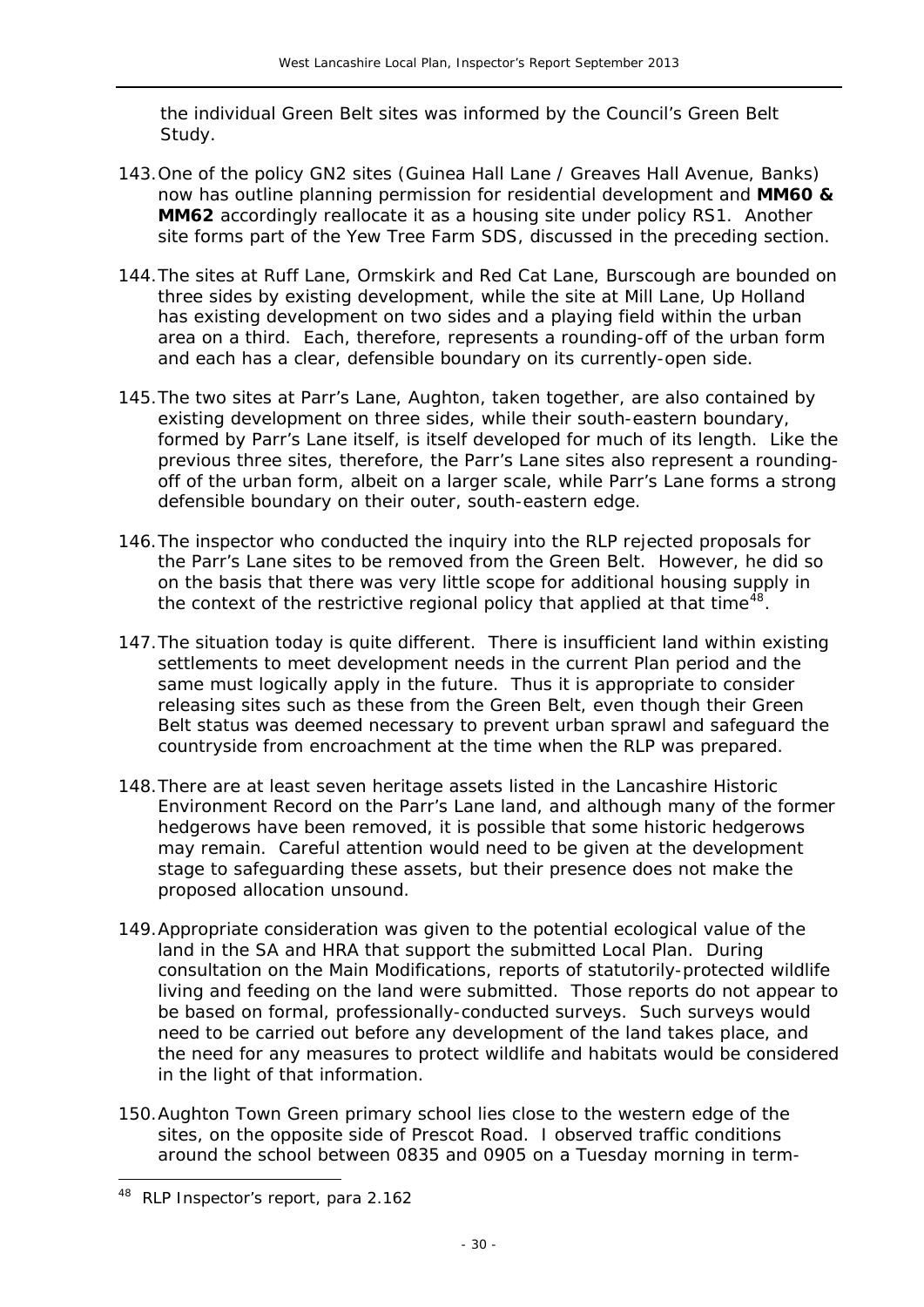time. There was some blocking-back of traffic in Town Green Lane caused by cars using the drop-off zone outside the school, but I saw no significant delays to traffic on the B5197 Prescot Road – the main route into Ormskirk and towards the motorway network to the south – despite some on-road parking associated with the school. The local highway authority have raised no major concerns over the impact of either site on the wider road network and this position is supported by a traffic study in respect of the western site.

- 151.The Parr's Lane sites are within a reasonable walking distance of Aughton Park and Town Green railway stations, which are served by frequent services between Ormskirk and Liverpool. There are also bus services along Prescot Road to Ormskirk town centre, Skelmersdale and Liverpool. The nearest substantial collection of shops and other services is in Ormskirk town centre, some 2km away, and there is also a small range of local shops at Town Green. Development of the sites would not involve significant loss of Grade 1 agricultural land, and there is no substantial evidence to show that any existing local flooding would be exacerbated.
- 152.The eastern site was safeguarded in the submitted Plan for potential development as part of Plan B and the western site for development after 2027. However, because of the similarities in their characteristics and their relationship to the whole Ormskirk and Aughton urban area, their merits as potential housing sites appear indistinguishable, notwithstanding the fact that certain local facilities are closer to one site or the other.
- 153.Bringing both sites forward together, as proposed by **MM60**, would have the benefit of enabling a co-ordinated approach to be taken to their masterplanning and development. This would be sensible, especially given that the western site controls the access to the B5197 Prescot Road and its bus services. The proposed provision of a second access towards the eastern end of Parr's Lane should obviate any over-concentration of traffic onto Prescot Road. Variations in the character of existing development surrounding the combined site could also be taken into account in the masterplanning process.
- 154.Like the Halsall sites discussed under Issue F above, the other two safeguarded sites at Moss Road lie on or close to the western boundary of the borough, abutting the continuously built-up area of Southport with good access to its facilities. They were designated in the RLP as Protected Land, and are separated from the Green Belt by continuous development along Moss Road itself. There is no evidence of any substantial constraints to their development, and similar considerations to those discussed under Issue F apply in respect of their proximity to the Sefton borough boundary.
- 155.In total, and as clarified by **MM60**, the sites safeguarded under policy GN2 have capacity for about 1,500 dwellings. That compares with capacity for just over 1,000 dwellings on the Green Belt sites released by the Plan for development in the current Local Plan period. As previously-safeguarded land is used up, more land currently within the Green Belt is likely to be required for development in future plan periods, should housing need continue to grow. On that basis, and taking account of the inherent uncertainty in predicting housing requirements so far ahead, I consider that the level of future provision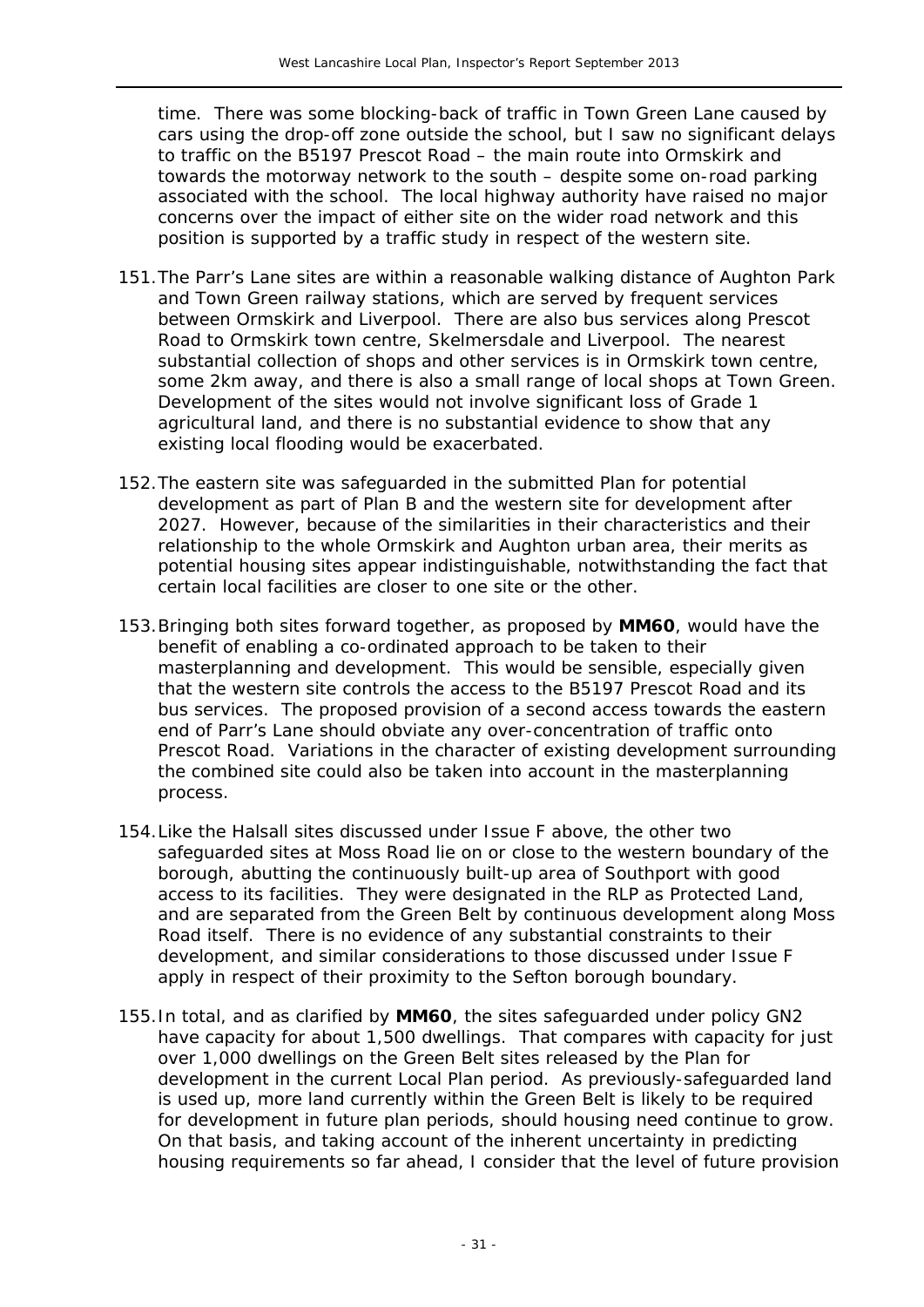in the Plan is prudent and consistent with national policy advice to set Green Belt boundaries that are capable of enduring beyond the Plan period.

156.Subject to **MM60**, therefore, the safeguarding of the sites listed under policy GN2 and, where necessary, their removal from the Green Belt, are justified by exceptional circumstances and consistent with the Local Plan's spatial strategy and with the objectives of sustainable development.

#### **Issue J – Should any other housing sites be allocated for development or as safeguarded land in the Local Plan?**

157.For the reasons given above, the Local Plan, incorporating the Main Modifications, would provide adequate housing land to meet the assessed need, and also to meet needs beyond the Plan period as far as they can be predicted. While other sites were put forward for allocation during the Examination, my view is that it would be inappropriate, having regard to the tests of soundness, to allocate any of them in place of one or more of the allocated sites. Below I set out the reasons why I have reached that view, in respect of the main alternative sites. All are currently in the Green Belt unless otherwise stated.

#### *Land at Alty's Lane, Ormskirk*

- 158.These two sites on either side of Alty's Lane correspond to the land identified for the "non-preferred option" in the May 2011 *Core Strategy Preferred Options*[49](#page-30-0), excluding the university expansion land. The sites are now being promoted for 600 dwellings and a sports village, without the employment component of the CSPO proposal.
- 159.Although the sites discharge to the New Lane WWTW, it appears that measures similar to those proposed for Yew Tree Farm and Grove Farm could enable development to proceed up to 2020 without additional detriment to sewerage capacity. Beyond 2020, it is reasonable to assume that UUW would take account of any development allocated for the Alty's Lane sites in their future investment programme.
- 160.One of the principal reasons for the Council's rejection of the Ormskirk strategic site in the CSPO was the adverse impact of traffic from the development on the A570 St Helens Road and on the Ormskirk town centre gyratory system. This conclusion was based on the TIAT modelling work carried out for the Council by AECOM. Further modelling work commissioned by the landowners, however, indicates that their current, reduced proposals would have no more harmful impact on the main road network in Ormskirk than the Council's preferred option.
- 161.But the Alty's Lane sites suffer from the overriding drawback that they are very poorly contained, in Green Belt terms. The site west of Alty's Lane has existing development on two sides and on part of a third, but a significant section of its south-eastern boundary, facing out towards the open countryside, is not demarcated by any physical feature. The south-western and part of the south-eastern boundaries of the larger site to the east of Alty's Lane are marked by watercourses lined with a few trees but there is otherwise

 $\overline{a}$ 

<span id="page-32-0"></span><sup>&</sup>lt;sup>49</sup> See Issue B above.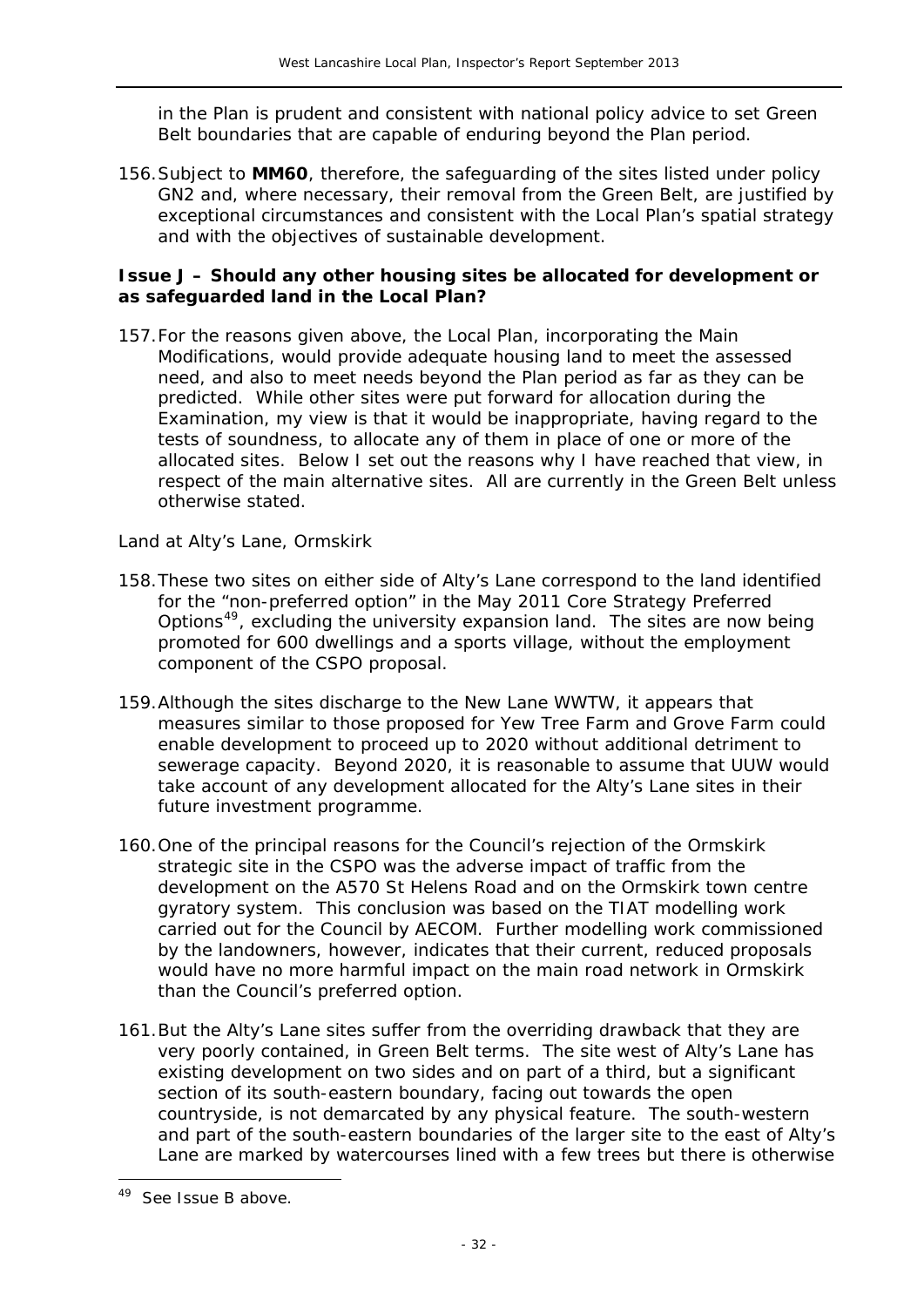nothing to differentiate the farmland inside the boundaries from that beyond them.

- 162.Thus both sites lack the strong and complete enclosure by existing development and roads that characterises the sites at Yew Tree Farm and Parr's Lane. Although the northern boundary of the extended Grove Farm site is also marked only by a tree-lined watercourse, it does not have the particularly weak form of the proposed site boundaries at Alty's Lane, with their exposed south-western corners.
- 163.The development proposals include substantial landscaping of the southern edges of the Alty's Lane sites and, in one of the proposed options, sports pitches at the southern end of the larger site. Nonetheless, I find that the sites would appear as arbitrarily-shaped wedges of landscaped development protruding into the countryside to the south-east of Ormskirk, which has a distinctively open character at present. Altering the Green Belt boundaries in this way would, therefore, fail to achieve a satisfactory relationship between the urban area and its rural surroundings. The apparent weakness and arbitrariness of their outer boundaries would also undermine their permanence in the long term, contrary to the advice of the NPPF. The same criticism would apply to either site considered separately.

#### *Land at Nursery Avenue, Ormskirk*

- 164.The Council considered allocating this site (also known as Bath Farm) as safeguarded land but rejected it, in part because of highways access concerns<sup>[50](#page-32-0)</sup>. At my site visit I saw that Nursery Avenue, onto which access would be provided, is residential in character, contains sharp bends and rises quite steeply to join Greetby Hill, which is itself an unclassified, predominantly residential road. No substantial study has been submitted to assess the traffic impact of development on these roads. While LCC have confirmed that adequate sight lines could be achieved, it is also unclear how access into the site could be provided without severing the designated linear park and wildlife corridor formed by a disused railway branch line.
- 165.In addition, the northern boundary of the site lacks clear definition and so it would be difficult to create a strong and permanent Green Belt boundary. Unlike on the Grove Farm site on the opposite side of the railway line, there is no compensating benefit to counter-balance this deficiency. Despite its potentially good pedestrian and cycle links, therefore, the allocation of this site would not be justified.

# *Land at Little Hall Farm Mushrooms, Ormskirk*

- 166.A larger site at Little Hall Farm was assessed as part of the Council's *Green Belt Study* and a smaller site was considered in their *Technical Paper 1*. However, the promoters seek the allocation of a different area of land, estimated to be capable of delivering some 220 dwellings.
- 167.As I noted during my site visit, the mushroom farm business is an intensive operation, conducted almost entirely inside buildings and enclosed yards which already cover a proportion of the site, and there is an extant planning

<span id="page-33-0"></span> $\overline{a}$ <sup>50</sup> See Examination document SP.607, Appendix A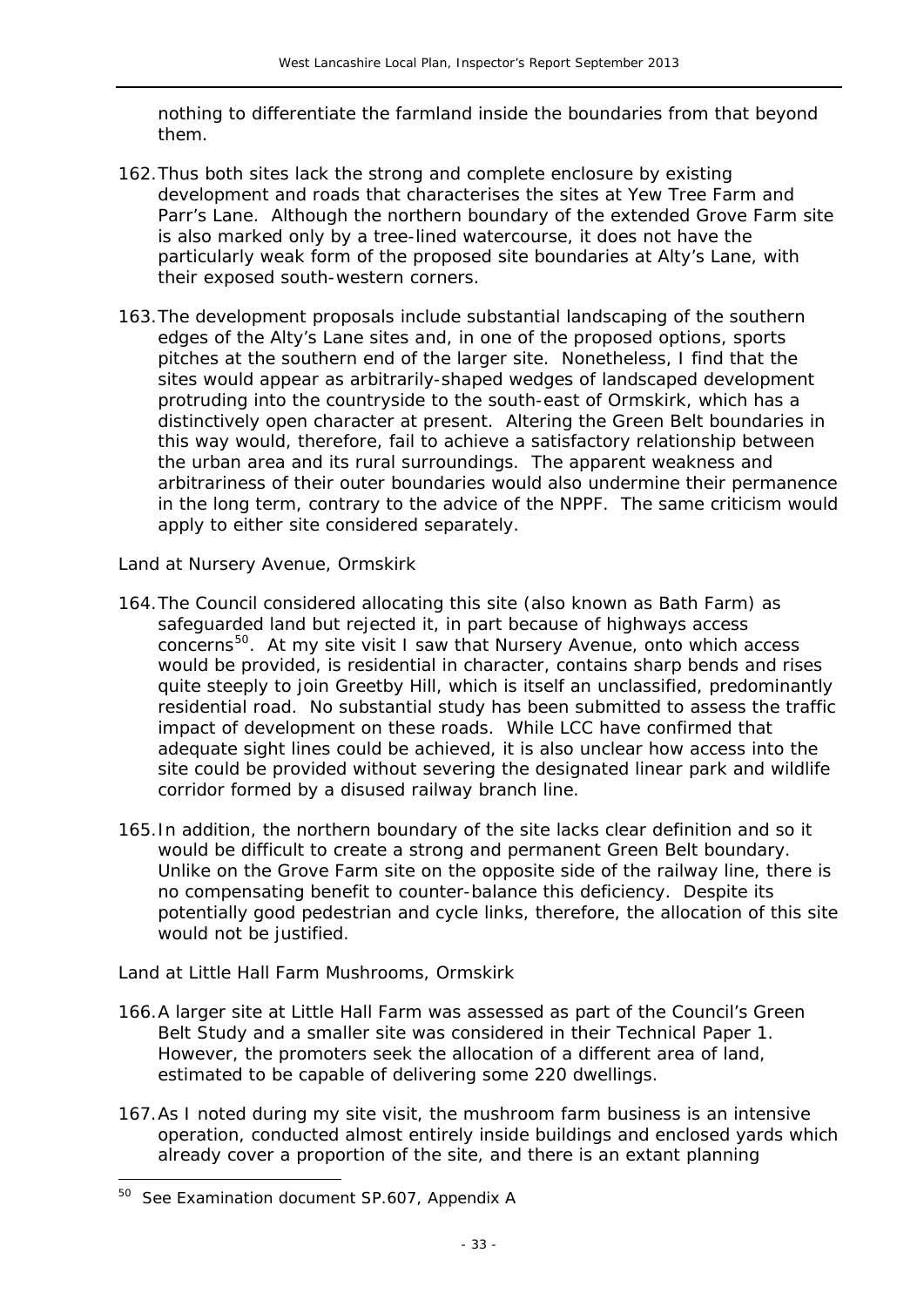permission for significant expansion. The operation generates an unpleasant smell, and it may be that there would be benefit in relocating it further away from a residential area to allow development of the site for housing. Given the size of the site, it is likely that waste water constraints could be overcome in a similar fashion to that proposed for Grove Farm and Yew Tree Farm.

- 168.However, LCC as the local highway authority have significant concerns about the capacity of the road network to absorb the traffic generated by housing on the site. It is also unclear whether a housing development would improve or worsen the environmental impact of traffic on the residential Cottage Lane, which provides access to the site. While a Traffic Impact Assessment has demonstrated that expansion of the mushroom farm is acceptable in highway capacity and environmental terms, no similar analysis has been made of the traffic impact of residential development.
- 169.The site is enclosed by residential development on two sides and defined by a straight ditch on its north-western boundary. Its south-western boundary, however, is undefined or only weakly defined for much of its length, and, similarly to the Alty's Lane sites, its western corner is enclosed by open countryside on two sides. As such, were it to be fully developed for housing, it would appear as a somewhat artificial extension of development into the surrounding countryside, posing a risk to the long-term permanence of the new Green Belt boundary. Even after its expansion, the mushroom farm, on the other hand, would not occupy the whole of the proposed housing site.
- 170.These deficiencies outweigh any potential benefits arising from the relocation of the mushroom farm and make the site unsuitable for allocation.

#### *Land at Aughton East*

- 171.The Aughton East land lies to the south of Parr's Lane and east of Prescot Road. Representations made on behalf of the potential developer suggest that it could be developed for 200 to 300 dwellings, in parallel with the Parr's Lane sites to the north. (It would not make sense to develop the site in place of the Parr's Lane sites because that would create an almost isolated patch of development, separated from the main body of urban development to the north by Green Belt land.)
- 172.The eastern boundary of the site is defined by a tree-lined watercourse, but there is no other obvious differentiation between the farmland within and outside it. Although the north-eastern boundary is more strongly defined by a metalled lane, the eastern corner of the site nonetheless abuts open countryside on two sides. Despite the proposal to dedicate a substantial proportion of the site on its eastern side as a country park, therefore, it would suffer from a similar drawback to the Alty's Lane sites in that it would appear arbitrarily-defined in relation to the surrounding countryside. This would undermine the permanence of the Green Belt boundary in the longer term. Moreover, no analysis has been made of the potentially substantial traffic impact of developing this site in combination with the Parr's Lane sites.
- 173.For these reasons, and despite any benefits that might arise from the creation of a local shopping centre and the diversion of traffic off a section of Prescot Road, allocation of the Aughton East site would not be justified.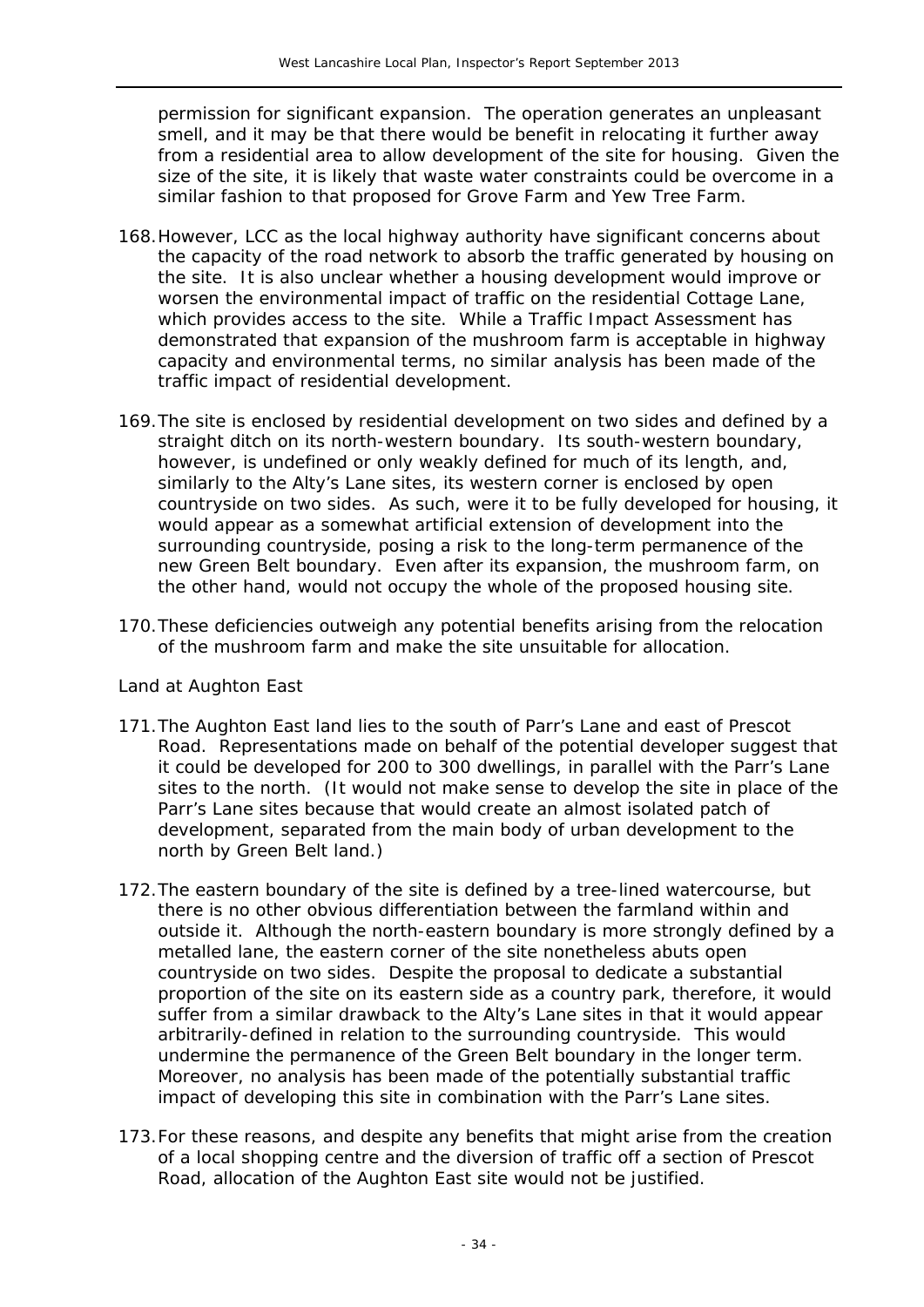#### *Other sites in the three main settlements*

- 174.Land at the White Moss Business Park, Skelmersdale is unsuitable for residential development due to its separation by the M58 motorway from other housing, shops and services. As discussed under Issue N below, moreover, its residential allocation would also result in the loss of employment land in a location that is particularly appropriate for office, R&D and related development. No substantial evidence has been submitted to show how the former St Joseph's seminary, Up Holland, could be re-developed in a viable manner.
- 175.The proposed allocation north of Vale Lane, Skelmersdale would lack a strongly-defined western boundary, and so the long-term permanence of the Green Belt boundary would be threatened. In addition there is a significant risk that its allocation would undermine delivery of the allocated Whalleys sites, which lie nearby but are not in the Green Belt.
- 176.The Whittle Drive playing fields, Ormskirk are owned by the Council who do not wish to see them developed. In any case no site has been suggested for their replacement, which would be necessary to preserve recreational opportunities in the area.
- 177.The potential for development of non-Green Belt land at and around the Burscough sports centre is unclear due to the number of land ownerships and the need to find replacement sites for the sports centre itself, its playing fields and perhaps Burscough Football Club as well. Despite reports of discussions between promoters of such development and the Council, no clear proposals were put before me. Although it is bounded by roads and a railway line, the adjacent Green Belt site at Orrell Farm, unlike the land at Yew Tree Farm and Parr's Lane, faces open rural land on three sides. Its development would create a poor relationship between the urban form and the surrounding countryside.
- 178.The same applies to the land south of Briars Lane, Burscough (which includes the site described as Land at Brooklands Grove / Flax Lane, Lathom). Although there is a small outcrop of development south of the A5209 at the western edge of this land, the proposed development site extends significantly further southwards, away from the main body of the settlement, and faces open countryside on three sides.
- 179.In addition, I have no clear evidence of how any of the suggested sites in and around Ormskirk and Burscough would address the sewerage constraints arising from limited capacity at New Lane WWTW.

#### *Other sites in the Northern Parishes*

180.As modified to take account of recent planning permissions and other changes reflected in the Housing Trajectory, the Local Plan expects settlements in the Northern Parishes to provide some 800 dwellings in the Plan period. Given their position below Skelmersdale, Ormskirk and Burscough in the settlement hierarchy, the allocation of significantly more housing land in the Northern Parishes would not accord with the Local Plan's spatial strategy or the objectives of sustainable development.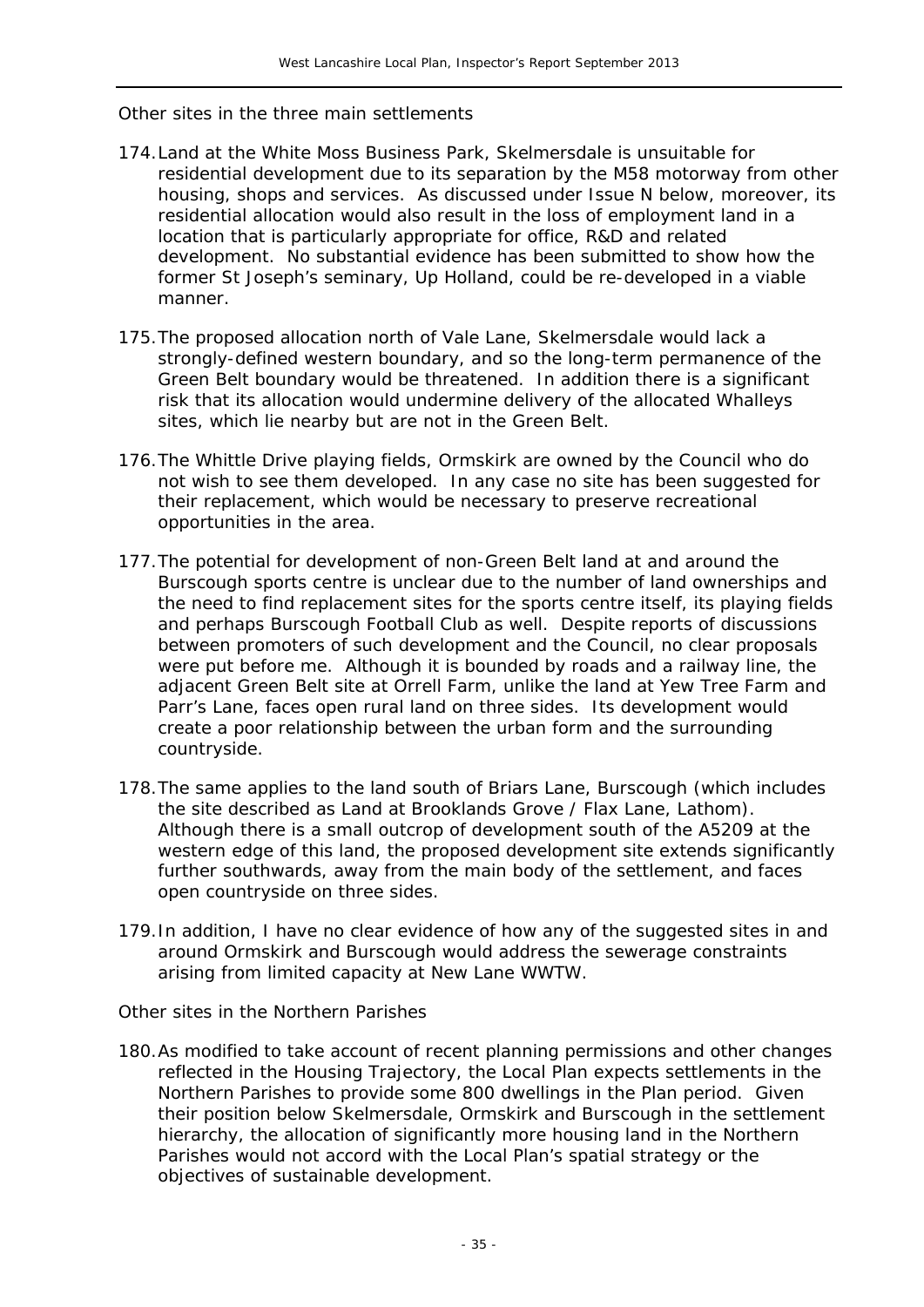- 181.Moreover, as is made clear under Issue D above, the water supply and sewerage constraints affecting Banks, Tarleton, Hesketh Bank and Rufford also make it undesirable to allocate significant further development there. On this basis, and notwithstanding any individual merits they may have, I find no justification for allocating any additional sites in the Northern Parishes, either for development in the Plan period or as safeguarded land. There is no necessary requirement under the terms of Plan B for any shortfall that might occur in expected housing provision in the Northern Parishes to be made up here, rather than elsewhere in the borough.
- 182.I have made clear under Issue F why I consider the Local Plan housing sites in the Northern Parishes to be sound, and the proposed level of development at the various settlements to be appropriate. I find no evidence to show that replacing any of those allocated sites with one or more of the suggested alternatives would better meet the objectives of sustainable development, especially in view of the progress already made towards development of the allocated sites at Banks and the application site at Sluice Road / New Road, Rufford. In particular, the suggested development of up to 250 dwellings on protected land in Tarleton and Hesketh Bank would involve several separate land parcels with multiple access points, and would increase traffic flows on Carr Lane which is fairly narrow in places and has a largely rural character. This would make it unsuitable for inclusion in preference to any of the allocated sites.

#### **Issue K – Affordable and specialist housing**

- 183.Policy RS2 requires a proportion of market housing developments of eight units or more to be provided as affordable housing, the proportion varying according to the size of the development. Lower requirements apply in Skelmersdale, in recognition of its weaker housing market compared with the rest of the borough. The affordable housing requirements are justified by the Council's *Housing Need and Demand Study* and *Affordable Housing Viability Study*, both published in 2010.
- 184.While the maximum amount of affordable housing yielded by policy RS2 would only represent about half the assessed need, the requirements are based on a robust assessment of how much could be achieved without threatening development viability. The assessment has taken into account variations in viability according to both the size and the location of developments. Policy RS2 also allows for a reduction in the specified proportion of affordable housing in individual cases where there is evidence that this is necessary to make the development viable. Taking all these points into account, I see no need to alter the proportions of affordable housing sought by the policy or the thresholds at which they apply.
- 185.Alongside affordable provision as part of market housing developments, policies GN1 and RS1 allow for 100% affordable housing developments to meet local needs to come forward both inside and outside settlements, subject to a sequential test<sup>[51](#page-33-0)</sup>. In respect of the tenure, sizes and types of affordable dwellings to be provided on all sites, policy RS2 sensibly allows these to be

<sup>&</sup>lt;sup>51</sup> 76 affordable dwellings provided in this way were under construction at the time of the Examination, with a further 30 programmed to be complete by 2014.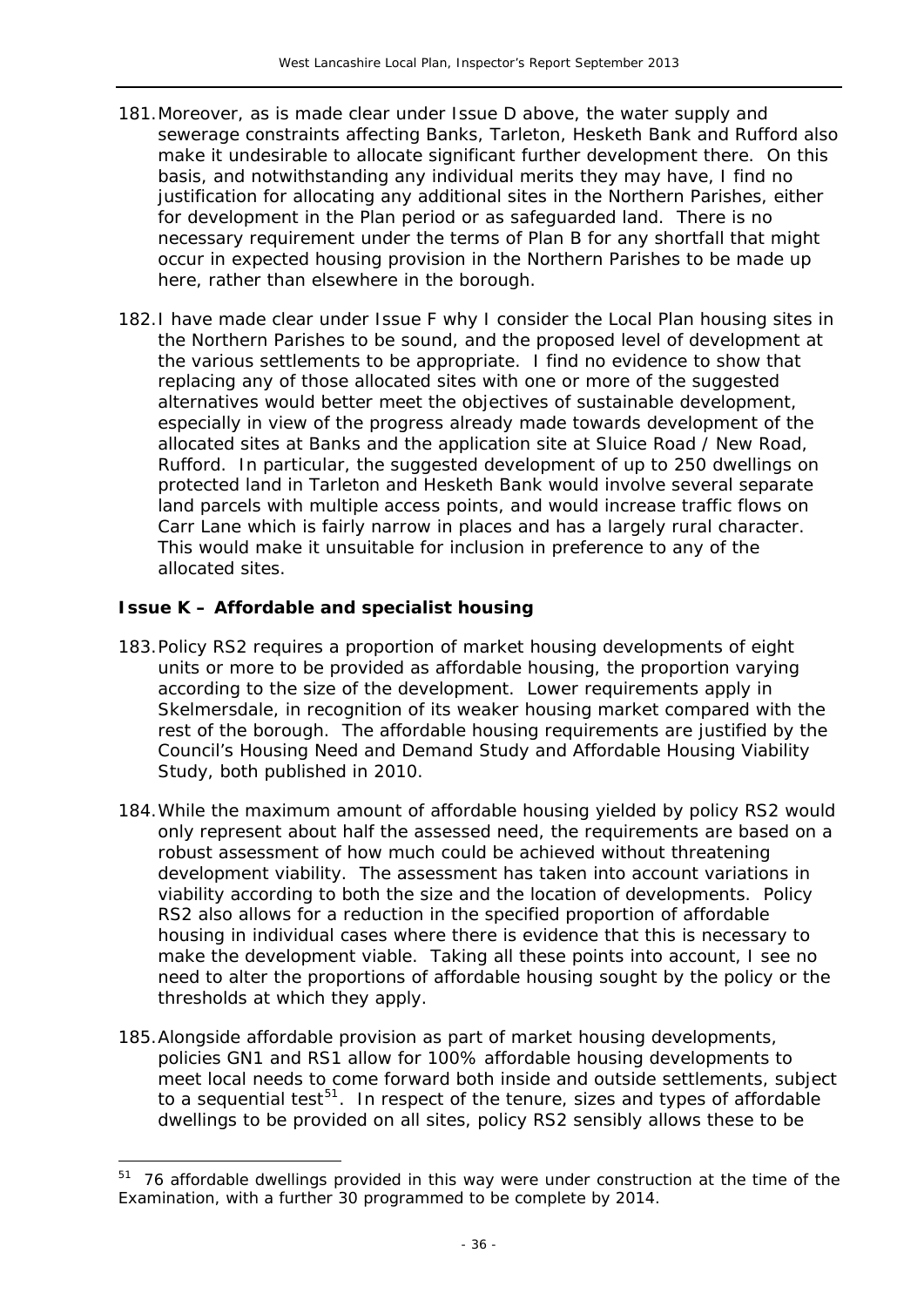negotiated on a case-by-case basis, subject to a general expectation, supported by evidence from the *Housing Need and Demand Study*, that the majority will comprise rented housing<sup>52</sup>. MM64 is needed to ensure that the policy reflects the NPPF's definition of affordable housing, including affordable rented housing. The policy also allows for the off-site provision of affordable housing in exceptional circumstances, reflecting the emphasis of relevant guidance in the NPPF<sup>53</sup>.

- 186.Policy RS1 also requires that 20% of the dwellings in housing developments of 15 units or more should be designed specifically to accommodate the elderly. The term "the elderly" is deliberately not defined in the policy, nor does the policy seek to specify how this provision should be made. Instead it is left to individual developers to decide what is appropriate in each case. This is a realistic and flexible response to the evidence from the Census and ONS population projections that the proportion of older people in the borough, which already exceeds the national average, will increase significantly over the Plan period. Making specific provision for this age group ought to be in developers' interests, and need not necessarily involve any significant additional cost.
- 187.Nonetheless it is important that the combined affordable housing and specialist housing requirements should not render any individual development scheme unviable. **MM26 & MM27** provide the safeguard that in such circumstances a reduction in the level of affordable housing, specialist housing or both will be permissible. This safeguard also applies to the requirement under policy RS1(e) for new dwellings to meet Lifetime Homes standards.

#### **Issue L – Provision for gypsies and travellers and travelling showpeople**

- 188.As stated in Issue B above, the Council began preparing the Plan in 2008 as a Core Strategy, under the provisions of the 2004 Act that applied at that time. In 2011, however, the Council switched to preparing a comprehensive Local Plan, in the light of national planning policy changes and the amendments to the 2004 Act made by the *Localism Act 2011*.
- 189.As a Core Strategy, the Plan would have been required to identify the need for traveller site provision, but not to identify specific sites to meet that need. Having ultimately been submitted in the form of a comprehensive Local Plan, however, it is unsound because it fails to identify a five-year supply of specific deliverable sites to meet the need identified in policy RS4. This makes it inconsistent with policy B of the national *Planning Policy for Traveller Sites*  [PPTS].
- 190.After the hearing session into this issue, the Council submitted a document containing supplementary information on three sites which there were discussions about, or interest in, developing as traveller provision<sup>[54](#page-37-0)</sup>. However, the sites had not been the subject of public consultation, nor had they been subject to sustainability appraisal [SA] or Habitats Regulations Assessment [HRA]. Moreover, the three sites listed in the Council's document are all situated in the Green Belt, and as the Local Plan does not propose to remove

-

<sup>52</sup> See Examination document SP.104, paras 8.15-8.18 and Table 8.4

<sup>53</sup> NPPF, paragraph 50, bullet point 3

<span id="page-37-0"></span><sup>54</sup> Examination Document EX.238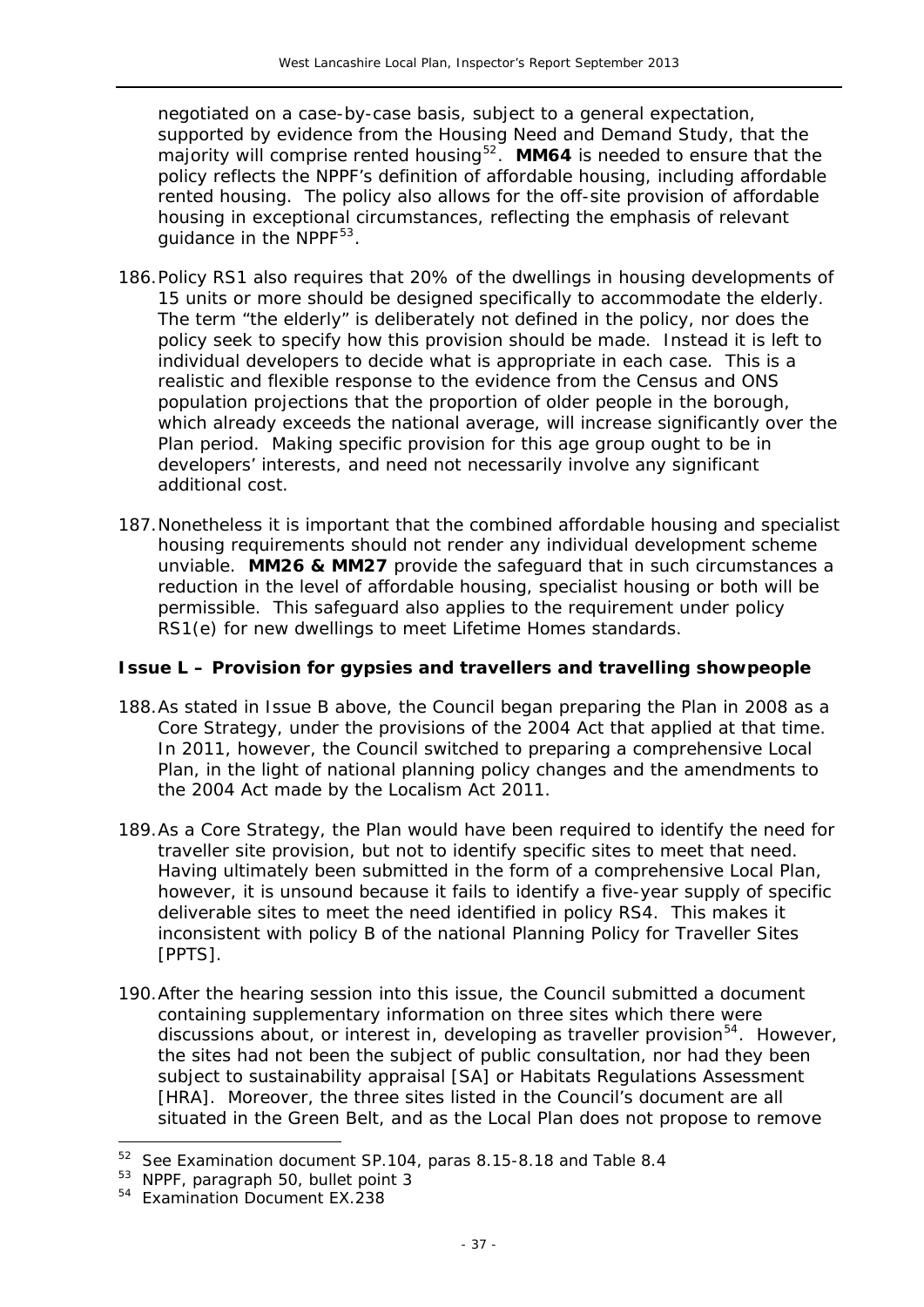them from the Green Belt, very special circumstances would need to be demonstrated in order to obtain planning permission for their development<sup>55</sup>.

- 191.For these reasons, the Council's supplementary information failed to demonstrate that the three sites were deliverable, in the terms of PPTS paragraph 9(a) and its footnote 7. I made it clear to the Council that, in the absence of further evidence to demonstrate that the sites were deliverable, the Local Plan would still fail to identify a five-year supply of specific deliverable sites to meet the identified need. Thus I would not be able to find policy RS4 sound, even if it were subject to a commitment by the Council to undertake a single-issue review.
- 192.In the light of this advice, the Council proposed **MM65**, deleting the unsound policy RS4 from the Local Plan and making clear their intention to deal with the issue of traveller provision in a separate development plan document [DPD]. The timeline provided by the Council[56](#page-38-0) indicates that consultation on preferred options would take place early in 2014 and the *Provision for Travellers' Sites* DPD would be published for consultation by July 2014. This is consistent with the information now contained in their revised *Local Development Scheme* [LDS].
- 193.It is, of course, very important that the Council adheres to and, if at all possible, improves upon – this timescale in order to bring its policy on traveller sites into line with national guidance without delay. Saved policy DE4 of the RLP will remain in place alongside PPTS to guide decision-making on any planning applications for gypsy or traveller sites that come forward before the DPD is adopted. (A consequential minor modification is needed to Appendix H of the Plan to make this clear.)
- 194.In considering the merits of this way forward, account needs to be taken of the evidence I heard at the hearing session of the good working relationship that exists between the Council and members of the gypsy and traveller community in the borough. Although the three sites proposed by the Council are not currently deliverable in planning policy terms, the fact that the Council were readily able to identify them indicates a positive willingness to make the necessary site allocations in their forthcoming DPD. Thus it does not appear that the Council are seeking to side-step the obligation in PPTS to meet the identified need for traveller sites.
- 195.It is also the case that the DPD will be able to take account of more up-to-date evidence on the need for traveller provision than is currently available. This is being compiled through the *Joint Liverpool City Region Gypsy & Traveller Accommodation Needs Assessment*, due to be completed towards the end of 2013.
- 196.Taking all these points into account, I find that the deletion of policy RS4 and the Council's commitment to prepare a *Provision for Travellers' Sites* DPD for consultation by mid-2014 is an acceptable way forward in this case, despite

<span id="page-38-1"></span><sup>&</sup>lt;sup>55</sup> The same considerations apply to the potential site for travelling showpeople that was put forward in a consultation response on the Main Modifications, and appears to be very similar to one of the three considered by the Council.

<span id="page-38-0"></span><sup>56</sup> Examination document EX.228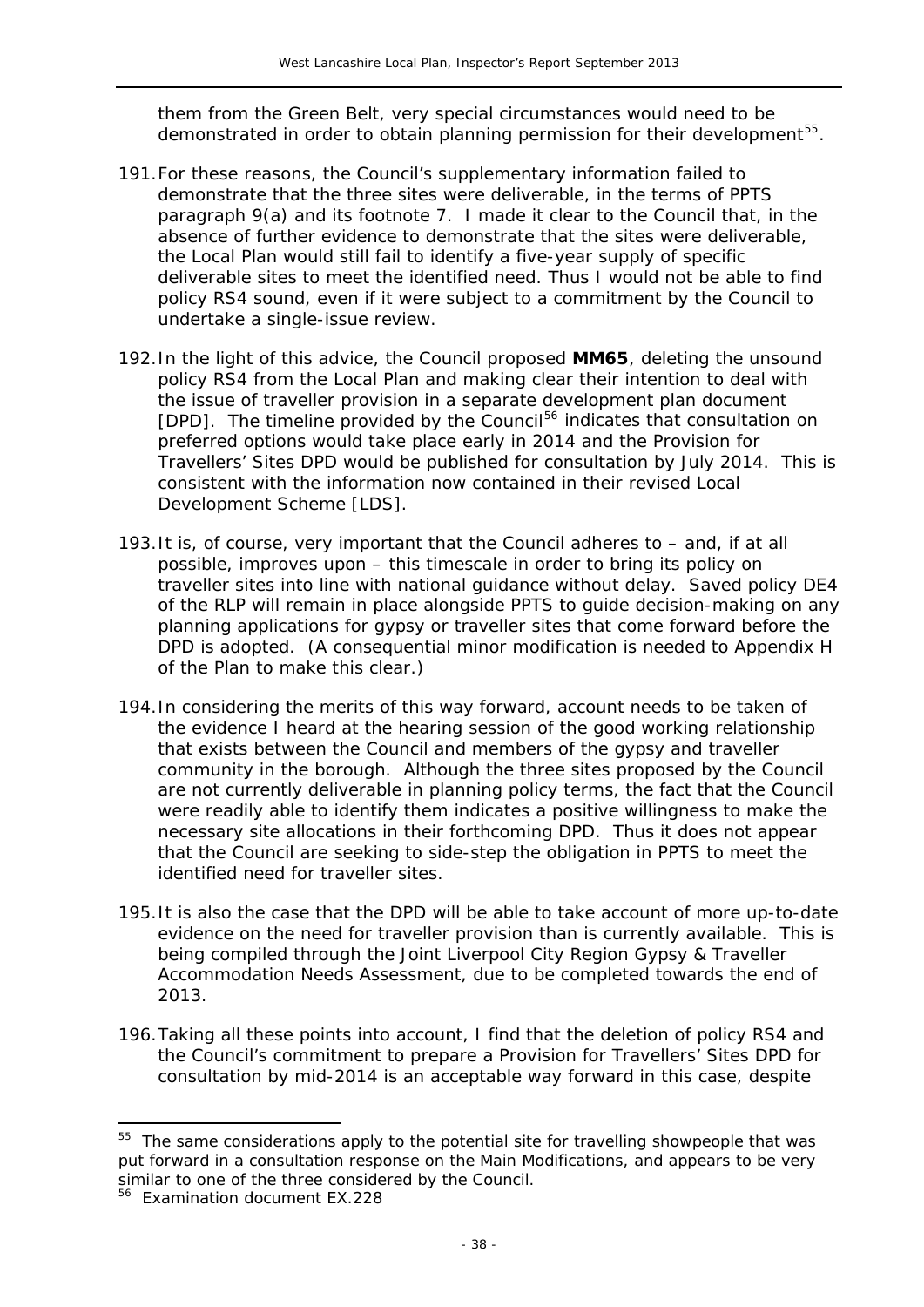the fact that a similar approach is very unlikely to be appropriate for plans coming forward where the same specific circumstances do not apply.

### **Issue M – Are the employment and retail land requirement figures set out in the Local Plan based on robust evidence about business and economic development needs?**

- 197.The Council's *Technical Paper 3: The Economy and Employment Land* explains that the employment land requirement set out in the submitted Local Plan is based on evidence of past delivery. An annual average of the actual delivery of employment development from 1992 to 2011, excluding the delivery figures for 1997/98 and 2003/04, which the Council regard as anomalously high, was multiplied by 15, and a 20% contingency allowance was then added to give a figure of 75ha for the whole Plan period $\overline{57}$  $\overline{57}$  $\overline{57}$ . Even if that calculation were better-balanced by excluding the two years of lowest delivery as well as the two highest years, it would still equate to a 15-year requirement comfortably within the 75ha figure, albeit with a reduced contingency buffer.
- 198.Clearly, that 75ha figure is lower than the 91ha (for the period 2010-2026) recommended by the JELPS which was produced for the Council and three neighbouring authorities in 2010. However, the calculations underpinning that recommendation were based on a shorter series of delivery data than that used in *Technical Paper 3*. There is no substantial current evidence to show that employment land take-up in future is likely to exceed the long-term average rates used in the *Technical Paper 3* calculation, which cover periods of both rapid growth and slowdown in the national economy. On this basis I consider that the employment land requirement of 75ha is justified as a realistic assessment of business development needs over the Plan period.
- 199.While it may be that take-up is low in the early years of the period, due to the ongoing effects of the post-2008 economic downturn, I see no justification for basing the Plan's delivery strategy on that pessimistic expectation. Nor are there any significant constraints affecting most of the land which is identified to meet the requirement, or any other clear evidential basis to justify the phasing of the employment land provision targets shown in Table 4.1 of the submitted Plan. Accordingly, **MM53** deletes the phasing and makes it clear that the 75ha requirement applies across the Plan period as a whole.
- 200.The additional retail capacity figures for the Plan period, set out in paragraph 4.39 of the submitted Local Plan<sup>[58](#page-39-0)</sup>, are supported by up-to-date evidence in the *West Lancashire Retail Study Update* (December 2011). They are based on a realistic objective of increasing the share of comparison expenditure retained within the borough from its current low level of 26% to 35%, and also increasing the retained share of convenience expenditure. While both the employment land and retail floorspace requirement figures are fully justified on current evidence, as with the housing land requirement I would expect the Council to review this aspect of the Local Plan, should annual monitoring

Examination Document SP.602, paragraphs 4.4-4.11. A minor inconsistency in the table included in the consultation version of MM51, which produced an inaccurate total requirement of 75.5ha, has been corrected in the Appendix to this report.

<span id="page-39-1"></span><span id="page-39-0"></span> $58$  The figures are to be relocated to a more appropriate position under policy SP1 by means of a minor modification proposed by the Council.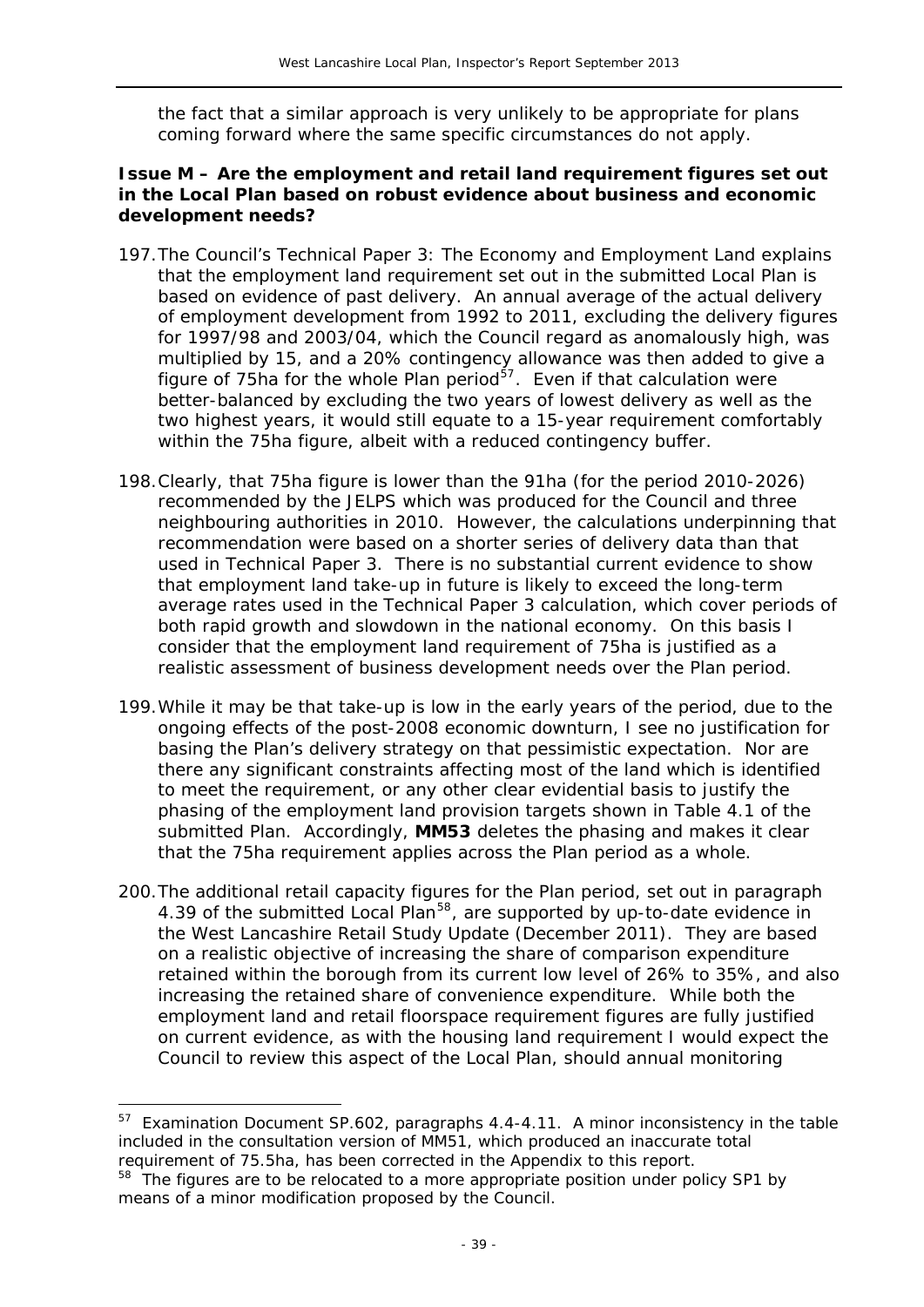reveal that the requirement had unexpectedly proven insufficient to meet the actual level of business need.

### **Issue N – Does the Local Plan make adequate and effective provision to meet the identified need for employment and retail land?**

- 201.The Council's *Technical Paper 3* identifies about 40ha of undeveloped land in existing employment land allocations brought forward from the 2006 *Replacement Local Plan*. It also refers to 18ha of supply to be brought forward through re-modelling and regeneration of the existing Skelmersdale industrial estates. I am satisfied that these figures reflect a robust assessment of those existing sites, based on survey work carried out for the JELPS and the Council's own *Study into the Regeneration / Remodelling Opportunities of Employment Areas in West Lancashire*.
- 202.A further 10ha of new employment land would be provided as part of the Yew Tree Farm SDS, considered under Issue F above, and 2ha would be provided on the rural employment site at Banks allocated by policy EC2. This leaves a shortfall of 5ha, which the submitted Local Plan envisages coming forward on the existing Simonswood Industrial Estate through existing allocations and remodelling.
- 203.The Table on pp11-12 of *Technical Paper 3*, however, identifies the 5.02ha at Simonswood previously allocated in the RLP as "unrealistic land supply". Similarly, while the following Table on p12 identifies 5ha at Simonswood as a regeneration opportunity, that is not borne out by the findings of the *Study into Regeneration / Remodelling Opportunities*. *Technical Paper 3* itself acknowledges that "further investigations will be required" into land availability at Simonswood. Thus the submitted Plan is not justified in relying on the provision of 5ha of employment land through remodelling at Simonswood.
- 204.In response to my expressed concerns on this point, the Council assessed four alternative locations to meet the 5ha shortfall – two at Skelmersdale, one at Burscough, and one on protected land adjacent to the existing Simonswood Industrial Estate<sup>[59](#page-39-1)</sup>. Both the Skelmersdale sites would involve the release of additional Green Belt land, beyond that proposed in the submitted Local Plan. SA indicated that the Simonswood site would have more positive and fewer negative impacts than either of those sites, or the land at Burscough.
- 205.Moreover, allocating additional land at Burscough, over and above the 10ha already allocated for the Plan period, would almost certainly mean taking land from the 10ha of employment land at Yew Tree Farm that is planned for development after 2027, in conjunction with a further 500 dwellings. This would unbalance the pattern of development envisaged for Burscough and risk an over-concentration of allocated employment land in that one location. Similar concerns would apply to the allocation of land on the former Burscough airfield.
- 206.By contrast, allocating additional land at Simonswood would effectively restore the balance of employment allocations contained in the submitted Local Plan. At some 7ha the site is rather larger than the 5ha that the submitted Plan

 $\overline{a}$ 

<span id="page-40-0"></span><sup>59</sup> See Examination documents EX.815 & EX.802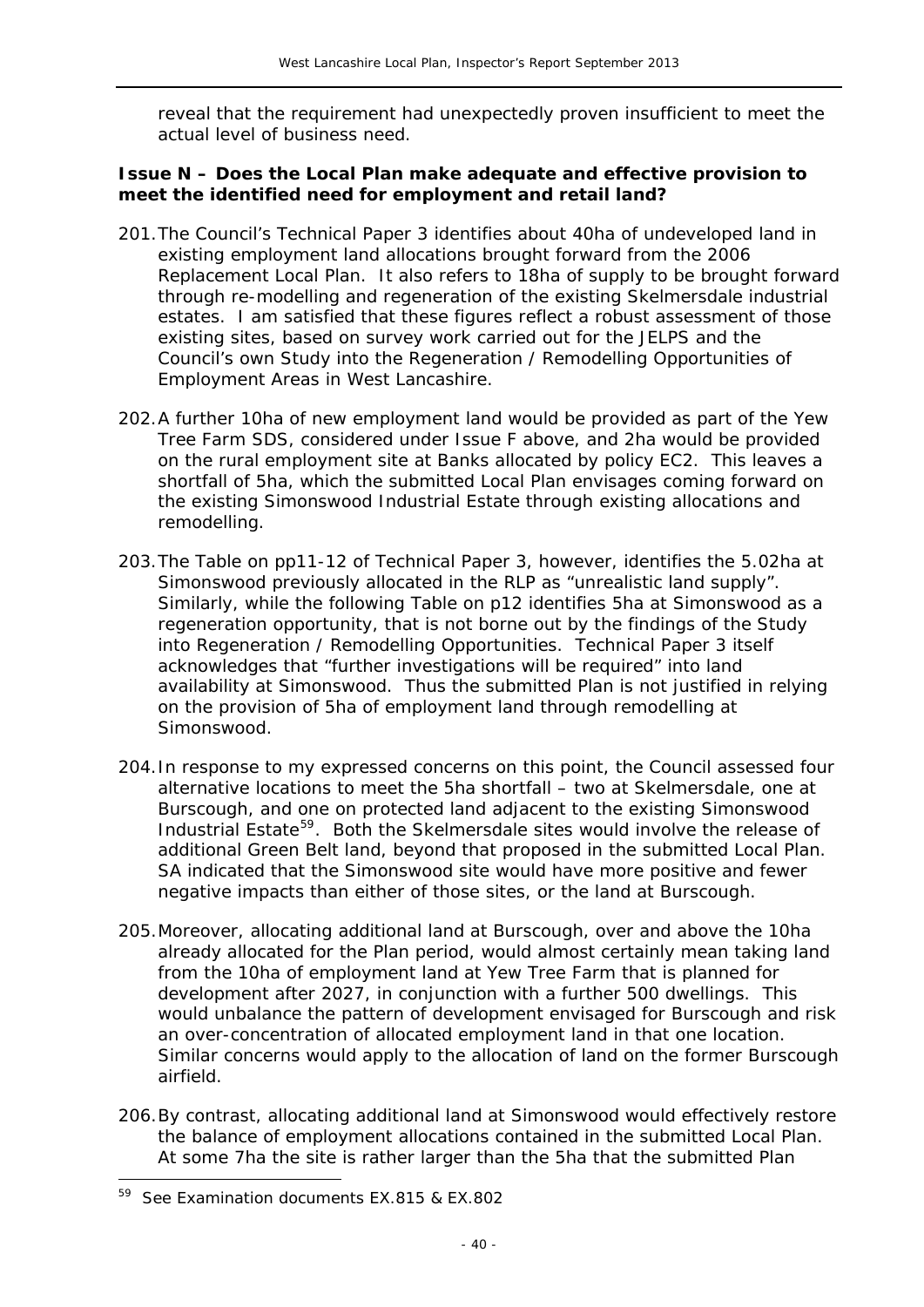expected to be released through remodelling of the existing industrial estate, but the increase would still be a relatively small proportion of the 53ha area of the existing estate. This modest increase is unlikely to result in unacceptably harmful effects on the local environment or to threaten the prosperity of the much larger industrial estates at Kirkby nearby, even in the unlikely event that it proceeded alongside a substantial remodelling of the existing industrial estate.

- 207.The site is located very close to the boundary with Knowsley Metropolitan Borough, and is difficult to reach by public transport from most parts of West Lancashire. On the other hand, it has the significant benefit that it is owned by a business already located at Simonswood which is looking to expand. Its allocation would therefore be consistent with the NPPF's advice, at paragraph 160, that local authorities should work closely with businesses to understand their changing needs.
- 208.An adjacent site of about 14ha, also on protected land next to the existing Simonswood Industrial Estate, was promoted for allocation, either in place of or alongside the 7ha site. There is no evidence that Knowsley Council would contemplate the allocation of this land to meet employment needs arising in their borough: on the contrary they have objected to the allocation of the adjacent 7ha site<sup>[60](#page-40-0)</sup>. I therefore find no grounds for concluding that the Council's decision not to allocate the larger site indicates a failure to comply with the duty to co-operate.
- 209.The 14ha site is not needed to meet the employment land requirement over the Plan period. It would be inappropriate, having regard to the Plan's settlement hierarchy, to allocate it in preference to the allocated land at Skelmersdale or Burscough. If allocated in place of the 7ha site at Simonswood it would relate less well to the existing industrial development on the Stopgate Lane frontage, and lie significantly closer to the large residential area of Tower Hill. If allocated alongside the 7ha site it would create a much more substantial extension to the existing industrial estate which could not be justified on the basis of meeting West Lancashire's employment needs, given its likely impacts on Knowsley in terms of traffic generation and competition with the Kirkby industrial area.
- 210.**MM14** amends policy EC1 to make it clear that employment-generating uses in use classes C1 and D1 will be permitted at White Moss Business Park and in the Ormskirk Business Area. This additional flexibility will facilitate complementary development on these strategic employment sites which are currently geared towards office and R&D uses. Given the comparative scarcity of sites in the borough for such uses, releasing White Moss Business Park for residential development, in whole or part, would not be justified.
- 211.Policy SP2 makes it clear that a substantial proportion of the additional retail floorspace identified for the Plan period should be provided, along with leisure and entertainment facilities, in Skelmersdale town centre. Elsewhere in the borough, policy IF1 directs retail and other main town centre uses into town, village and local centres. There is no evidence of any lack of capacity for the scale of retail development envisaged by the Plan.

 $\overline{a}$ 

<span id="page-41-0"></span> $60$  The substance of that objection is considered in the foregoing paragraphs.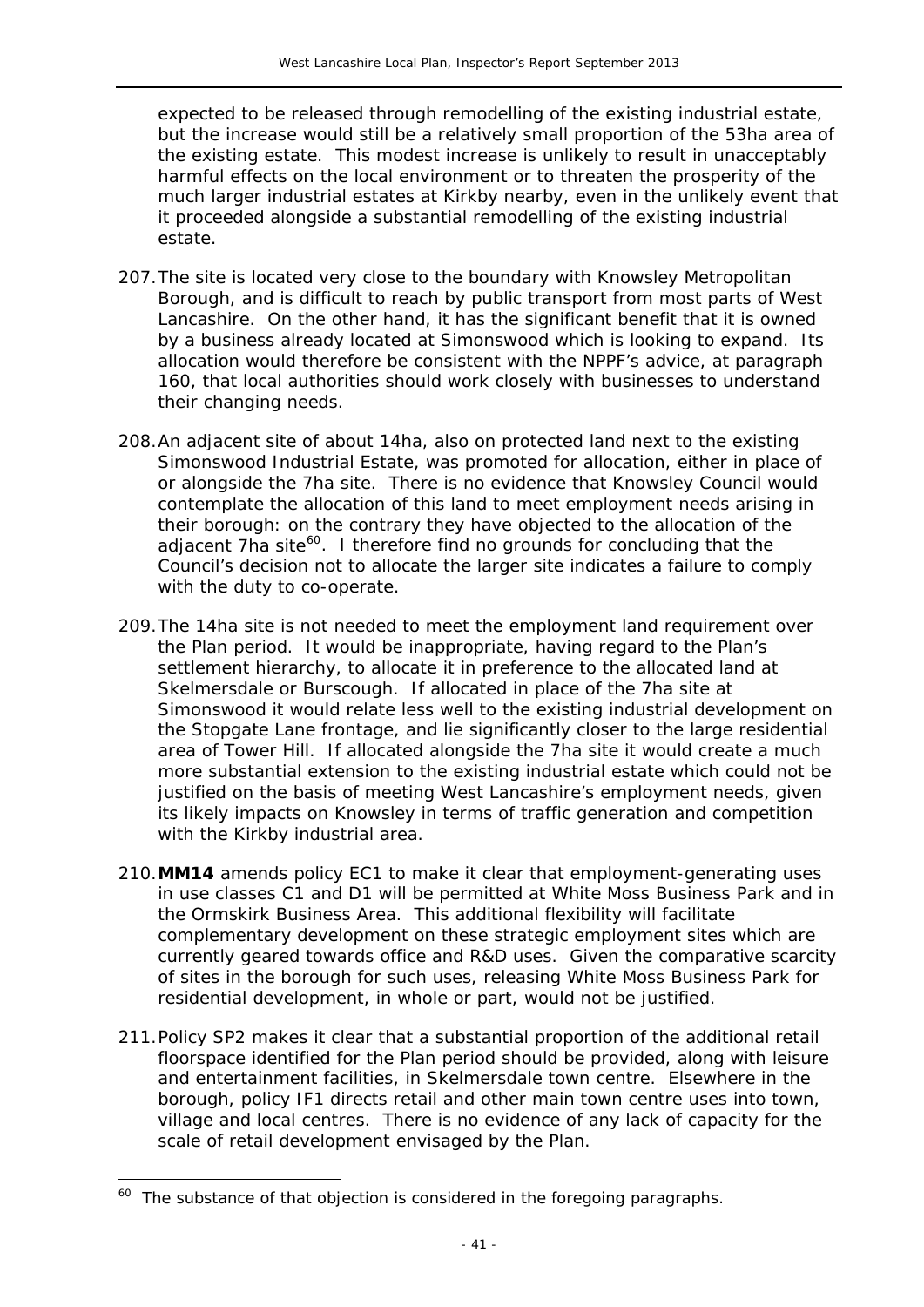212.Taking all these points into account, I conclude that subject to **MM66 & MM67**, which insert the 7ha site at Simonswood into policy EC1, there is adequate and effective provision in the Plan to meet the identified need for employment and retail land.

#### **Issue O – Is the Local Plan's policy approach to Edge Hill University, including a 10ha expansion into the Green Belt, justified and effective?**

- 213.Edge Hill University is an important asset to the borough, contributing some £75 million annually to the local economy and providing over 1,500 jobs<sup>[61](#page-41-0)</sup>. In this context, policy EC4 provides general support for the university's growth, development and improvement. In particular, it provides for the release of 10ha of Green Belt land to expand the existing campus facilities and provide improved highway access and parking. I agree that exceptional circumstances justify this release, in view of the university's importance to the borough, the lack of other land onto which to extend the campus, the adverse effects of the proliferation of student Houses in Multiple Occupation [HMOs] in Ormskirk $^{62}$  $^{62}$  $^{62}$ , and the significant traffic and parking impacts associated with the previous access arrangements.
- 214.The development for which the policy provides is already well under way following the grant of planning permission for new student accommodation and a new sports and recreation complex. **MM10** is necessary to reflect this current position. As part of the development, the tree belts which formed the notional new Green Belt boundary depicted in Local Plan Figure 6.1 have been removed. Accordingly, **MM70 & MM71** amend that new Green Belt boundary so that it follows the access road created by the current development works. This is a readily-recognisable and continuous feature that is likely to be permanent, as recommended by NPPF paragraph 85. These advantages outweigh the fact that the access road boundary would leave the new University sports building within the Green Belt. The alternative boundary proposed by the University would be significantly less well-defined on the ground.
- 215.There is no evidence that the University are seeking to expand built development further into the Green Belt than the current planning permission allows for. Instead, the rest of the land enclosed by the campus itself, St Helens Road, Scarth Hill Lane and Ruff Lane is intended for sports fields and recreational land. This position will be safeguarded by the strong protection given to Green Belt land by section 9 of the NPPF.

#### **Issue P – Are the provisions of the Local Plan's other development management policies justified and consistent with national policy?**

#### *General development policies GN3-GN5*

216.Policy GN3 is a wide-ranging policy covering several aspects of development management. These reflect national guidance and the requirements are generally clear and effective. The overlap that exists with part of policy EN4 (as submitted) is addressed by **MM43**. **MM23** adds a necessary reference to

<span id="page-42-1"></span><sup>61</sup> See the Council's *Technical Paper 4: Edge Hill*, paras 3.5 to 3.6.

<span id="page-42-0"></span> $62$  See also the discussion of policy RS3 below.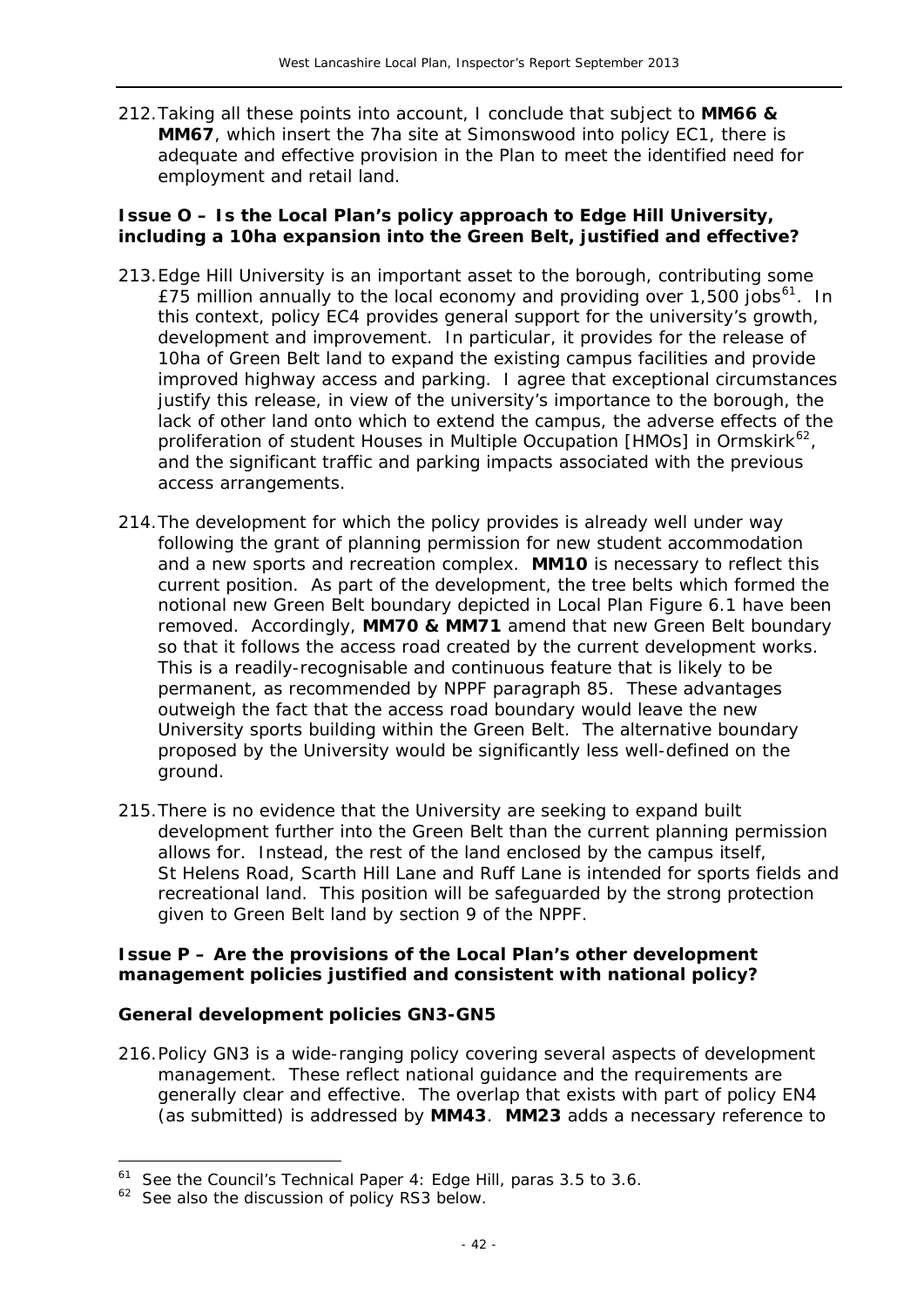the role of design in reducing opportunities for crime, in accordance with NPPF paragraph 58.

- 217.In the light of evidence of sewerage capacity problems in many parts of West Lancashire, **MM8** and **MM9** are needed to strengthen policy GN3 so that it requires consideration of the use of sustainable drainage systems in all new development. The requirement for reductions in surface water run-off and discharge to sewers reflects the general thrust of national policy on flood risk and the findings of the Council's *Strategic Flood Risk Assessment*. However, **MM45** is necessary to account for situations where such reductions are not feasible or viable. With these modifications, the policy is justified and effective.
- 218.**MM24** substantially restructures and rewords policy GN4 in the light of the discussion at the hearing session. As submitted, the policy is too prescriptive and has shortcomings in terms of effectiveness and compliance with national policy. But the modified text provides a clear and robust approach to assessing proposed redevelopments and changes of use where the viability of the existing use is a relevant consideration. With the modification, the policy's approach strikes an appropriate balance between protecting essential land uses while allowing flexibility for alternative uses, including housing, to come forward on sites that are no longer suitable or viable for their existing use.
- 219.There is no need for policy GN4 to refer to the specific case of listed building conversions, as an appropriate cross-reference is made from policy EN4. Nor is this policy the appropriate place to seek to clarify national planning policy on changes of use in the Green Belt. Best and most versatile agricultural land, except where absolutely necessary for development, is protected by policy EN2.
- 220.A number of the Plan's policies require a sequential test of alternative sites to be carried out before development proceeds. Policy GN5 neatly encapsulates in a single policy the approach to be followed in such circumstances, thus avoiding unnecessary duplication. The overall approach is consistent with national policy advice, but the policy itself complements that advice by providing more guidance, specific to West Lancashire, on the required scope and content of sequential tests. Subject to the necessary clarification on the extent of the area of search provided by **MM25**, policy GN5 is sound.

#### *Student housing*

- 221.Policy RS3 applies an appropriately balanced approach to the provision of student housing. Proposals for purpose-built student housing are to be permitted within Edge Hill University campus and its proposed extension. On the other hand, both purpose-built student housing and the conversion of dwellings to HMOs will be restricted in other parts of Ormskirk and Aughton.
- 222.The need to restrict further HMO conversions in particular is demonstrated by evidence of the harmful effects, especially on residential amenity, of excessive clustering of HMOs in parts of Ormskirk. The policy's approach of limiting the maximum proportion of HMOs in certain streets is proportionate to the problem identified, and is also consistent with the Article 4 Direction which came into force in 2011. However, in order to ensure its effectiveness **MM11**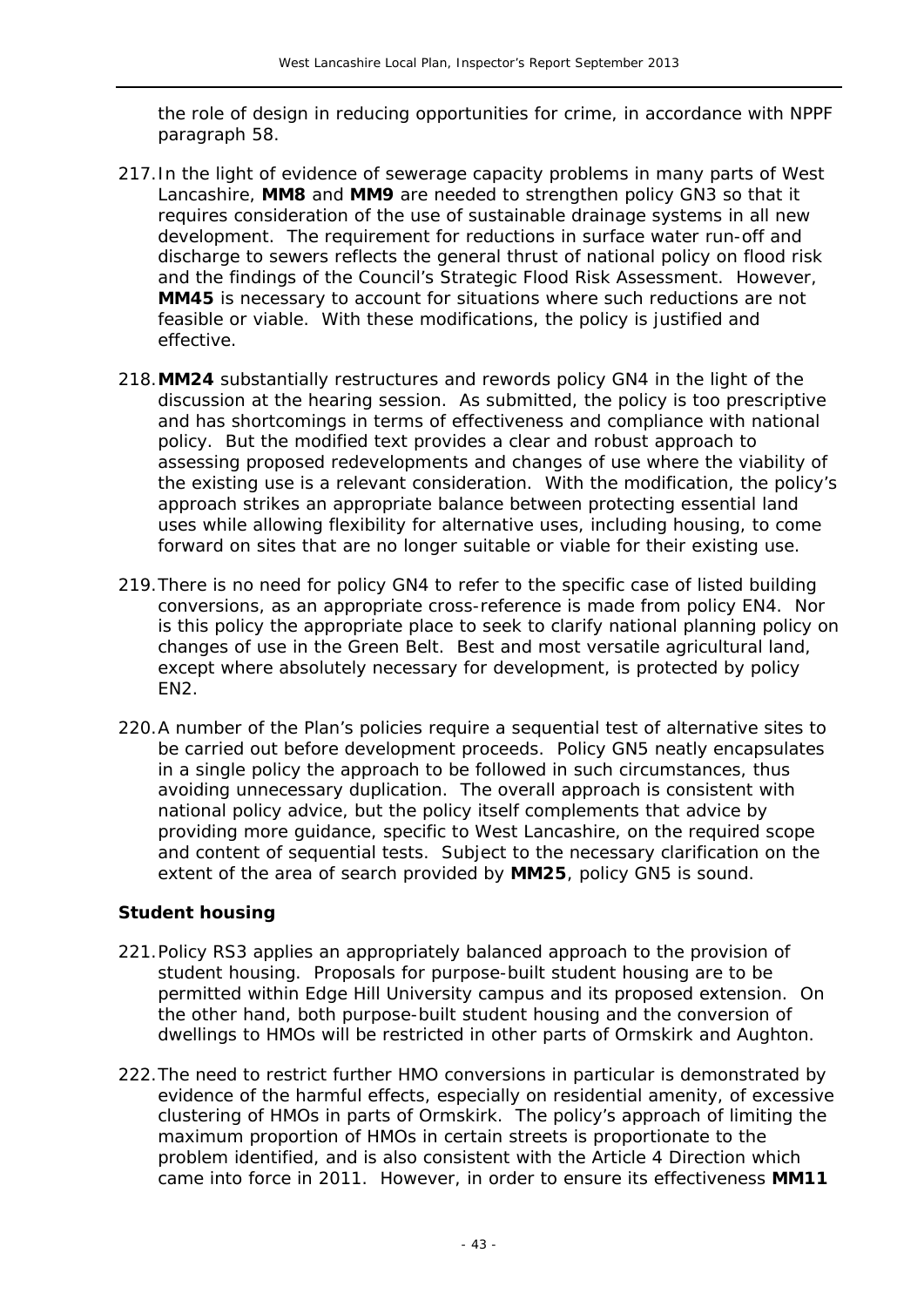**& MM12** allow account to be taken of compelling individual circumstances that might justify an exception to this approach. These could include, for example, a situation where imposing the policy limit would perpetuate significant harm to neighbouring residential amenity, outweighing any harm that would arise from making an exception to the limit.

# *Provision of infrastructure and services*

- 223.Policy IF1 defines the borough's town, village and local centre hierarchy and sets out a firm framework for permissible uses and changes of use within the defined centres, together with a sequential approach to proposals on edge-ofcentre and out-of-centre sites. With the necessary clarification provided by **MM17**, it is consistent with national policy, and the local standards which it contains, including impact assessment thresholds, are justified by specific evidence[63](#page-42-1). **MM18 & MM28** are needed to clarify the policy's approach to cultural, leisure and community facilities, which also contribute to the vitality and viability of centres.
- 224.Given the importance of encouraging regeneration in Skelmersdale town centre and the concentration of existing retail outlets in the Concourse Centre, it would be counter-productive to define a primary shopping area for Skelmersdale in the Plan, as this could unduly restrict the emerging commercial proposals for the town centre. The definition of a new large village centre at Aughton could only be justified as part of a proposal for residential development on land at Aughton East, which I have found should not be included in the Plan $^{64}$  $^{64}$  $^{64}$ .
- 225.**MM29**, **MM31**, **MM32 & MM33** are necessary to make policy IF2 effective by relocating explanatory text from the policy to the reasoned justification. Policy IF2(1)(b) gives support to a series of transport schemes and facilities and protects their sites, where necessary, from adverse development. There are no current proposals to restore to active use either of the former railway curves at Burscough. Nonetheless, the scheme would have significant benefits in terms of promoting the more sustainable use of transport. In the light of work done for the Lancashire & Cumbria and Merseyside Route Utilisation Strategies and further study work planned by Merseytravel<sup>[65](#page-44-1)</sup>, it is possible that funding might become available at some point during the 15-year period covered by the Plan.
- 226.The policy also safeguards the concrete railway pad at Appley Bridge for development as a small-scale rail facility. The Council have made it clear that what they envisage here is a freight facility. While this has the potential to reduce the environmental impact of freight transport, especially if integrated into an on-site commercial operation, the site's small size and relative remoteness from the motorway network would make it unsuitable for anything more than a limited throughput of freight. There must be considerable doubt whether such limited throughput would be able to support the significant investment needed to restore the track connections to the pad and the associated signalling, which were removed after the pad went out of active

-

<sup>63</sup> In particular, the *West Lancashire Retail Study Update 2011*

<span id="page-44-0"></span><sup>&</sup>lt;sup>64</sup> See Issue J above

<span id="page-44-1"></span><sup>&</sup>lt;sup>65</sup> See Examination document HS.WLBC-14, paras 5.11-5.12.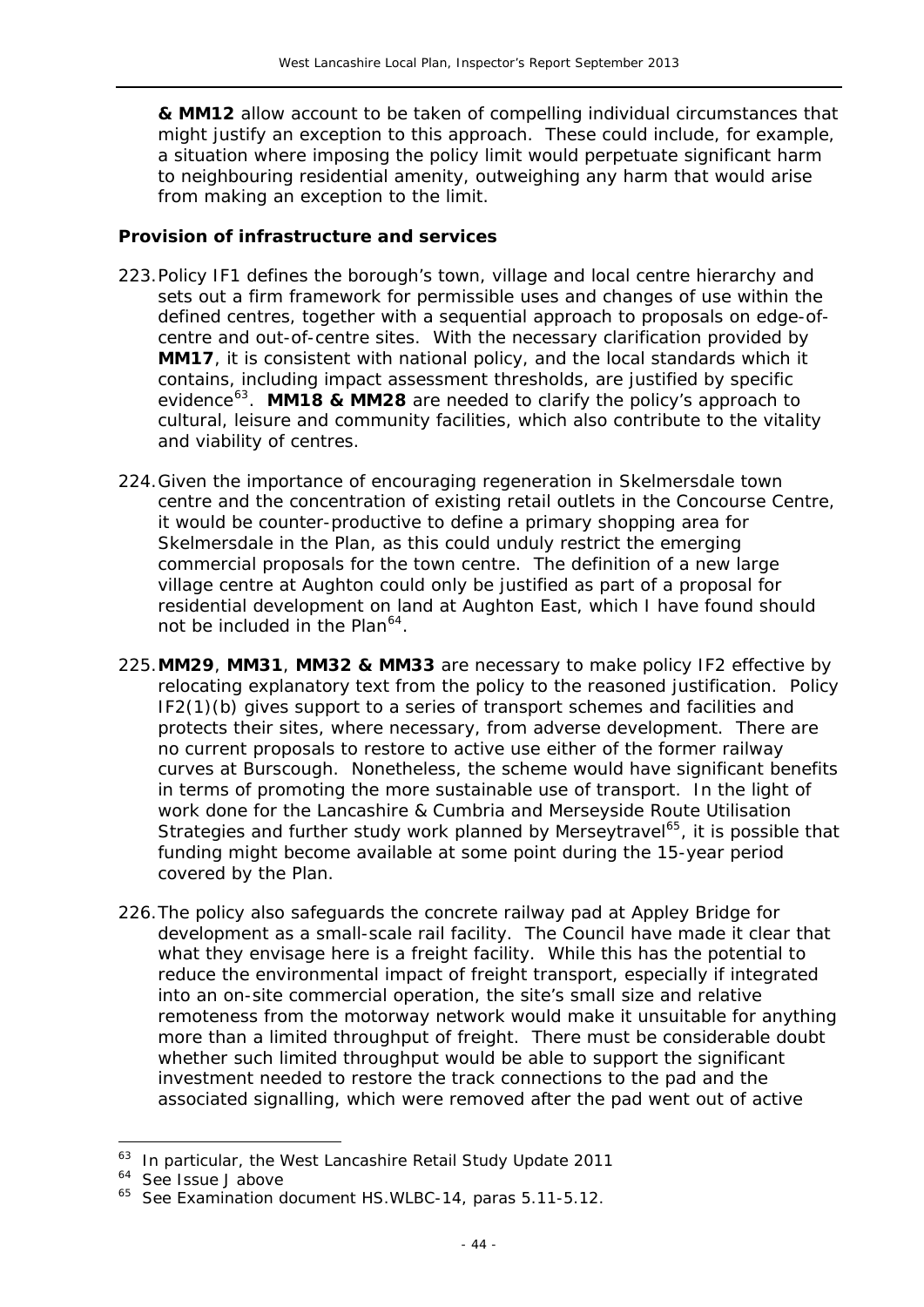railway use some 20 years ago. Those costs were recently estimated by Network Rail at between  $£1.5$  million and  $£2$  million<sup>66</sup>.

- 227.I note that the land was removed from the Green Belt and safeguarded for small-scale rail-based facilities by RLP policy SC8 in 2006. That policy goes on to say that *Development which would prejudice such future uses will not be permitted unless there has been a conclusive demonstration that such uses are not viable.* This additional flexibility is absent from policy IF2, as submitted, but I consider it necessary to reinstate it, via **MM46**, in view of the significant uncertainty over the deliverability of a rail-based facility at the site. The RLP policy accepted the possibility of other development at the site, and I was not made aware of any exceptional circumstances that would justify returning the site to the Green Belt.
- 228.There is no substantial evidence that any specific development proposals would be hindered by the protection of any of the other sites listed in policy IF2(1)(b), or that there are any other strategic transport schemes that require protection under the policy.
- 229.**MM30** is needed to clarify the approach to parking standards in policy IF2(2) and to ensure that adequate cycle parking is provided in apartment developments. At the hearing session, the Council confirmed that the parking standards are intended to apply unless there is evidence to justify higher or lower provision. That approach is consistent with national guidance, and the policy clearly sets out the local circumstances that may justify a variation from the standards. The evidence before me indicates that the policy's requirements for providing electric vehicle recharging points – which are specifically supported by NPPF paragraph 35 – are most unlikely to threaten the viability of development proposals.
- 230.Subject to **MM35**, **MM36** and **MM37**, which clarify the way that policy IF4 will be applied and make it clear that viability considerations will be taken into account, the policy is consistent with national advice in NPPF paragraphs 204- 205 and provides clear guidance on developer contributions towards infrastructure provision. As the Council's *Infrastructure Delivery Plan Update* identifies no specific need for emergency service provision in connection with new development, there is no need for such provision to be included in the list of infrastructure in part 2 of the policy. As the list is not exclusive, it would not prevent contributions being sought towards other types of infrastructure where justification exists.

#### *Sustaining the environment and addressing climate change*

j

231.The low-carbon design requirements of policy EN1(1) reflect national standards applied by the Building Regulations, as recommended by NPPF paragraph 95. The policy also requires all developments to consider the requirements of the emerging *Allowable Solutions* scheme<sup>[67](#page-45-0)</sup> and asks those promoting major developments to explore the potential for a district heating or decentralised energy network. Given the flexible terms in which these latter

<sup>66</sup> See Appendix III to *Planning Application – Supporting Document* submitted by Appley Bridge Biomass to Energy Ltd as part of planning application Ref 2013/0140/CMA.

<span id="page-45-0"></span> $67$  This scheme forms part of the Government's strategy for the cost-effective delivery of zero-carbon homes.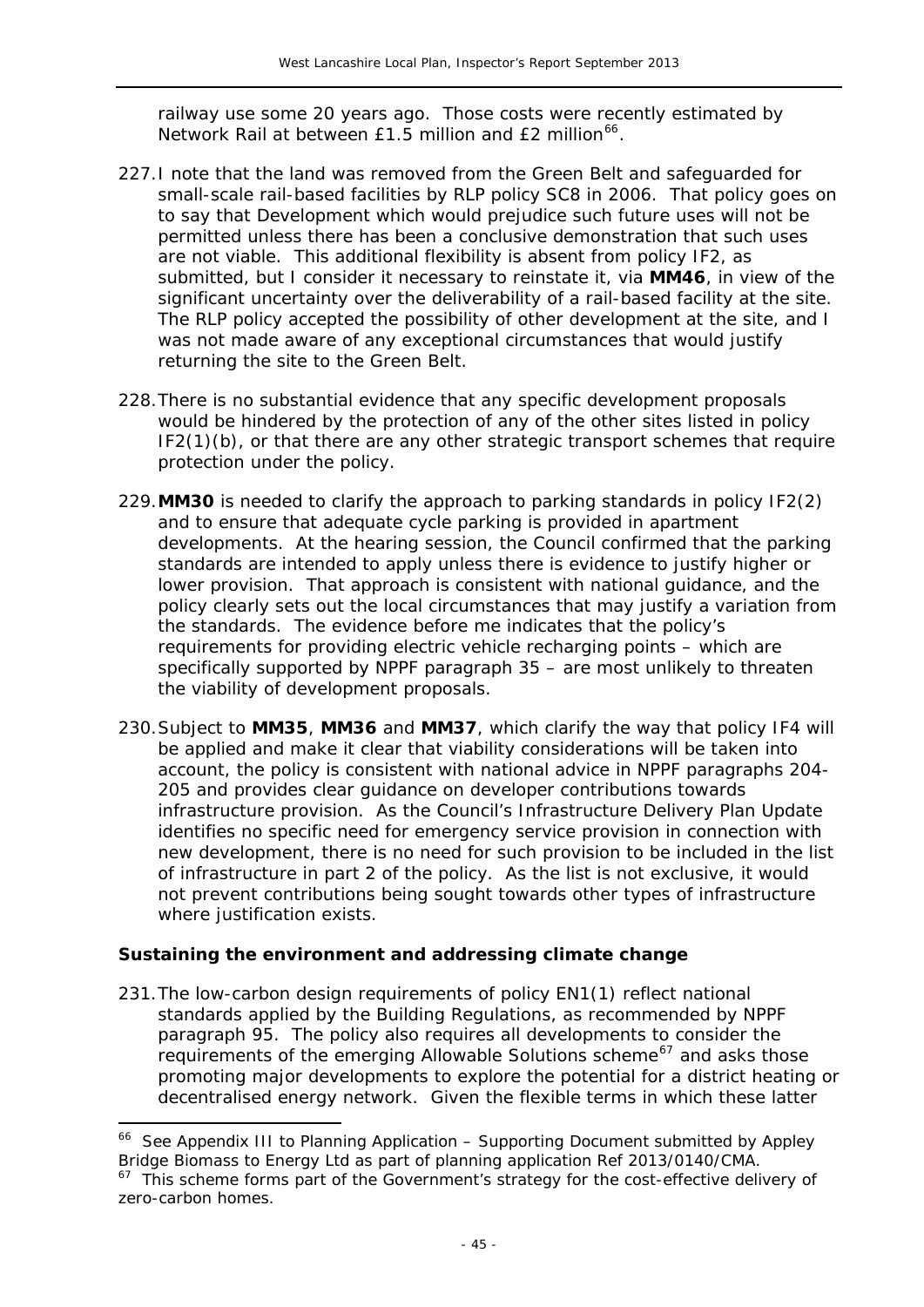requirements are expressed, they are not unduly onerous or likely to threaten the viability of developments. Nor, on the available evidence about the likely terms of the *Allowable Solutions* scheme, would there be any unavoidable conflict with the *Community Infrastructure Levy Regulations*.

- 232.In respect of wind energy proposals, policy EN1(3), as submitted, lacks the positive emphasis of NPPF section 10 towards renewable energy. This is rectified by **MM38**, while **MM47** is also needed to bring the policy into line with national policy on Green Belt. The provisions of the modified policy, supported by those of policies EN2 and EN4, are consistent with the Written Ministerial Statement *Local Planning and Onshore Wind*, issued on 6 June 2013 and with DCLG's *Planning practice guidance for renewable and low carbon energy* (July 2013). Given the stage reached in the county-wide *Lancashire Sustainable Energy Study*, it is appropriate for more detailed guidance on renewable energy projects, including local targets, to be dealt with in a future Supplementary Planning Document.
- 233.As submitted, Policy EN2 fails to distinguish between different tiers in the hierarchy of protected nature conservation sites and thus conflicts with the advice in NPPF paragraph 113. However, **MM39, MM40, MM41 & MM42** restructure the policy and its reasoned justification, so that it applies different levels of protection commensurate with the importance of each category of site. In respect of local sites in particular, the policy as a whole strikes an appropriate balance between protecting biodiversity and permitting necessary or beneficial development. The Plan's defined Landscape Character Areas and Areas of Landscape History Importance are soundly based on evidence in the Council's *Natural Areas and Areas of Landscape History Importance* Supplementary Planning Guidance, updated in 2007.
- 234.**MM48, MM49 & MM50** are necessary to ensure that policy EN3 provides a clear indication of how a decision-maker should react to a development proposal. As modified, the policy sets out a clear framework for the provision and protection of green infrastructure, open space and recreation facilities, including addressing existing deficiencies. The evidence before me does not justify removing that protection from any designated area of open space. The Whittle Drive playing fields, Ormskirk and the land around the Burscough Sports Centre are in active use for sport and recreation, while the area of open land at Tarleton, to the west of Hesketh Lane and north of Howard Drive, provides an attractive break, reflecting Tarleton's rural setting, in the extensive linear development along Hesketh Lane. Nor would the policy be justified in allocating specific sites for children's play areas or for sports and recreation unless there is clear evidence that they would be deliverable.
- 235.**MM19, MM20, MM43 & MM44** are necessary to give a clear focus to policy EN4 by clarifying its application to heritage assets, and by removing material which duplicates the provisions of policy GN3. The modified policy sets out a positive approach, which is consistent with national policy, to the conservation and enhancement of the borough's cultural and built heritage.
- 236.While concern is felt by some participants about the potential for shale gas exploitation (or "fracking") in West Lancashire, LCC, as the relevant minerals planning authority, have not requested the inclusion of a policy on this topic in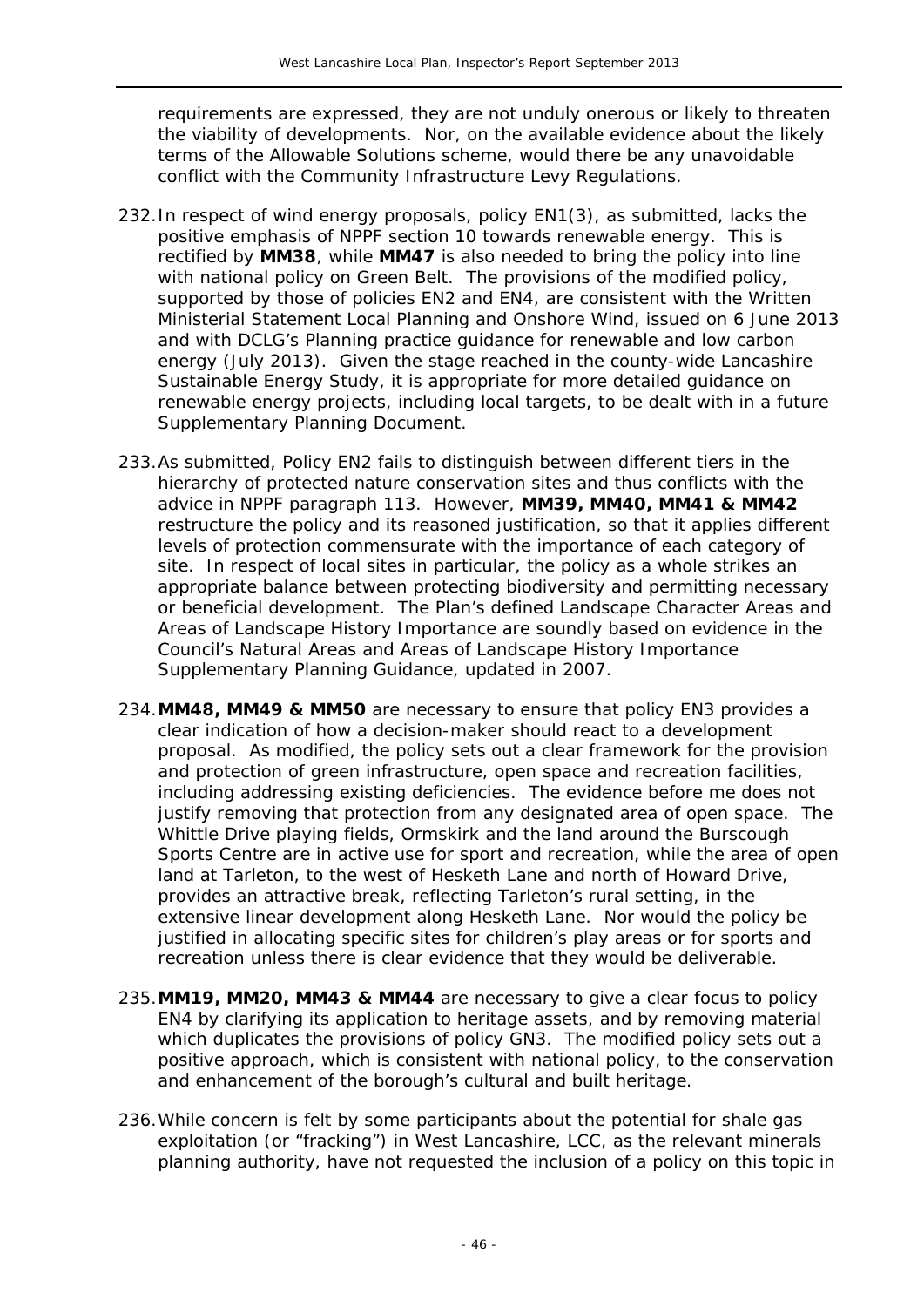the Local Plan. There is no need for the EN policies to duplicate the specific support given by policy IF2 to the development of cycle routes.

#### **Issue Q – Does the Local Plan set out effective mechanisms for monitoring and implementation?**

- 237.Appendix B to the Plan contains a comprehensive series of indicators against which the achievement of its policies will be monitored through the Council's Annual Monitoring Report. They are logically grouped under the objectives of both the Plan itself and the Council's *Sustainable Community Strategy*. As modified by **MM75** to take account of all the main modifications detailed above, the indicators are appropriate and will enable effective monitoring of the Plan.
- 238.For each of the Plan's policies, Appendix E identifies who is responsible for implementing it and when, assesses the risks to implementation and sets out contingency measures for addressing them. It demonstrates how the Plan can be practically implemented and that it is sufficiently flexible to cope with risks to delivery. As submitted, the Appendix requires some minor updating before adoption to take account of the main modifications to the Plan, but that will have no material effect on the policies themselves.

#### **Issue R – Is there justification for the published minor changes to the submitted proposals maps, and should any other changes be made to the Green Belt boundary?**

- 239.Alongside the consultation on the main modifications, the Council published details of a number of minor modifications to certain designations shown on the proposals maps that accompanied the submitted Local Plan. (These maps will be renamed Policies Maps when the Plan is adopted, in order to accord with current legislation.) None of the proposed changes raises any issues of soundness, or materially affects any of the Plan's policies.
- 240.In particular, the minor modifications to the Green Belt boundary (Min 40, 41, 45 & 118-123) are intended solely to correct earlier drafting errors and restore the boundary in each case to the position shown on the adopted RLP. There were no exceptional circumstances to justify altering the position of the boundary in those instances: the apparent alterations simply arose through error. Thus the modifications are justified and necessary in order to correct the errors. It would not be appropriate in this Examination to re-examine the designation, in the RLP or the previous Local Plan, of the Green Belt boundary in these locations.
- 241.Having considered all the relevant written and oral submissions, I find that exceptional circumstances have not been demonstrated to justify the other Green Belt boundary alterations sought by various representors. (These included the proposed alterations at Chapel Lane, Burscough, Ruff Lane, Ormskirk and Hall Lane / Robin Hood Lane, Appley Bridge.) In each case the existing boundary is adequately and appropriately defined in relation to neighbouring development. Consequently, no modifications to the Plan are necessary in these cases.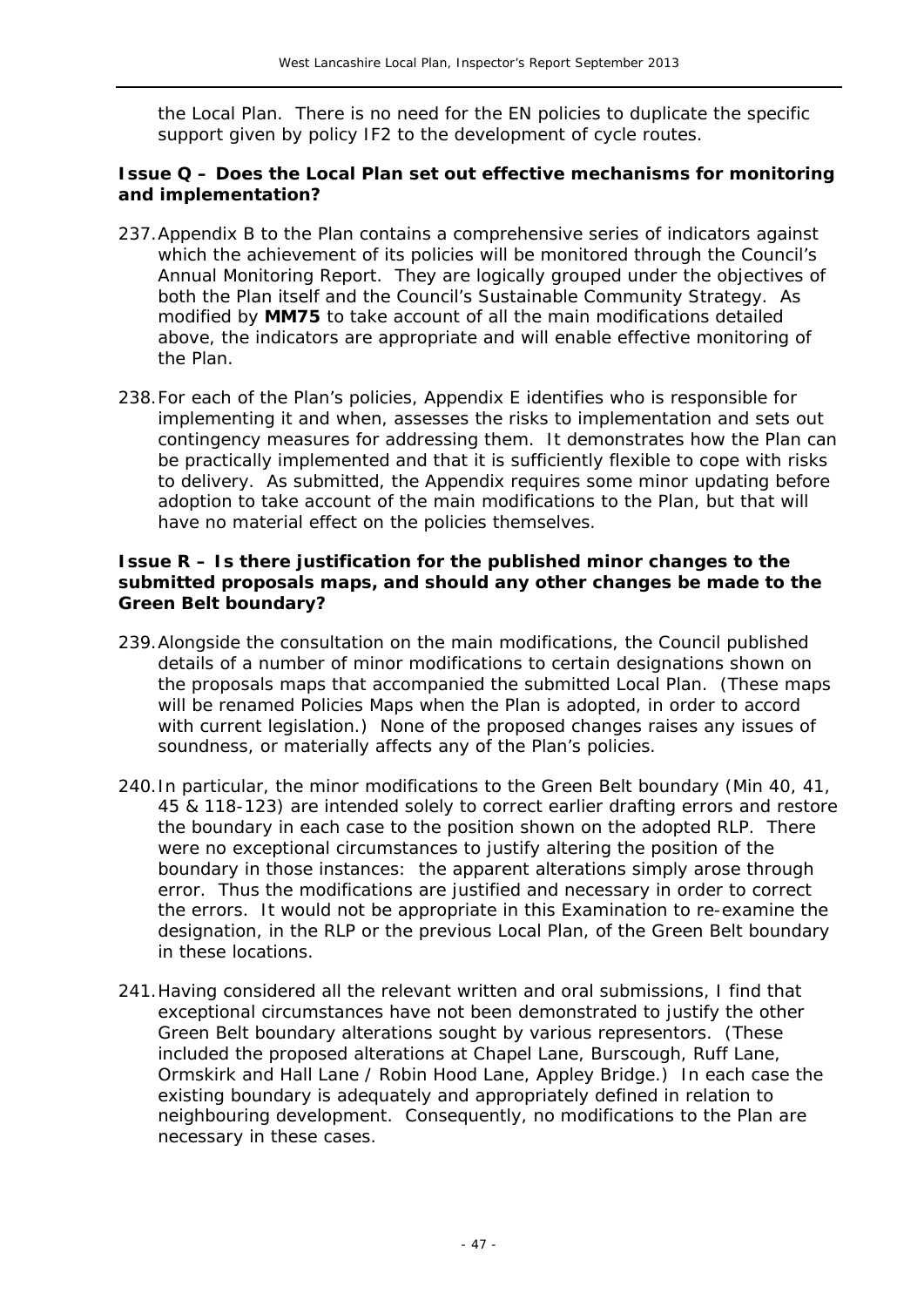# **Assessment of legal compliance**

242.My assessment of the compliance of the West Lancashire Local Plan with the relevant legal requirements is summarised in the table below. I conclude that it meets them all.

| <b>LEGAL REQUIREMENTS</b>                                                      |                                                                                                                                                                                     |
|--------------------------------------------------------------------------------|-------------------------------------------------------------------------------------------------------------------------------------------------------------------------------------|
| Local Development<br>Scheme (LDS)                                              | The Plan is identified in the approved LDS (May<br>2013), which sets out an expected adoption date of<br>October 2013. The Plan's content and timing are<br>compliant with the LDS. |
| <b>Statement of Community</b><br>Involvement (SCI) and<br>relevant regulations | The SCI was adopted in July 2007 and consultation<br>has been compliant with the requirements therein,<br>including the consultation on the proposed main<br>modifications.         |
| Sustainability Appraisal<br>(SA)                                               | SA has been carried out and is adequate.                                                                                                                                            |
| <b>Habitats Regulations</b><br>Assessment (HRA)                                | The HRA has been carried out and is adequate.                                                                                                                                       |
| National policy                                                                | The Plan complies with national policy except where<br>indicated and modifications are recommended.                                                                                 |
| Sustainable Community<br>Strategy (SCS)                                        | Satisfactory regard has been paid to the SCS.                                                                                                                                       |
| 2004 Act (as amended)<br>and 2012 Regulations.                                 | The Plan complies with the Act and the Regulations.                                                                                                                                 |

# **Overall conclusion and recommendation**

- 243.The West Lancashire Local Plan has a number of deficiencies in relation to soundness and/or legal compliance for the reasons set out above, which means that I recommend non-adoption of it as submitted, in accordance with Section 20(7A) of the 2004 Act. Those deficiencies have been explored in the main issues set out above.
- 244.The Council has requested that I recommend main modifications to make the Plan sound and/or legally compliant and capable of adoption. I conclude that with the recommended main modifications set out in the Appendix, the Local Plan satisfies the requirements of Section 20(5) of the 2004 Act and meets the criteria for soundness in the National Planning Policy Framework.

*Roger Clews* 

Inspector

This report is accompanied by a separate Appendix containing the Main Modifications.